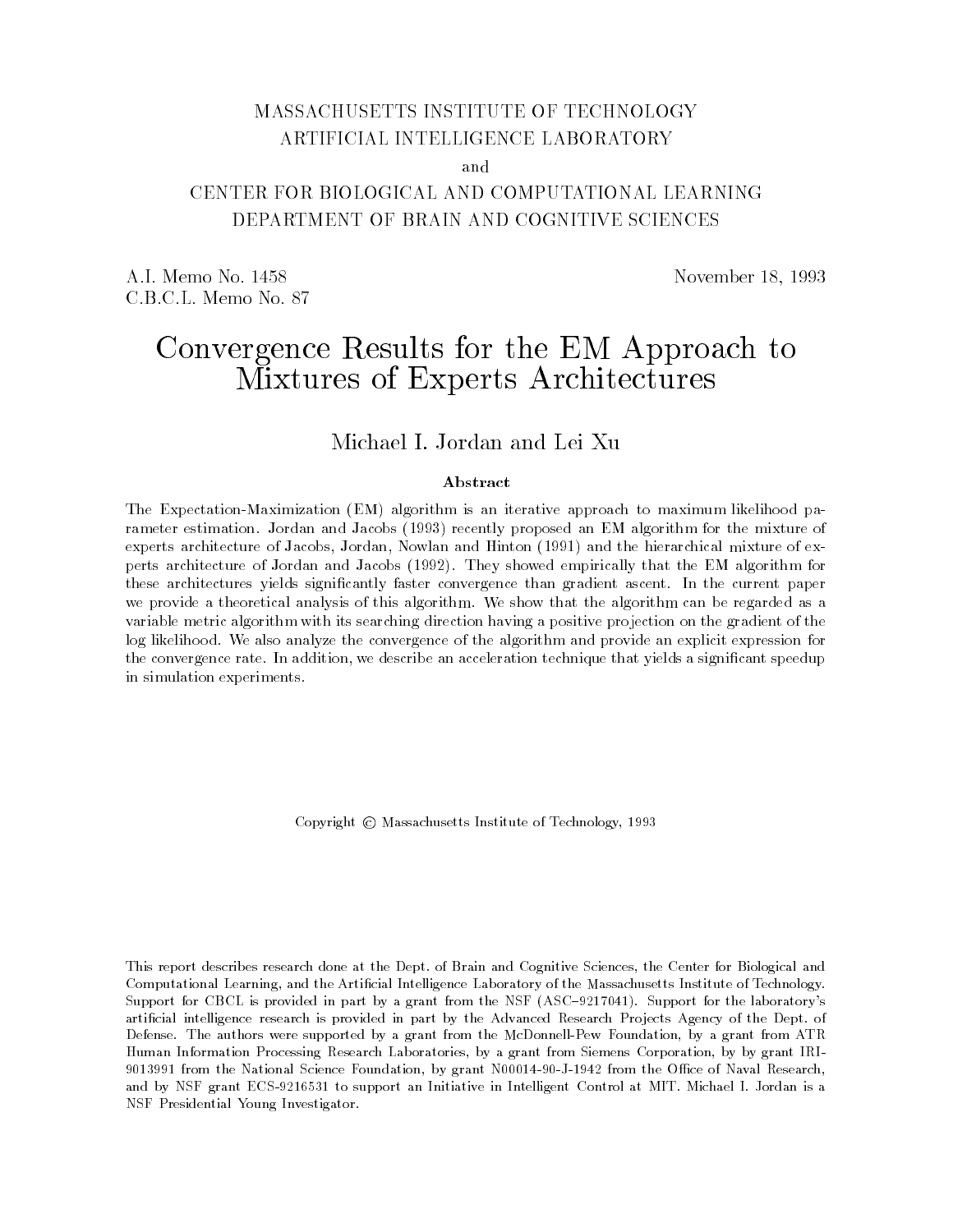## Introduction

Although neural networks are capable in principle of representing complex nonlinear functions, the time required to train a complex network does not always scale well with problem size and the solution obtained does not always reveal the structure in the problem. Moreover, it is often difficult to express prior knowledge in the language of fully-connected neural networks. Achieving better scaling behavior, better interpretability of solutions and better ways of incorporating prior knowledge may require a more modular approach in which the learning problem is decomposed into sub-problems. Such an approach has been used with success in the statistics literature and the machine learning literature, where decision-tree algorithms such as CART and ID3 and multivariate spline algorithms such as MARS have running times that can be orders of magnitude faster than neural network algorithms and often yield simple, interpretable solutions (Breiman, Friedman, Olshen & Stone, 1984; Friedman, 1991; Quinlan, 1986).

A general strategy for designing modular learning systems is to treat the problem as one of combining multiple models, each of which is defined over a local region of the input space. Jacobs, Jordan, Nowlan and Hinton (1991) introduced such a strategy with their \mixture of experts" (ME) architecture for supervised learning. The architecture involves a set of function approximators ("expert networks") that are combined by a classifier ("gating network"). These networks are trained simultaneously so as to split the input space into regions where particular experts can specialize. Jordan and Jacobs (1992) extended this approach to a recursively-defined architecture in which a tree of gating networks combine the expert networks into successively larger groupings that are defined over nested regions of the input space. This "hierarchical mixture of experts" (HME) architecture is closely related to the decision tree and multivariate spline algorithms.

The problem of training a mixture of experts architecture can be treated as a maximum likelihood estimation problem. Both Jacobs et al. (1991) and Jordan and Jacobs (1992) derived learning algorithms by computing the gradient of the log likelihood for their respective architectures. Empirical tests revealed that although the gradient approach succeeded in finding reasonable parameter values in particular problems, the convergence rate was not significantly better than that obtained by using gradient methods in multi-layered neural network architectures. The gradient approach did not appear to take advantage of the modularity of the architecture. An alternative to the gradient approach was proposed by Jordan and Jacobs (in press), who introduced an Expectation-Maximization (EM) algorithm for mixture of experts architectures. EM is a general technique for maximum likelihood estimation that can often yield simple and elegant algorithms (Baum, Petrie, Soules & Weiss, 1970; Dempster, Laird & Rubin, 1977). For mixture of experts architectures, the EM algorithm decouples the estimation process in a manner that fits well with the modular structure of the architecture. Moreover, Jordan and Jacobs (in press) observed a signicant speedup over gradient techniques.

In this paper, we provide further insight into the EM approach to mixtures of experts architectures via a set of convergence theorems. We study a particular variant of the EM algorithm proposed by Jordan and Jacobs (in press) and demonstrate a relationship between this algorithm and gradient ascent. We also provide theorems on the convergence rate of the algorithm and provide explicit formulas for the constants.

The remainder of the paper is organized as follows. Section 2 introduces the ME model. The EM algorithm for this architecture is derived and two convergence theorems are presented. Section 3 presents an analogous derivation and a set of convergence results for the HME model. Section 4 introduces two acceleration techniques for improving convergence and presents the results of numerical experiments. Section 5 presents our conclusions.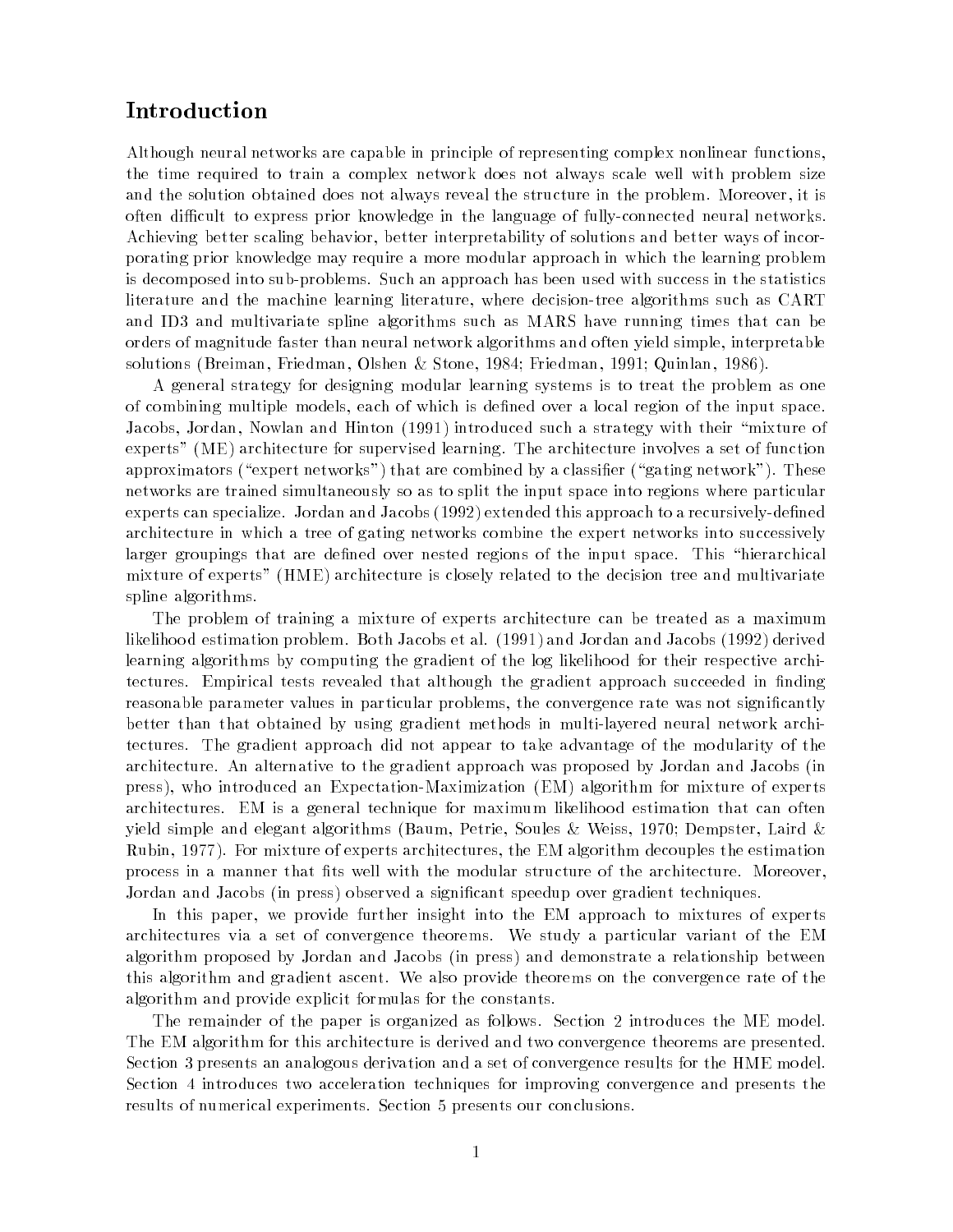

Figure 1: The mixture of experts architecture. The total output  $\mu$  is the weighted sum of the expert network outputs:  $\mu = g_1 \mu_1 + g_2 \mu_2$ , where the weights are the gating network outputs  $g_1$  and  $g_2$ .

# Theoretical analysis of an EM algorithm for the mixture of experts architecture

#### Network learning based on maximum likelihood estimation

We begin by studying the non-hierarchical case. As shown in Figure 1, the mixture of experts (ME) architecture is comprised of K expert networks, each of which solves a function approximation problem over a local region of the input space. To each expert network we associate a probabilistic model that relates input vectors  $\mathbf{x} \in \mathbb{R}^n$  to output vectors  $\mathbf{y} \in \mathbb{R}^m$ . We denote these probabilistic models as follows

$$
P(\mathbf{y}|\mathbf{x},\boldsymbol{\theta}_j), j=1,2,\cdots,K,
$$

where the  $\theta_j$  are parameter vectors. Each of these probability densities is assumed to belong to the exponential family of densities (Jordan & Jacobs, in press). The  $j^{th}$  expert network produces as output a parameter vector  $\mu_i$ 

$$
\boldsymbol{\mu}_j = \mathbf{f}_j(\mathbf{x}, \boldsymbol{\theta}_j), \ j = 1, 2, \cdots, K,
$$

which is the location parameter for the  $i^{th}$  probability density. In the current paper, as in Jordan and Jacobs (in press), we treat the case in which the functions  $\mathbf{f}_i$  are linear in the parameters. We extend our results to the case of experts that are nonlinear in the parameters in the Appendix.

We also assume, for simplicity, that the probability densities  $P(\mathbf{y}|\mathbf{x}, \theta_i)$  are gaussian, implying that the location parameter is simply the mean. We associate a covariance matrix  $\Sigma_i$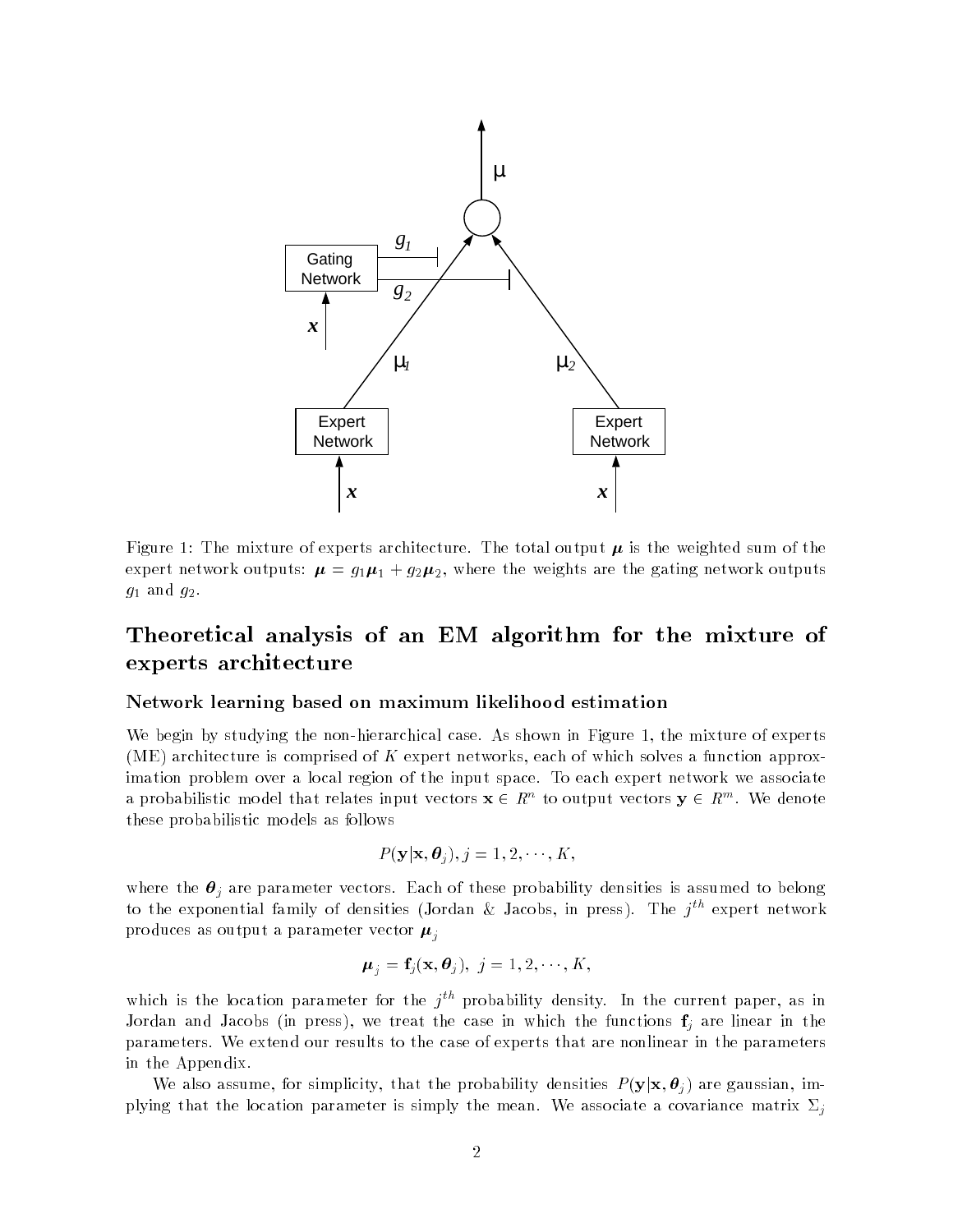with each expert network, yielding the following probabilistic model for expert j

$$
P(\mathbf{y}|\mathbf{x},\boldsymbol{\theta}_j) = (2\pi \det \Sigma_j)^{-\frac{1}{2}} \exp\{-\frac{1}{2}[\mathbf{y}-\mathbf{f}_j(\mathbf{x},\boldsymbol{\theta}_j)]^T \Sigma_j^{-1} [\mathbf{y}-\mathbf{f}_j(\mathbf{x},\boldsymbol{\theta}_j)]\}.
$$
 (1)

The ME architecture also utilizes a auxiliary network known as a *gating network*, whose job it is to partition the input space into regions corresponding to the various expert networks. This is done by assigning a probability vector  $[g_1, g_2, \dots, g_K]^T$  to each point in the input space. In particular, the gating net implements a parameterized function  $\mathbf{s}: R^n \to R^K$  and a normalizing function  $\mathbf{g}:R^K\to R^K$  such that

$$
g_j = g_j(\mathbf{x}, \boldsymbol{\theta}_g) = \frac{e^{s_j}}{\sum_{i=1}^K e^{s_i}}, \ j = 1, \cdots, K,
$$
\n
$$
(2)
$$

which satisfies

$$
\sum_{j=1}^{K} g_j(\mathbf{x}, \boldsymbol{\theta}_g) = 1, \text{ for any } \mathbf{x}, \boldsymbol{\theta}_g.
$$
 (3)

In the current paper we focus on the case in which the function s is linear (cf. Jordan & Jacobs, in press). In this case the boundaries  $g_i = g_{i'}$  are planar and the function g can be viewed as a smoothed piecewise-planar partitioning of the input space.

Training data are assumed to be generated according to the following probability model. We assume that for a given **x**, a label j is selected with probability  $P(j|\mathbf{x}) = g_j(\mathbf{x}, \theta_q)$ . An output y is then chosen with probability  $P(y|x, \theta_i)$ . Thus the total probability of observing y from  $x$  is given by the following finite mixture density

$$
P(\mathbf{y}|\mathbf{x}) = \sum_{j=1}^{K} P(j|\mathbf{x}) P(\mathbf{y}|\mathbf{x}, \boldsymbol{\theta}_j) = \sum_{j=1}^{K} g_j(\mathbf{x}, \boldsymbol{\theta}_g) P(\mathbf{y}|\mathbf{x}, \boldsymbol{\theta}_j).
$$
(4)

A training set  $\mathcal{Y} = \{(\mathbf{x}^{(t)}, \mathbf{y}^{(t)}), t = 1, \dots, N\}$  is assumed to be generated as an independent set of draws from this mixture density. Thus the total probability of the training set, for a specied set of input vectors  $\{{\bf x}^{(t)}\}_{t=1}^N$ , is given by the following likelihood function

$$
L = P(\{\mathbf{y}^{(t)}\}_1^N | \{\mathbf{x}^{(t)}\}_1^N) = \prod_{t=1}^N P(\mathbf{y}^{(t)} | \mathbf{x}^{(t)})
$$
\n(5)

$$
= \prod_{t=1}^{N} \sum_{j=1}^{K} g_j(\mathbf{x}^{(t)}, \boldsymbol{\theta}_g) P(\mathbf{y}^{(t)} | \mathbf{x}^{(t)}, \boldsymbol{\theta}_j).
$$
(6)

The learning algorithms that we discuss are all maximum likelihood estimators. That is, we treat learning as the problem of finding parameters  $\bm{\theta}_g$ ,  $\bm{\theta}_j$ , and  $\Sigma_j$  to maximize L, or, more conveniently, to maximize the log likelihood  $l = \ln L$ 

$$
l(\boldsymbol{\Theta}, \boldsymbol{\mathcal{Y}}) = \sum_{t=1}^{N} \ln \sum_{j=1}^{K} g_j(\mathbf{x}^{(t)}, \boldsymbol{\theta}_g) P(\mathbf{y}^{(t)} | \mathbf{x}^{(t)}, \boldsymbol{\theta}_j),
$$

where  $\boldsymbol{\Theta} = [\boldsymbol{\theta}_g, \boldsymbol{\theta}_1, \boldsymbol{\theta}_1, \cdots, \boldsymbol{\theta}_K, \Sigma_1, \Sigma_2, \cdots, \Sigma_K]^T.$ 

Given the probability model in Eq. 4, the expected value of the output is given as follows

$$
\boldsymbol{\mu} \equiv E[\mathbf{y}|\mathbf{x}] = \sum_{j=1}^K g_j(\mathbf{x}, \boldsymbol{\theta}_g) \boldsymbol{\mu}_j.
$$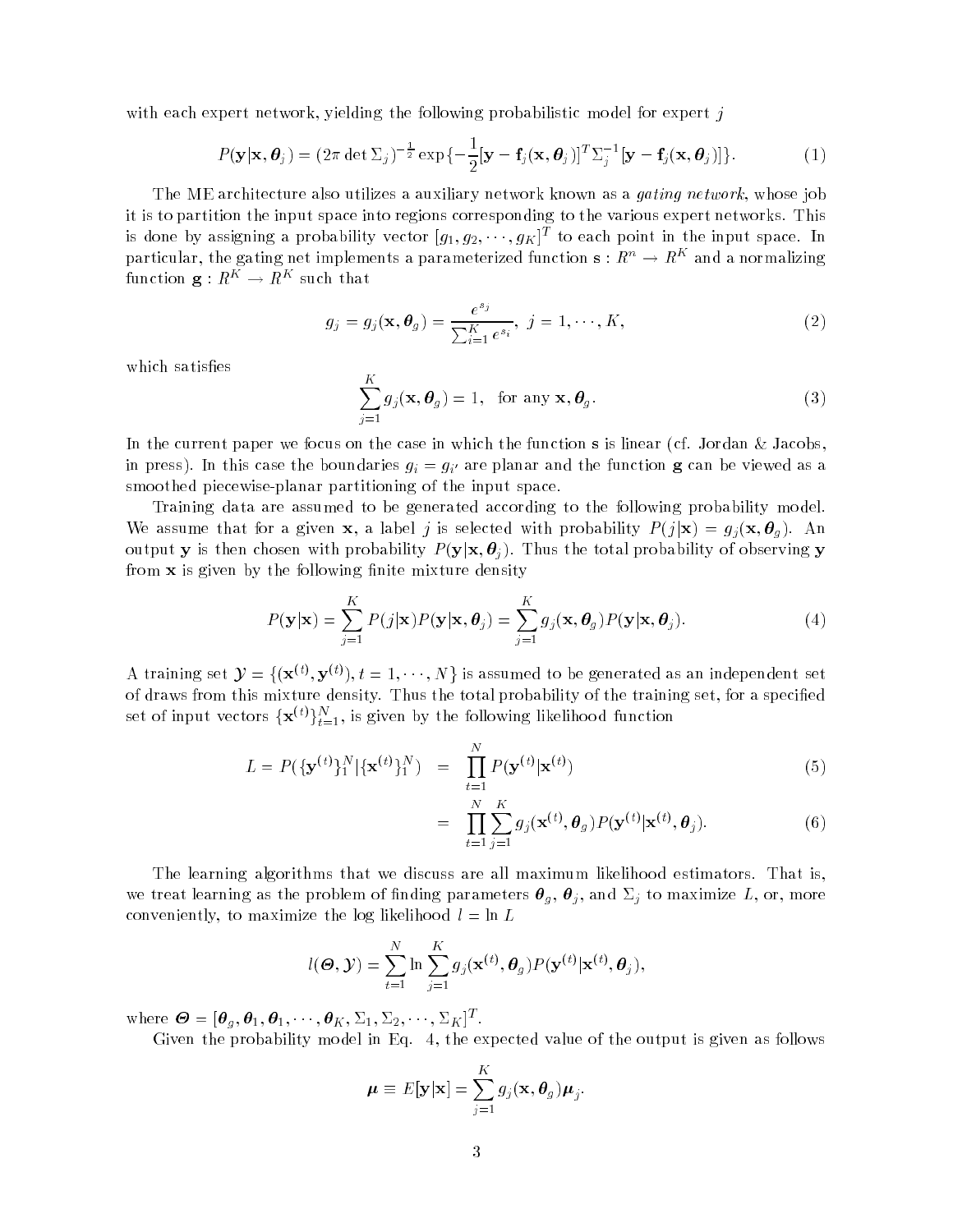This motivates using the weighted output of the expert networks as the total output of the ME architecture (cf. Figure 1).

The model in Eqs.  $(4)$  and  $(1)$  is a finite gaussian mixture model. It is interesting to compare this model to a related gaussian mixture model that is widely studied in statistics; i.e., the model

$$
P(\mathbf{x}) = \sum_{j=1}^{K} \alpha_j P_j^{(k)}(\mathbf{x}|\boldsymbol{\theta}_j), \quad \alpha_j \ge 0, \quad \sum_{j=1}^{K} \alpha_j = 1.
$$
 (7)

The difference between these models is clear: the  $\alpha_j$ 's in Eq. (7) are independent of the input vectors, while the  $g_j$ 's in Eq. (4) are conditional on **x** (they represent the probabilities  $P(j|\mathbf{x})$ ). Thus model (7) represents a unconditional probability, appropriate for unsupervised learning, while model (4) represents a conditional probability, appropriate for supervised learning.

There is another model studied in statistics, the *switching regression* model (Quandt & Ramsey, 1972, 1978, De Veaux, 1986), that is intermediate between model (7) and model (4). The switching regression model is given as follows

$$
P(y|\mathbf{x}) = \lambda P(y|\mathbf{x}, \boldsymbol{\theta}_1) + (1 - \lambda)P(y|\mathbf{x}, \boldsymbol{\theta}_2),
$$
\n(8)

where the  $P(y|\mathbf{x}, \theta_1)$  are univariate gaussians and the mean of each gaussian is assumed to be linear in x. This model assumes that the data pair  $\{y, x\}$  is generated from a pair of linear regression models through a random switch which turns to one side with probability  $\lambda$  and to the other side with probability  $1 - \lambda$ . This model can be generalized to allow for a multinomial switch

$$
P(\mathbf{y}|\mathbf{x}) = \sum_{j=1}^{K} \alpha_j P(\mathbf{y}|\mathbf{x}, \boldsymbol{\theta}_j),
$$
\n(9)

where  $\alpha_j \geq 0$ ,  $\sum_{j=1}^K \alpha_j = 1$  and  $P(\mathbf{y}|\mathbf{x}, \boldsymbol{\theta}_j)$  is given by Eq. (1). The difference between switching regression and the ME model is that the switching regression model assumes that the setting of the switch is independent of the input vector. This assumption does not allow for piecewise variation in the form of the regression surface; all of the regression components contribute throughout the input space. Switching regression can be viewed as one end of a continuum in which the overlap in the regression components is total; decision tree models (e.g., Breiman et al., 1984) are the other end of the continuum in which the overlap is zero. The ME model interpolates smoothly between these extremes.

#### An EM algorithm for training the mixture of experts

In many estimation problems the likelihood is a complicated nonlinear function of the parameters. Parameter estimation in such cases usually involves some sort of numerical optimization technique, typically gradient ascent. An alternative to gradient techniques, applicable in many situations, is the "Expectation-Maximization" or "EM" algorithm (Baum, Petrie, Soules & Weiss, 1970; Dempster, Laird & Rubin, 1977). EM is based on the idea of solving a succession of simplied problems that are obtained by augmenting the original observed variables with a set of additional "hidden" variables. Unconditional mixture models are particularly amenable to the EM approach (Redner & Walker, 1984) and, as observed by Jordan and Jacobs (in press), the conditional mixture of experts model is also amenable to an EM approach.

Given an observed data set  $\mathcal{Y}$ , we augment  $\mathcal{Y}$  with a set of additional variables  $\mathcal{Y}_{mis}$ , called "missing" or "hidden" variables, and consider a maximum likelihood problem for a "completedata" set  $\mathcal{Z} = \{\mathcal{Y}, \mathcal{Y}_{mis}\}$  (cf. Little & Rubin, 1987). We choose the missing variables in such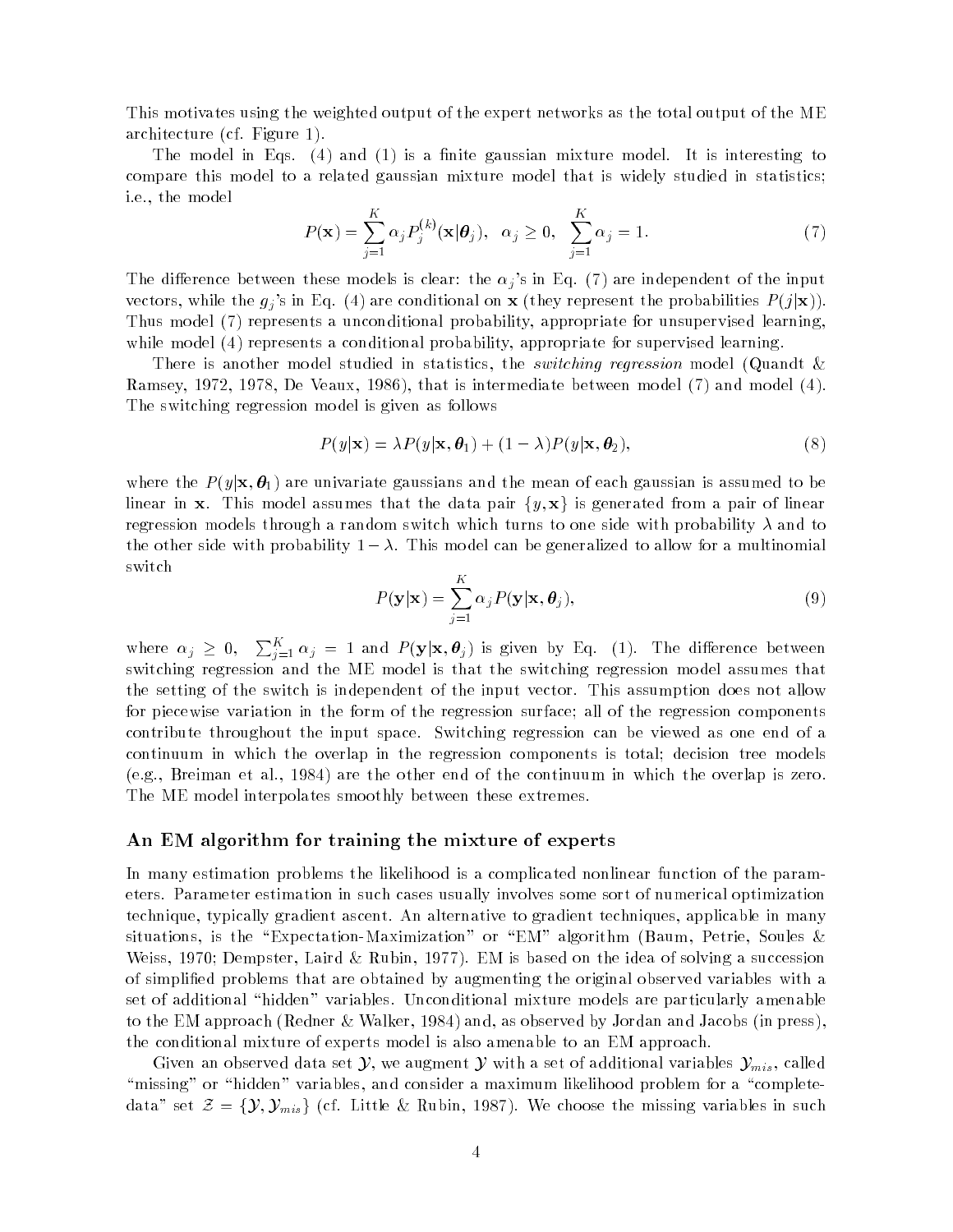a way that the resulting complete-data log likelihood, given by  $\iota_c(\mathbf{\bullet}, \mathbf{\mathcal{Z}}) = \inf P(\mathbf{\mathcal{Y}}, \mathbf{\mathcal{Y}}_{mis}|\mathbf{\mathbf{\Theta}}),$ is easy to maximize with respect to  $\mathcal{O}$ . The probability model  $F\left(\mathcal{Y},\mathcal{Y}_{mis}|\mathcal{O}\right)$  must be chosen so that its marginal distribution across  $\mathcal{Y}$ , referred to in this context as the "incomplete-data" likelihood, is the original likelihood

$$
P(\mathcal{Y}|\boldsymbol{\Theta}) = \int P(\mathcal{Y}, \mathcal{Y}_{mis}|\boldsymbol{\Theta}) d\mathcal{Y}_{mis}.
$$
\n(10)

In deriving an update to the parameters based on the complete-data log likelihood, we first note that we cannot work directly with the complete-data log likelihood, because this likelihood is a random function of the missing random variables  $\mathcal{Y}_{mis}$ . The idea is to average out  $\mathcal{Y}_{mis},$  that is, to maximize the *expected* complete-data log likelihood  $E y_{mis}$  [in  $F(\mathcal{Y}, \mathcal{Y}_{mis}|\mathcal{O})$ ]. This idea motivates the EM algorithm.

The EM algorithm is an iterative algorithm consisting of two steps:

 $\bullet$  The Expectation (E) step, which computes the following conditional expectation of the log likelihood

$$
Q(\boldsymbol{\Theta}|\boldsymbol{\Theta}^{(k)}) = E_{\mathcal{Y}_{mis}} \{\ln P(\mathcal{Z}|\boldsymbol{\Theta}) | \mathcal{Y}, \boldsymbol{\Theta}^{(k)}\}
$$
  
= 
$$
\int P(\mathcal{Y}_{mis}|\mathcal{Y}, \boldsymbol{\Theta}^{(k)}) \ln P(\mathcal{Z}|\boldsymbol{\Theta}) d\mathcal{Y}_{mis}
$$
 (11)

where  $\boldsymbol{\Theta}^{(k)}$  is the value of the parameter vector at iteration k.

The Maximization (M) step, which computes

$$
\mathbf{\Theta}^{(k+1)} = \arg \max_{\mathbf{\Theta}} \ Q(\mathbf{\Theta}|\mathbf{\Theta}^{(k)}).
$$
 (12)

The M step chooses a parameter value that increases the Q function; the expected value of the complete-data log likelihood. Dempster, Laird and Rubin (1977) proved that an iteration of EM also increases the original log likelihood l. That is,

$$
l(\boldsymbol{\theta}^{(k+1)};\mathcal{Y})\geq l(\boldsymbol{\theta}^{(k)};\mathcal{Y}).
$$

Thus the likelihood l increases monotonically along the sequence of parameter estimates generated by an EM algorithm.

Although in many cases the solution to the M step can be obtained analytically, in other cases an iterative inner loop is required to optimize  $Q$ . Another possibility is to simply increase the value of Q during the M step

$$
Q(\mathbf{\Theta}^{(k+1)}|\mathbf{\Theta}^{(k)}) > Q(\mathbf{\Theta}^{(k)}|\mathbf{\Theta}^{(k)})
$$
\n(13)

by some means, for example by gradient ascent or by Newton's method. An algorithm with an M-step given by Eq. (13) is referred to as a *generalized EM (GEM)* algorithm (Dempster, Laird & Rubin, 1977).

For the ME architecture we choose the missing data to be a set of indicator random variables  $\mathcal{Y}_{mis} = \{I_i^{(t)}, j\}$  $j, j = 1, \dots, n, t = 1, \dots, N$  with

$$
I_j^{(t)} = \begin{cases} 1, & \text{if } \mathbf{y}^{(t)} \text{ is generated from the } j\text{-th model given by Eq. (1),} \\ 0, & \text{otherwise} \end{cases} \tag{14}
$$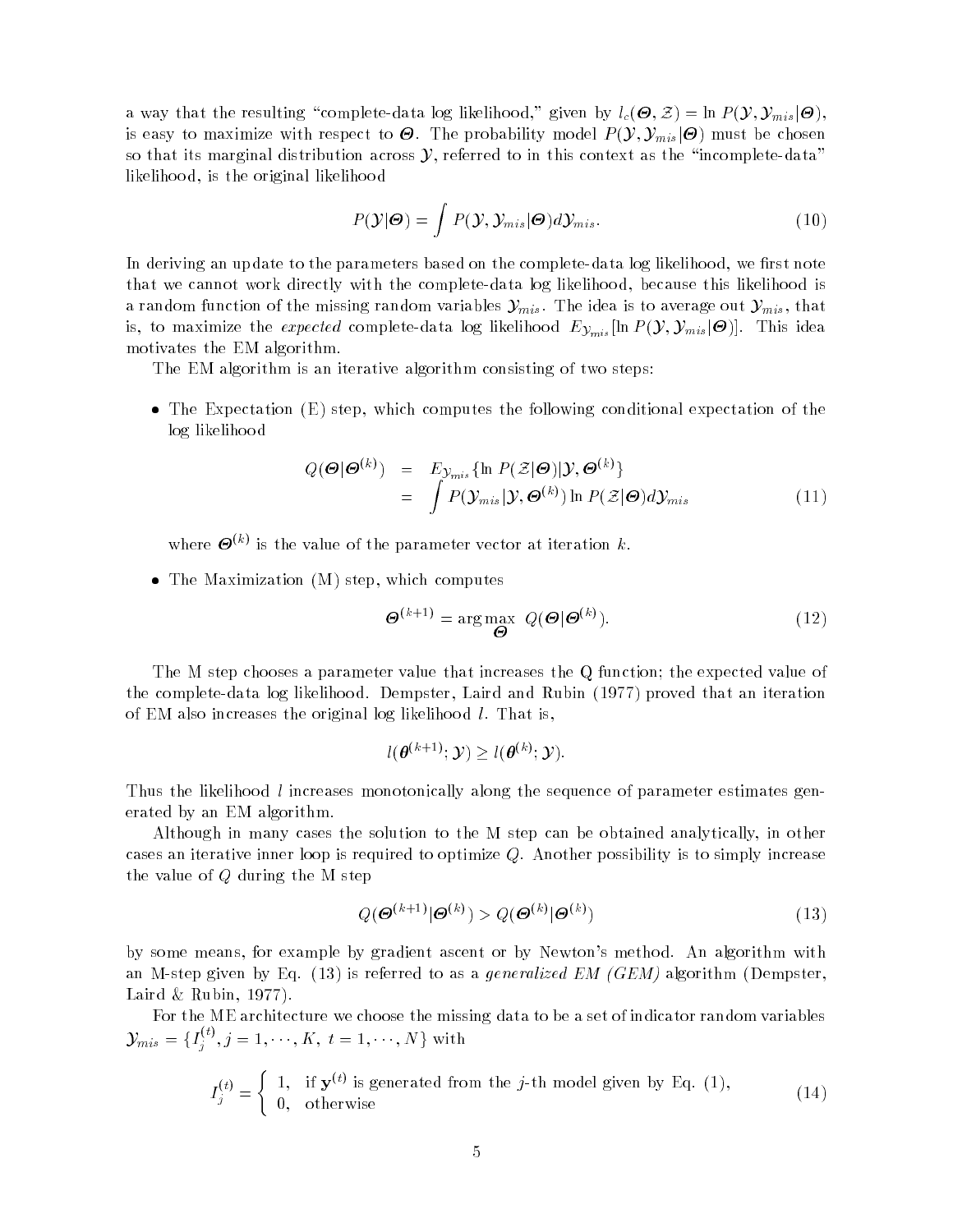and

$$
\sum_{j=1}^{K} I_j^{(t)} = 1
$$
, for each  $t$ .

We assume that the distribution of the complete data is given as follows

$$
P(\mathcal{Z}|\boldsymbol{\Theta}) = \prod_{t=1}^N \prod_{j=1}^K [g_j(\mathbf{x}^{(t)}, \boldsymbol{\theta}_g) P(\mathbf{y}^{(t)}|\mathbf{x}^{(t)}, \boldsymbol{\theta}_j)]^{I_j^{(t)}}.
$$

It is easy to verify that this distribution satisfies Eq.  $(10)$ .

From Eq. (11), we also obtain

$$
Q(\boldsymbol{\Theta}|\boldsymbol{\Theta}^{(k)}) = E_{\mathcal{Y}_{mis}} \{\ln P(Z|\boldsymbol{\Theta}) | \mathcal{Y}, \boldsymbol{\Theta}^{(k)}\}
$$
  
\n
$$
= \sum_{t=1}^{N} \sum_{j=1}^{K} h_j^{(k)}(t) \ln[g_j(\mathbf{x}^{(t)}, \boldsymbol{\theta}_g) P(\mathbf{y}^{(t)} | \mathbf{x}^{(t)}, \boldsymbol{\theta}_j)]
$$
  
\n
$$
= \sum_{t=1}^{N} \sum_{j=1}^{K} h_j^{(k)}(t) \ln g_j(\mathbf{x}^{(t)}) + \sum_{t=1}^{N} h_1^{(k)}(t) \ln P(\mathbf{y}^{(t)} | \mathbf{x}^{(t)}, \boldsymbol{\theta}_1)
$$
  
\n
$$
+ \cdots + \sum_{t=1}^{N} h_K^{(k)}(t) \ln P(\mathbf{y}^{(t)} | \mathbf{x}^{(t)}, \boldsymbol{\theta}_K), \qquad (15)
$$

where

$$
h_j^{(k)}(t) = E[I_j^{(t)}|\mathcal{Y}, \boldsymbol{\Theta}^{(k)}] = P(j|\mathbf{x}^{(t)}, \mathbf{y}^{(t)})
$$
  
\n
$$
= \frac{g_j(\mathbf{x}^{(t)}, \boldsymbol{\theta}_g^{(k)}) P(\mathbf{y}^{(t)}|\mathbf{x}^{(t)}, \boldsymbol{\theta}_g^{(k)})}{\sum_{i=1}^K g_i(\mathbf{x}^{(t)}, \boldsymbol{\theta}_g^{(k)}) P(\mathbf{y}^{(t)}|\mathbf{x}^{(t)}, \boldsymbol{\theta}_i^{(k)})},
$$
\n(16)

where  $P(j|\mathbf{x}^{(t)}, \mathbf{y}^{(t)})$  denotes the probability that the pair  $\{\mathbf{x}^{(t)}, \mathbf{y}^{(t)}\}$  comes from the  $j^{th}$  probability model. Note that we always have  $h_s^{(k)}(t)$  $j \left( t \right) \geq 0.$ 

With the Q function in hand, we now investigate the implementation of the M step. From Eq.  $(15)$ , Eq.  $(1)$  and Eq.  $(2)$ , we have

$$
\frac{\partial Q}{\partial \theta_g} = \sum_{t=1}^{N} \sum_{j=1}^{K} h_j^{(k)}(t) \frac{\partial g_j(\mathbf{x}^{(t)}, \theta_g)}{\partial \theta_g} / g_j(\mathbf{x}^{(t)}, \theta_g)
$$
  
\n
$$
= \sum_{t=1}^{N} \sum_{j=1}^{K} h_j^{(k)}(t) [\frac{\partial s_j}{\partial \theta_g} - \sum_{i=1}^{K} g_i(\mathbf{x}^{(t)}, \theta_g) \frac{\partial s_i}{\partial \theta_g}]
$$
  
\n
$$
= \sum_{t=1}^{N} \sum_{j=1}^{K} [h_j^{(k)}(t) - g_j(\mathbf{x}^{(t)}, \theta_g)] \frac{\partial s_j}{\partial \theta_g}, \qquad (17)
$$

$$
\frac{\partial Q}{\partial \boldsymbol{\theta}_j} = \sum_{t=1}^N h_j^{(k)}(t) \frac{\partial P(\mathbf{y}^{(t)} | \mathbf{x}^{(t)}, \boldsymbol{\theta}_j)}{\partial \boldsymbol{\theta}_j} / P(\mathbf{y}^{(t)} | \mathbf{x}^{(t)}, \boldsymbol{\theta}_j)
$$
\n
$$
= \sum_{t=1}^N h_j^{(k)}(t) \frac{\partial \mathbf{f}_j^T(\mathbf{x}^{(t)}, \boldsymbol{\theta}_j)}{\partial \boldsymbol{\theta}_j} \Sigma_j^{-1} [\mathbf{y}^{(t)} - \mathbf{f}_j(\mathbf{x}^{(t)}, \boldsymbol{\theta}_j)], \quad j = 1, \cdots, K,
$$
\n(18)

and

$$
\frac{\partial Q}{\partial \Sigma_j} = \sum_{t=1}^N h_j^{(k)}(t) \frac{\partial P(\mathbf{y}^{(t)}|\mathbf{x}^{(t)}, \boldsymbol{\theta}_j)}{\partial \Sigma_j} / P(\mathbf{y}^{(t)}|\mathbf{x}^{(t)}, \boldsymbol{\theta}_j)
$$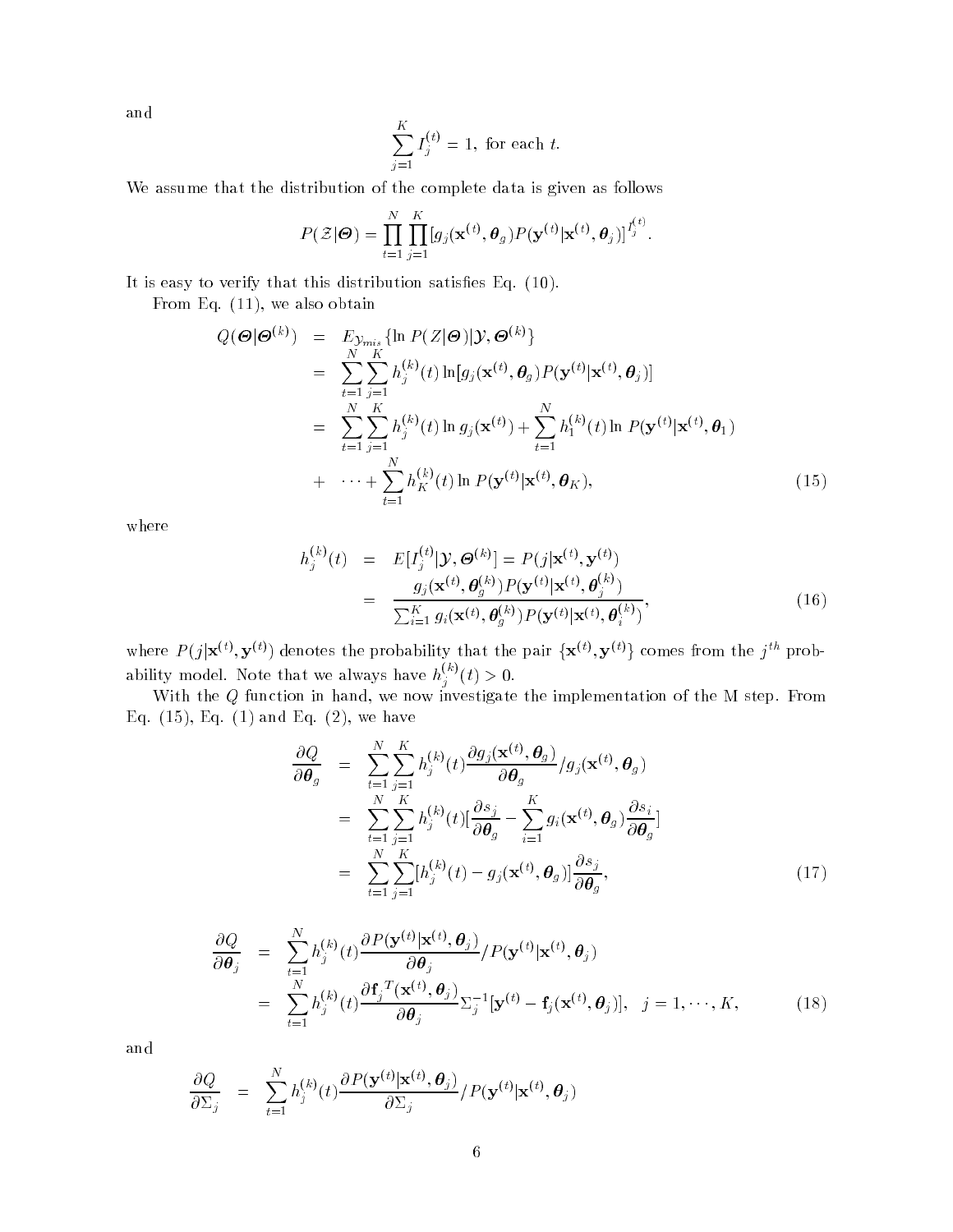$$
= -\frac{1}{2} \sum_{t=1}^{N} h_j^{(k)}(t) \Sigma_j^{-1} \{ \Sigma_j - [\mathbf{y}^{(t)} - \mathbf{f}_j(\mathbf{x}^{(t)}, \boldsymbol{\theta}_j)][\mathbf{y}^{(t)} - \mathbf{f}_j(\mathbf{x}^{(t)}, \boldsymbol{\theta}_j)]^T \} \Sigma_j^{-1},
$$
  
\n
$$
j = 1, \dots, K.
$$
 (19)

By letting  $\frac{\partial Q}{\partial \Sigma_j}\Big|_{\Sigma_j=\Sigma^{(k+1)}}=0$ , we obtain the update for the covariance matrices j

$$
\Sigma_j^{(k+1)} = \frac{1}{\sum_{t=1}^N h_j^{(k)}(t)} \sum_{t=1}^N h_j^{(k)}(t) [\mathbf{y}^{(t)} - \mathbf{f}_j(\mathbf{x}^{(t)}, \boldsymbol{\theta}_j)][\mathbf{y}^{(t)} - \mathbf{f}_j(\mathbf{x}^{(t)}, \boldsymbol{\theta}_j)]^T.
$$
(20)

Assuming that the training set  $\mathcal Y$  is generated by a mixture model, we note that when the the sample number N is sufficiently large (relative to the dimension of y), the space spanned by the N vectors  $[\mathbf{y}^{(t)} - \mathbf{f}_j(\mathbf{x}^{(t)},\boldsymbol{\theta}_j)], t = 1,\cdots,N$  will be of full dimension with probability one. Recalling that  $h_i^{(k)}(t)$  $j_{ij}$  (*t) >* 0 we observe that when the sample number *N* is sumclemity large the matrices  $\Sigma_j^{(k+1)}$  are therefore positive definite with probability one.

Next, by letting  $\frac{\partial Q}{\partial \theta_j} \big|_{\boldsymbol{\theta}_j = \boldsymbol{\theta}_j^{(k+1)}} = 0$ , we obtain

$$
\sum_{t=1}^{N} h_j^{(k)}(t) \frac{\partial \mathbf{f}_j^{(t)}(\mathbf{x}^{(t)}, \boldsymbol{\theta}_j)}{\partial \boldsymbol{\theta}_j} (\Sigma_j^{(k)})^{-1} [\mathbf{y}^{(t)} - \mathbf{f}_j(\mathbf{x}^{(t)}, \boldsymbol{\theta}_j)] = 0, \qquad (21)
$$

which we can solve explicitly given our assumption that the expert networks are linear

$$
\boldsymbol{\theta}_j^{(k+1)} = (R_j^{(k)})^{-1} \mathbf{c}_j^{(k)}
$$
\n(22)

where

$$
\mathbf{c}_{j}^{(k)} = \sum_{t=1}^{N} h_{j}^{(k)}(t) X_{t} (\Sigma_{j}^{(k)})^{-1} \mathbf{y}^{(t)},
$$
\n(23)

$$
R_j^{(k)} = \sum_{t=1}^{N} h_j^{(k)}(t) X_t (\Sigma_j^{(k)})^{-1} X_t^T,
$$
\n(24)

and

$$
X_t^T = \begin{Bmatrix} (\mathbf{x}^{(t)})^T & 0 & \cdots & \cdots & 0 & | & 1 & 0 & \cdots & \cdots & 0 \\ 0 & (\mathbf{x}^{(t)})^T & 0 & \cdots & 0 & | & 0 & 1 & 0 & \cdots & 0 \\ \vdots & \vdots & \vdots & & & & & \vdots & \vdots & & & \vdots \\ 0 & \cdots & \cdots & 0 & (\mathbf{x}^{(t)})^T & | & 0 & \cdots & \cdots & 0 & 1 \end{Bmatrix}.
$$
 (25)

Note that  $R_j^{(k)}$  is invertible with probability one when the sample size  $N$  is sufficiently large.

Finally, let us consider the update for  $\theta_g$ . Jordan and Jacobs (in press) observed that the gating network is a specific form of a generalized linear model, in particular a *multinomial logit* model (cf. McCullagh & Nelder, 1984). Multinomial logit models can be fit efficiently with a variant of Newton's method known as iteratively reweighted least squares (IRLS). For the purposes of the current paper, we simply write the generic form of a Newton update and refer the reader to Jordan and Jacobs (in press) for further details on IRLS. Note also that Jordan and Jacobs (in press) assume that the inner loop of IRLS fitting runs to completion. In the current paper we address only the case in which a single IRLS step is taken in the inner loop. The form of this IRLS step is generalized to allow a learning rate parameter.<sup>1</sup>

 $1$ <sup>1</sup>Thus the algorithm that we analyze in this paper is, strictly speaking, a GEM algorithm.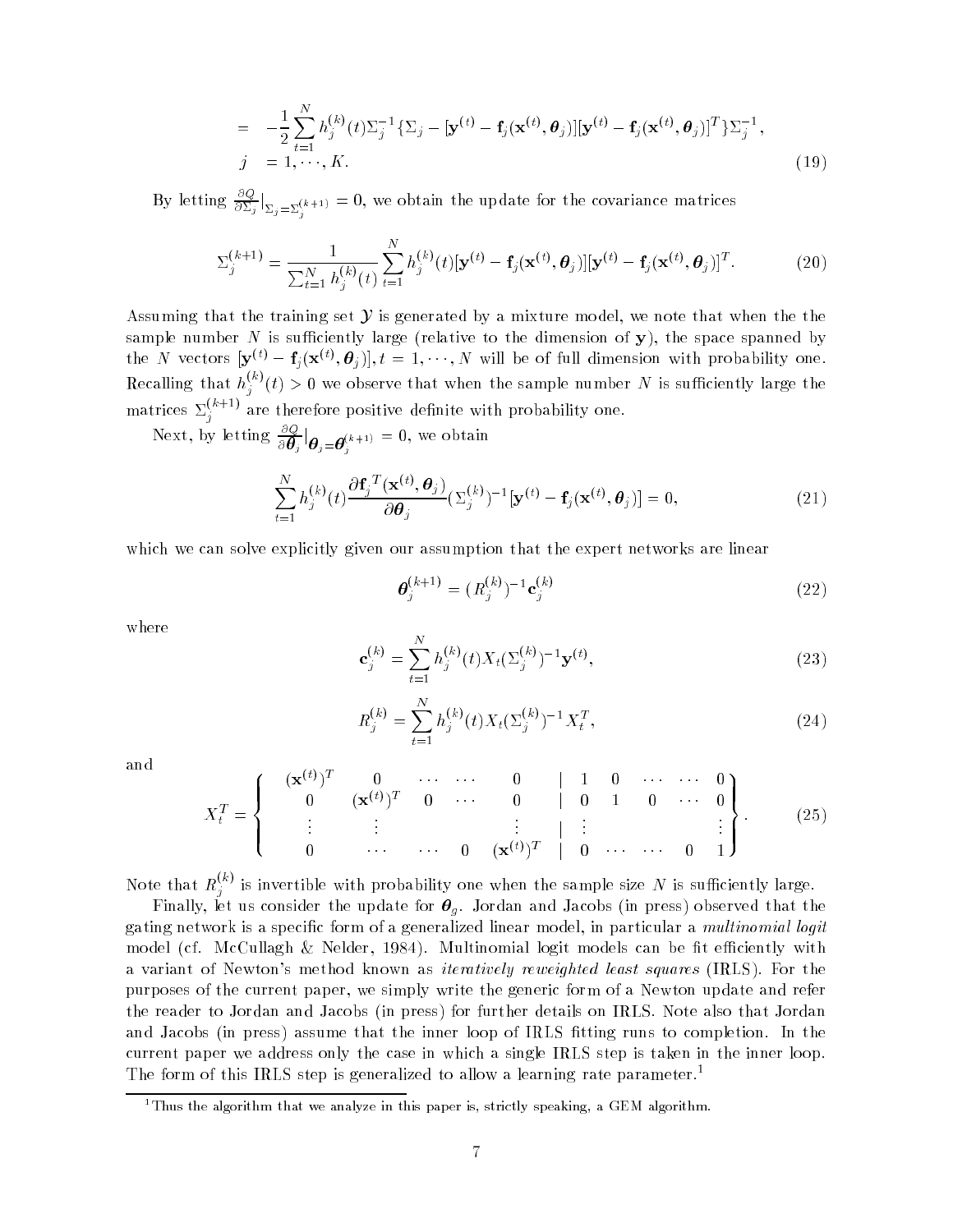The update for the gating network parameters is obtained as follows. Denote the gradient vector at iteration  $k$  as

$$
\mathbf{e}_{g}^{(k)} = \sum_{t=1}^{N} \sum_{j=1}^{K} [h_j^{(k)}(t) - g_j(\mathbf{x}^{(t)}, \boldsymbol{\theta}_{g}^{(k)})] \frac{\partial s_j}{\partial \boldsymbol{\theta}_{g}^{(k)}},
$$
(26)

and the Hessian matrix at iteration k as

$$
R_g^{(k)} = \sum_{t=1}^{N} \sum_{j=1}^{K} g_j(\mathbf{x}^{(t)}, \boldsymbol{\theta}_g^{(k)}) [1 - g_j(\mathbf{x}^{(t)}, \boldsymbol{\theta}_g^{(k)})] \frac{\partial s_j}{\partial \boldsymbol{\theta}_g} \frac{\partial s_j}{\partial \boldsymbol{\theta}_g^T}.
$$
(27)

Then the generalized IRLS update is given as follows

$$
\boldsymbol{\theta}_g^{(k+1)} = \boldsymbol{\theta}_g^{(k)} + \gamma_g (R_g^{(k)})^{-1} \mathbf{e}_g^{(k)},
$$
\n(28)

where  $\gamma_g$  is a learning rate.

In summary, the parameter update for the model Eq. (4) is given as follows

#### Algorithm 1

- 1. (The E step): Compute the  $h_j^{(k)}(t)$ 's by Eq. (16).
- 2. (The M step): Compute  $\Sigma_j^{(k+1)}$  by Eq. (20), compute  $\boldsymbol{\theta}_g^{(k+1)}$  by Eq. (28), and also compute  $\boldsymbol{\theta}^{(k+1)}$ , j  $j \; j = 1, \cdots, K$  by Eq. (22).

Before closing this section, let us return to the switching regression model (Eq. 9). Following the same procedure as above, we obtain the following EM algorithm for switching regression.

#### Algorithm 2

1. (The E step): Compute the  $h_j^{(k)}(t)$ 's by

$$
h_j^{(k)}(t) = \frac{\alpha_j^{(k)}(\mathbf{x}^{(t)}) P(\mathbf{y}^{(t)} | \mathbf{x}^{(t)}, \boldsymbol{\theta}_j^{(k)})}{\sum_{i=1}^K \alpha_i^{(k)}(\mathbf{x}^{(t)}) P(\mathbf{y}^{(t)} | \mathbf{x}^{(t)}, \boldsymbol{\theta}_i^{(k)})}.
$$
(29)

2. (The M step): Compute  $\Sigma_j^{(k+1)}$  by Eq. (20), and let

$$
\alpha_j^{(k+1)}(\mathbf{x}^{(t)}) = h_j^{(k)}(t). \tag{30}
$$

Obtain  $\boldsymbol{\theta}^{(k+1)}$ , j  $j_j$ ,  $j = 1, \dots, n$  in the same manner as for model Eq. (4).

We see that the EM algorithm for switching regression is simpler, because the  $\alpha_j^{(k)}(\mathbf{x}^{(t)})$ 's are not constrained through a common parameter  $\boldsymbol{\theta}_g$  as in the ME model.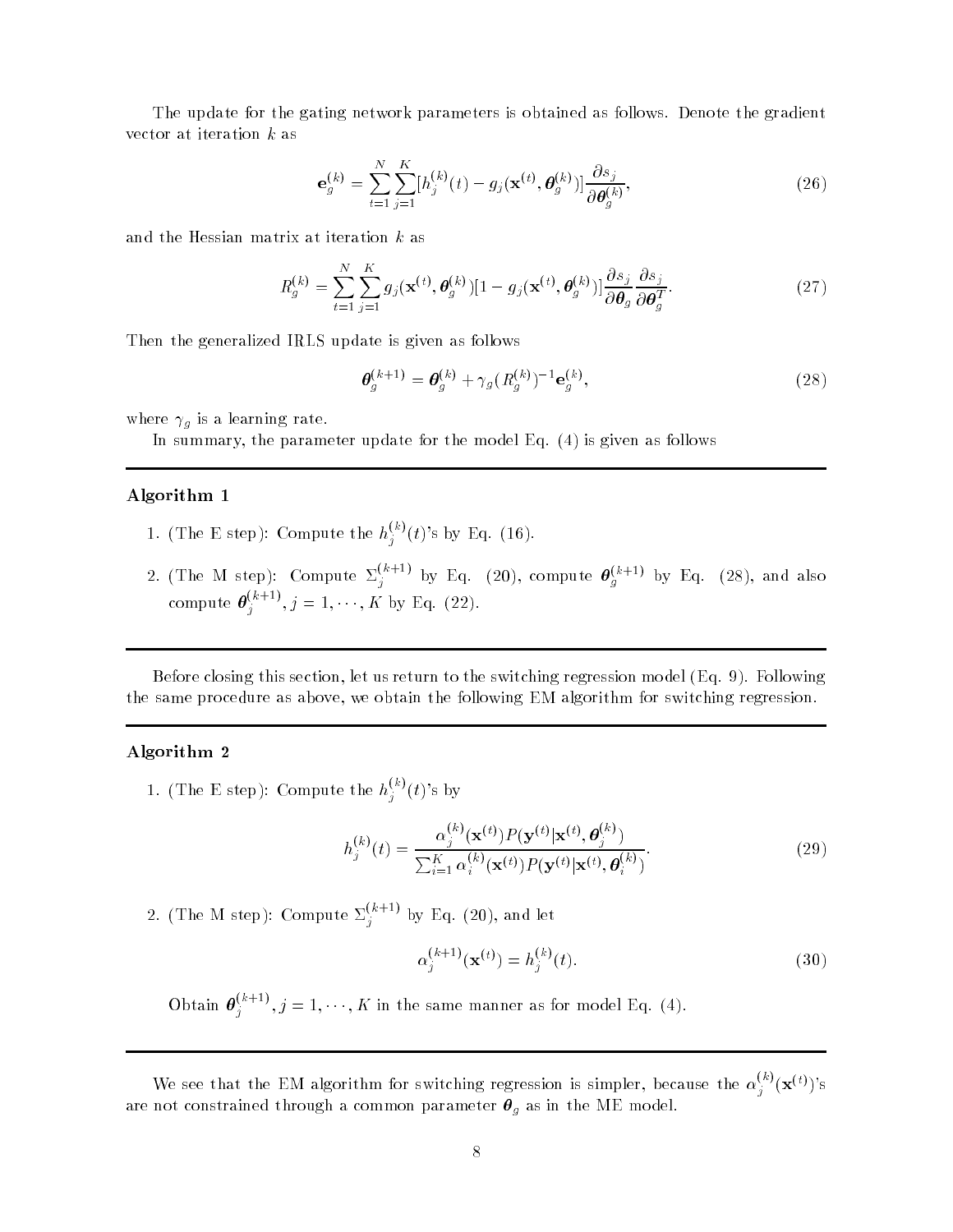#### Theoretical convergence results

In this section we provide a number of convergence results for the algorithm presented in the previous section. We study both the convergence and the convergence rate of the algorithm. In the Appendix we extend these results to a number of related algorithms.

We begin with a convergence theorem that establishes a relationship between the EM algorithm and gradient ascent.

**Theorem 1** For the model given by Eq.  $(4)$  and the learning algorithm given by Algorithm 1, we have:

$$
\theta_g^{(k+1)} - \theta_g^{(k)} = P_g^{(k)} \frac{\partial l}{\partial \theta_g} \Big|_{\theta_g = \theta_g^{(k)}},
$$
  
\n
$$
\theta_j^{(k+1)} - \theta_j^{(k)} = P_j^{(k)} \frac{\partial l}{\partial \theta_j} \Big|_{\theta_j = \theta_j^{(k)}}, j = 1, \dots, K,
$$
  
\n
$$
vec[\Sigma_j^{(k+1)}] - vec[\Sigma_j^{(k)}] = P_{\Sigma_j}^{(k)} \frac{\partial l}{\partial vec[\Sigma_j]} \Big|_{\Sigma_j = \Sigma_j^{(k)}}, j = 1, \dots, K,
$$
\n(31)

where  $l = \ln L$  is given by Eq. (6), Eq. (4) and Eq. (1), and "vec[A]" denotes the vector obtained by stacking the column vectors of the matrix A.

Moreover, assuming that the training set  $Y$  is generated by the mixture model of Eqs. (4) and (1) and assuming that the number N is sufficiently large, we have that  $P_a^{(k)}$  is g vs a positive definite matrix, and  $P_i^{(k)}$ , I  $p_j^{(k)}, p_{\Sigma_j}^{(k)}, \; j=1,\cdots,K$  are positive definite matrices with probability one.  $Specifically, they take the following values:$ 

(i) 
$$
P_g^{(k)} = \gamma_g (R_g^{(k)})^{-1}
$$
 with  $R_g^{(k)}$  given by Eq. (28).  
\n(ii) For  $j = 1, \dots, K$ ,  $P_j^{(k)} = (R_j^{(k)})^{-1}$  with  $R_j^{(k)}$  given by Eq. (22).  
\n(iii) For  $j = 1, \dots, K$ ,  
\n
$$
P_{\Sigma_j}^{(k)} = \frac{2}{\sum_{t=1}^N h_j^{(k)}(t)} \Sigma_j^{(k)} \otimes \Sigma_j^{(k)}
$$
\n(32)

where  $\sim$  denotes the Kronecker product. For a m -11 m matrix  $\sim$  - and  $\eta$  -11 m -11 m -12 m -Kronecker product <sup>A</sup> B is dened as

$$
A \otimes B = \begin{Bmatrix} a_{11}B & a_{12}B & \cdots & a_{1n}B \\ a_{21}B & a_{22}B & \cdots & a_{2n}B \\ \vdots & \vdots & & \vdots \\ a_{m1}B & a_{m2}B & \cdots & a_{mn}B \end{Bmatrix}
$$

**Proof.** From Eqs. (6), (4) and (1), for  $l = \ln L$ , we obtain the following derivatives:

$$
\frac{\partial l}{\partial \boldsymbol{\theta}_{g}}|_{\theta_{g}=\theta_{g}^{(k)}} = \sum_{t=1}^{N} \sum_{j=1}^{K} \{ \frac{g_{j}(\mathbf{x}^{(t)}, \boldsymbol{\theta}_{g}^{(k)}) P(\mathbf{y}^{(t)} | \mathbf{x}^{(t)}, \boldsymbol{\theta}_{j}^{(k)})}{\sum_{t=1}^{K} g_{i}(\mathbf{x}^{(t)}, \boldsymbol{\theta}_{g}^{(k)}) P(\mathbf{y}^{(t)} | \mathbf{x}^{(t)}, \boldsymbol{\theta}_{i}^{(k)})} \} \frac{\partial g_{j}(\mathbf{x}^{(t)}, \boldsymbol{\theta}_{g}) / \partial \boldsymbol{\theta}_{g}|_{\theta_{g}=\theta_{g}^{(k)}}}{g_{j}(\mathbf{x}^{(t)}, \boldsymbol{\theta}_{g}^{(k)})} \\
= \sum_{t=1}^{N} \sum_{j=1}^{K} [h_{j}^{(k)}(t) - g_{j}(\mathbf{x}^{(t)}, \boldsymbol{\theta}_{g}^{(k)})] \frac{\partial s_{j}}{\partial \boldsymbol{\theta}_{g}}|_{\theta_{g}=\theta_{g}^{(k)}},
$$
\n(33)

$$
\frac{\partial l}{\partial \boldsymbol{\theta}_j}\big|_{\theta_j=\theta_j^{(k)}} = \sum_{t=1}^N \{\frac{g_j(\mathbf{x}^{(t)},\boldsymbol{\theta}_j^{(k)})P(\mathbf{y}^{(t)}|\mathbf{x}^{(t)},\boldsymbol{\theta}_j^{(k)})}{\sum_{i=1}^K g_i(\mathbf{x}^{(t)},\boldsymbol{\theta}_g^{(k)})P(\mathbf{y}^{(t)}|\mathbf{x}^{(t)},\boldsymbol{\theta}_i^{(k)})}\}\frac{\partial P(\mathbf{y}^{(t)}|\mathbf{x}^{(t)},\boldsymbol{\theta}_j)/\partial \boldsymbol{\theta}_j|_{\theta_j=\theta_j^{(k)}}}{P(\mathbf{y}^{(t)}|\mathbf{x}^{(t)},\boldsymbol{\theta}_g^{(k)})}
$$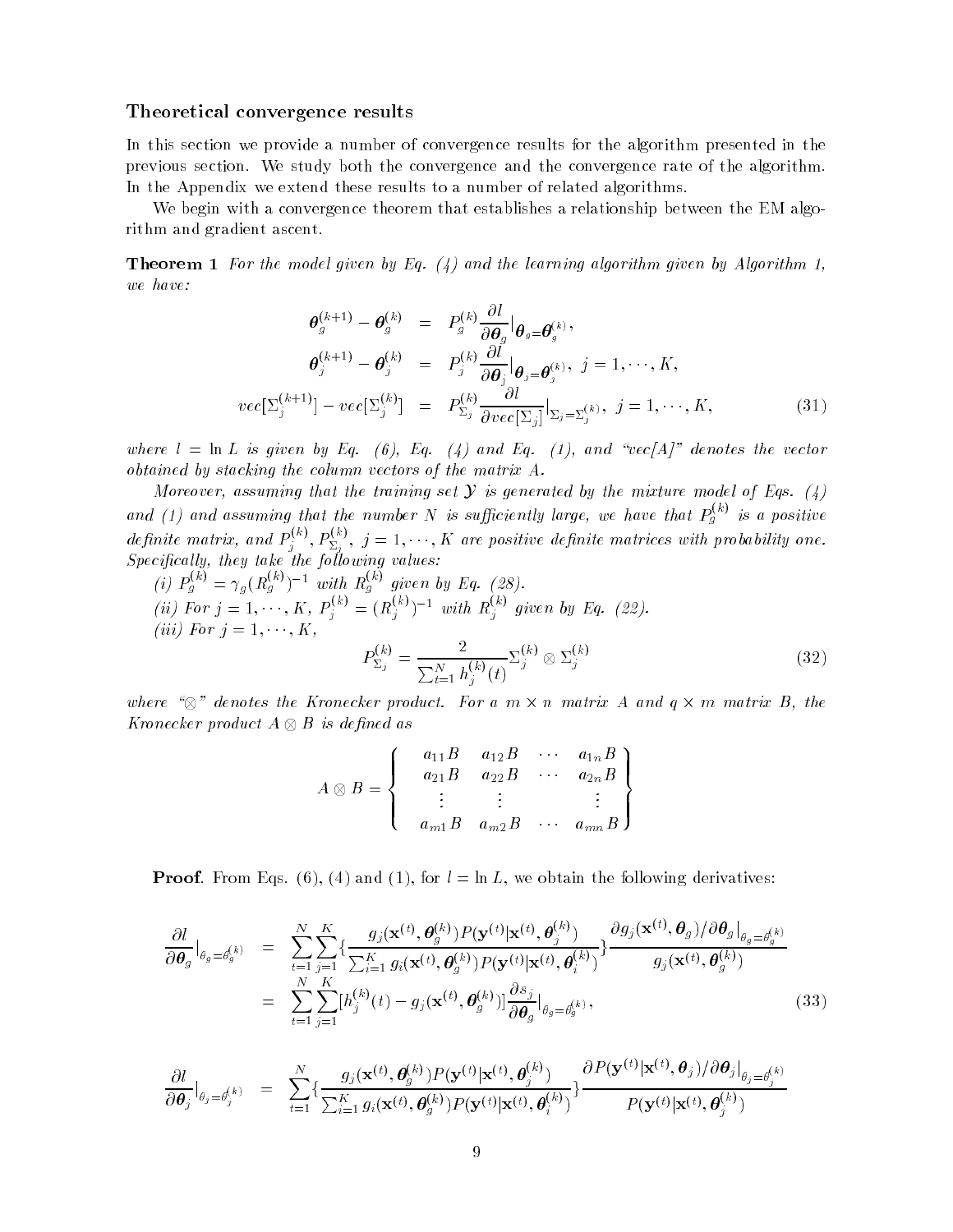$$
= \sum_{t=1}^{N} h_j^{(k)}(t) \frac{\partial \mathbf{f}_j^{T}(\mathbf{x}^{(t)}, \boldsymbol{\theta}_j)}{\partial \boldsymbol{\theta}_j} \big|_{\theta_j = \theta_j^{(k)}} (\Sigma_j^{(k)})^{-1} [\mathbf{y}^{(t)} - \mathbf{f}_j(\mathbf{x}^{(t)}, \boldsymbol{\theta}_j^{(k)})],
$$
\n
$$
j = 1, \dots, K,
$$
\n(34)

$$
\frac{\partial l}{\partial \Sigma_j}\Big|_{\Sigma_j = \Sigma_j^{(k)}} = \sum_{t=1}^N \{ \frac{g_j(\mathbf{x}^{(t)}, \theta_j^{(k)}) P(\mathbf{y}^{(t)} | \mathbf{x}^{(t)}, \theta_j^{(k)})}{\sum_{i=1}^K g_i(\mathbf{x}^{(t)}, \theta_j^{(k)}) P(\mathbf{y}^{(t)} | \mathbf{x}^{(t)}, \theta_i^{(k)})} \} \frac{\partial P(\mathbf{y}^{(t)} | \mathbf{x}^{(t)}, \theta_j^{(k)}) / \partial \Sigma_j|_{\Sigma_j = \Sigma_j^{(k)}}}{P(\mathbf{y}^{(t)} | \mathbf{x}^{(t)}, \theta_j^{(k)})}
$$
\n
$$
= -\frac{1}{2} \sum_{t=1}^N h_j^{(k)}(t) (\Sigma_j^{(k)})^{-1} {\{\Sigma_j^{(k)} - [\mathbf{y}^{(t)} - \mathbf{f}_j(\mathbf{x}^{(t)}, \theta_j^{(k)})][\mathbf{y}^{(t)} - \mathbf{f}_j(\mathbf{x}^{(t)}, \theta_j^{(k)})]^T \} (\Sigma_j^{(k)})^{-1}},
$$
\n
$$
j = 1, \dots, K,
$$
\n(35)

 $\mathcal{N}$  is a non-normal points (iii). (iii). (iii). (iii). (iii). (iii). (iii). (iii). (iii). (iii). (iii). (iii). (iii). (iii). (iii). (iii). (iii). (iii). (iii). (iii). (iii). (iii). (iii). (iii). (iii). (iii). (iii).

(i) Comparing Eq. (33) with Eq. (28) it follows that  $P_g^{(k)} = \gamma_g (R_g^{(k)})^{-1}$ . To show that  $P_g^{(k)}$ is positive definite, we show that  $R_g^{(k)}$  is positive definite.<sup>2</sup> For an arbitrary vector **u**, from Eq. (28) we have

$$
\mathbf{u}^T R_g^{(k)} \mathbf{u} = \sum_{t=1}^N \sum_{j=1}^K g_j(\mathbf{x}^{(t)}, \boldsymbol{\theta}_g^{(k)}) [1 - g_j(\mathbf{x}^{(t)}, \boldsymbol{\theta}_g^{(k)})] \mathbf{u}^T \frac{\partial s_j}{\partial \boldsymbol{\theta}_g} \frac{\partial s_j}{\partial \boldsymbol{\theta}_g^T} \mathbf{u}
$$
  
= 
$$
\sum_{t=1}^N \sum_{j=1}^K g_j(\mathbf{x}^{(t)}, \boldsymbol{\theta}_g^{(k)}) [1 - g_j(\mathbf{x}^{(t)}, \boldsymbol{\theta}_g^{(k)})] \mathbf{v}^T \mathbf{v} \ge 0,
$$

since  $g_j(\mathbf{x}^{(t)}, \boldsymbol{\theta}_g^{(k)})[1 - g_j(\mathbf{x}^{(t)}, \boldsymbol{\theta}_g^{(k)})] > 0$ . Equality holds in the above equation only when  $\mathbf{v} = [\partial s_j / \partial \boldsymbol{\theta}_g^T] \mathbf{u} = 0$  for any **u**, which is impossible. Thus we have established that  $R_g^{(k)}$  (and thus also  $(R_g^{(k)})^{-1}$ ) is positive definite.<br>
(ii) Let  $C_j^{(k)}$ ,  $R_j^{(k)}$  be given by Eq. (22). From Eq. (21) and Eq. (34), we obtain

$$
[C_j^{(k)} - (R_j^{(k)})\boldsymbol{\theta}_j^{(k)}] = \frac{\partial l}{\partial \boldsymbol{\theta}_j}\big|_{\theta_j = \theta_j^{(k)}}, \ j = 1, \cdots, K.
$$

Furthermore, it follows from Eq. (22) that

$$
\begin{array}{rcl}\n\boldsymbol{\theta}_{j}^{(k+1)} & = & \boldsymbol{\theta}_{j}^{(k)} + (R_{j}^{(k)})^{-1} C_{j}^{(k)} - \boldsymbol{\theta}_{j}^{(k)} \\
& = & \boldsymbol{\theta}_{j}^{(k)} + (R_{j}^{(k)})^{-1} [C_{j}^{(k)} - (R_{j}^{(k)}) \boldsymbol{\theta}_{j}^{(k)}].\n\end{array} \tag{36}
$$

That is, we have

$$
\boldsymbol{\theta}_j^{(k+1)} = \boldsymbol{\theta}_j^{(k)} + (R_j^{(k)})^{-1} \frac{\partial l}{\partial \boldsymbol{\theta}_j} \big|_{\theta_j = \theta_j^{(k)}}, \ j = 1, \cdots, K.
$$

and  $P_j^{(k)} = (R_j^{(k)})^{-1}$ .

We now prove that  $R_j^{(k)}$  is positive definite. For an arbitrary vector **u**, from Eq. (22 ) we have

$$
\mathbf{u}^T R_j^{(k)} \mathbf{u} = \sum_{t=1}^N h_j^{(k)}(t) \mathbf{u}^T X_t (\Sigma_j^{(k)})^{-1} X_t^T \mathbf{u} = \sum_{t=1}^N h_j^{(k)}(t) \mathbf{v}^T (\Sigma_j^{(k)})^{-1} \mathbf{v} \ge 0.
$$

<sup>2</sup>A matrix A is positive definite if and only if  $A^{-1}$  is positive definite.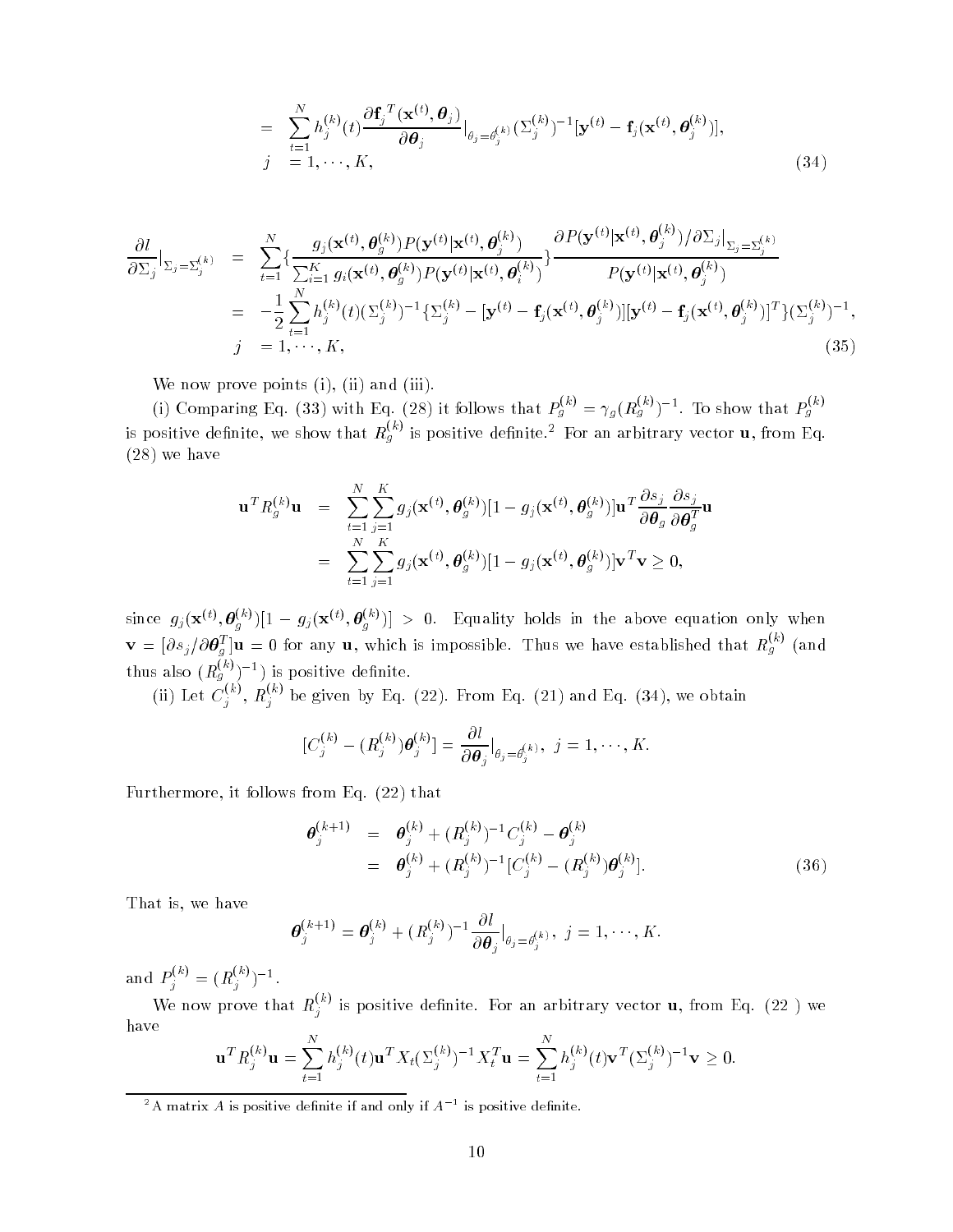From the note immediately following Eq. (16)), we know that  $\Sigma_j^{(k)}$  given by Eq. (20) is positive denote an and invertible for each k with probability one, the equality one, the equality one, the equality of  $\mathbb{R}$ of the above equation holds only when  $\mathbf{v} = X_t^T \mathbf{u} = 0$  for any  $\mathbf{u}$ , which is impossible. Thus we have established that  $R_j^{(k)}$  (and thus also  $(R_j^{(k)})^{-1}$ ) is positive definite with probability one.

(iii) We consider Eq. (20) for updating  $\Sigma_j^{(k)}$ . This equation can be expanded as follows

$$
\Sigma_j^{(k+1)} = \Sigma_j^{(k)} + \frac{1}{\sum_{t=1}^N h_j^{(k)}(t)} \sum_{t=1}^N h_j^{(k)}(t) [\mathbf{y}^{(t)} - \mathbf{f}_j(\mathbf{x}^{(t)}, \boldsymbol{\theta}_j)][\mathbf{y}^{(t)} - \mathbf{f}_j(\mathbf{x}^{(t)}, \boldsymbol{\theta}_j)]^T - \Sigma_j^{(k)}
$$
  
\n
$$
= \Sigma_j^{(k)} + \frac{2\Sigma_j^{(k)}}{\sum_{t=1}^N h_j^{(k)}(t)} V_{\Sigma_j} \Sigma_j^{(k)},
$$
\n(37)

where

$$
V_{\Sigma_j} = -\frac{1}{2} \sum_{t=1}^N h_j^{(k)}(t) (\Sigma_j^{(k)})^{-1} {\{\Sigma_j^{(k)} - [\mathbf{y}^{(t)} - \mathbf{f}_j(\mathbf{x}^{(t)}, \boldsymbol{\theta}_j^{(k)})][\mathbf{y}^{(t)} - \mathbf{f}_j(\mathbf{x}^{(t)}, \boldsymbol{\theta}_j^{(k)})]^T \}{ {\{\Sigma_j^{(k)}\}}^{-1}}.
$$

It follows from Eq. (35) that

$$
V_{\Sigma_j} = \frac{\partial l}{\partial \Sigma_j} \Big|_{\Sigma_j = \Sigma_j^{(k)}}.
$$

That is, we have

$$
\Sigma_j^{(k+1)} = \frac{2\Sigma_j^{(k)}}{\sum_{t=1}^N h_j^{(k)}(t)} \frac{\partial l}{\partial \Sigma_j} \Big|_{\Sigma_j = \Sigma_j^{(k)}} \Sigma_j^{(k)}.
$$

Utilizing the identity  $vec[ABC] = (C^T \otimes A)vec[B]$ , we obtain

$$
vec[\Sigma_j^{(k+1)}] = \frac{2}{\sum_{t=1}^N h_j^{(k)}(t)} (\Sigma_j^{(k)} \otimes \Sigma_j^{(k)}) \frac{\partial l}{\partial \Sigma_j} |_{\Sigma_j = \Sigma_j^{(k)}}.
$$

Thus  $P_{\Sigma}^{(k)}$  =  $\sum_{j=1}^{N(k)} \sum_{j=1}^{2} \frac{1}{h_j^{(k)}(t)} (\sum_{j=1}^{2} \otimes \sum_{j=1}^{2} h_j^{(k)})$ . Moreover, for an arbitrary matrix  $U$ , we have

$$
vec[U]^T (\Sigma_j^{(k)} \otimes \Sigma_j^{(k)}) vec[U] = \text{tr}(\Sigma_j^{(k)} U \Sigma_j^{(k)} U^T)
$$
  
= 
$$
\text{tr}((\Sigma_j^{(k)} U)^T (\Sigma_j^{(k)} U)) = vec[\Sigma_j^{(k)} U]^T vec[\Sigma_j^{(k)} U] \ge 0
$$

where the equality holds only when  $\Sigma_j^{(k)}U = 0$ , which is impossible with probability one since U is arbitrary, and  $\Sigma_j^{(k)}$  is, as indicated above, positive definite with probability one. Thus we have established that  $P_{\nabla}^{(k)}$  is  $\Box$  $\sum_{i=1}^{n}$  positive definite with probability one.

Theorem 1 can be used to establish a relationship between the step taken by the EM algorithm and the direction of steepest ascent. Recall that for a positive matrix  $B,$  we have  $\partial l^{-1}$  $\partial \bm{\theta}$  :  ${}^{T}B \frac{\partial l}{\partial \boldsymbol{\theta}} > 0$ . This implies the following corollary.

**Corollary** 1 Assume that the training set  $\{y^{(t)}, x^{(t)}, t = 1, \dots, N\}$  comes from the mixture model of Eqs. (4) and (1) and that N is sufficiently large. With probability one, the search direction of the EM algorithm has a positive projection on the gradient ascent searching direction of  $l = \ln L$ .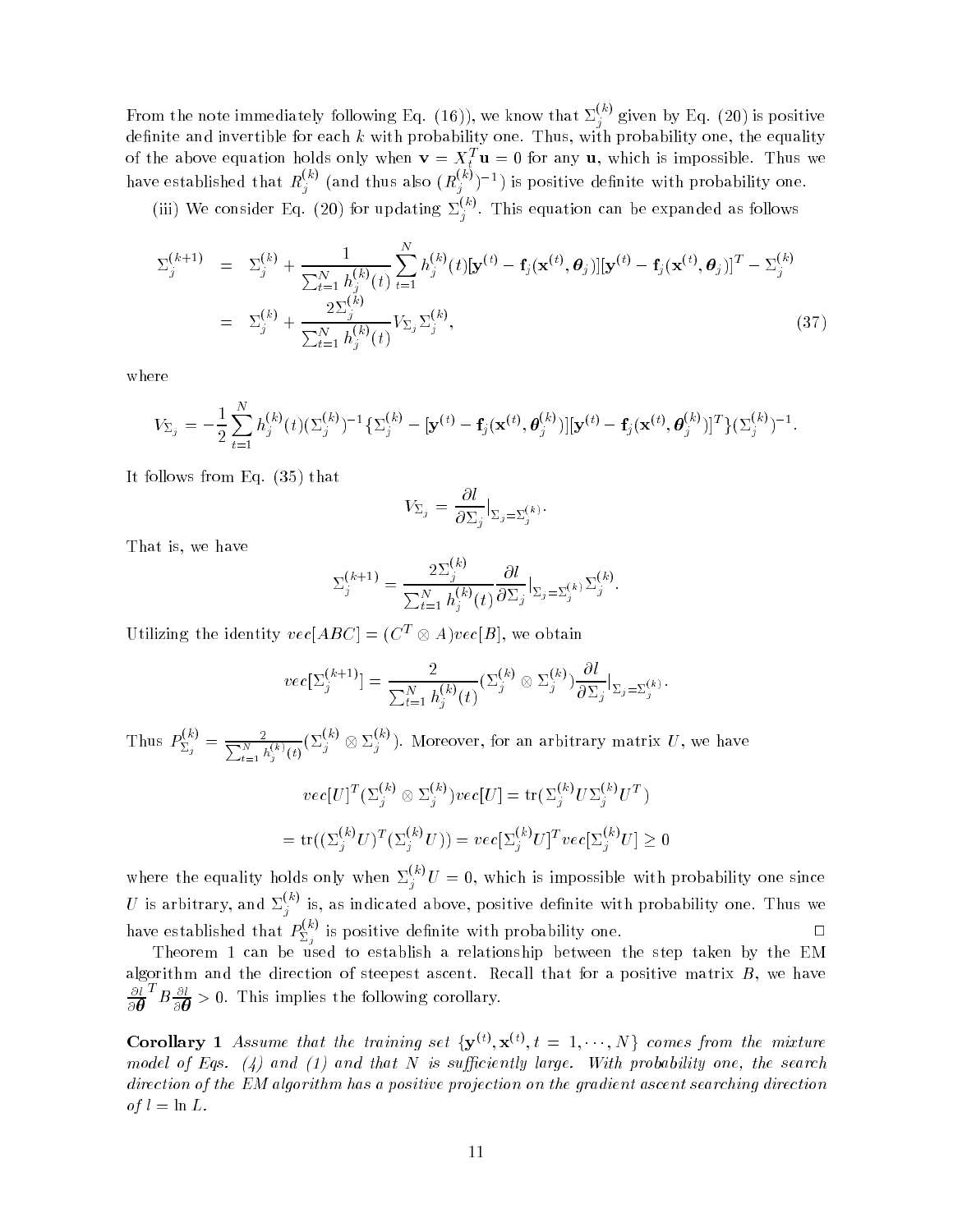That is, the EM algorithm can be viewed as a modified gradient ascent algorithm for maximizing  $l = \ln L$ . From Theorem 1, B changes with the iteration step k, thus, the EM algorithm can also be regarded as a variable metric gradient ascent algorithm. This algorithm searches in an uphill direction, so if the learning rate is appropriate, the searching process will converge to a local maximum or a saddle point of the likelihood  $l = \ln L$ .

Similar results have been obtained for unsupervised mixture models by Xu and Jordan (1993) and for Hidden Markov Models by Baum and Sell (1968). See Xu and Jordan (1993) for further discussion of the relationships between these theorems.

We now utilize a result from Xu and Jordan (1993) to establish the convergence of the parameters  $\boldsymbol{\Theta}^{(k)}$ . We also provide convergence rates for both  $l(\boldsymbol{\Theta}^{(k)})$  and  $\boldsymbol{\Theta}^{(k)}$ .

**Theorem 2** Assume that the training set Y is generated by the mixture model of Eqs. (4)(1) and that N is sufficiently large. Assume further that  $\overline{\omega}_1,\cdots,\overline{\omega}_K$  are alagonal and let  $\mathbf{v}_{\Sigma_j}$  be a vector consisting of the diagonal elements of  $\Sigma_i$ .

Let us denote

$$
\mathbf{\Theta} = [\mathbf{\theta}_g^T, \mathbf{\theta}_1^T, \cdots, \mathbf{\theta}_K^T, \mathbf{v}_{\Sigma_1}, \cdots, \mathbf{v}_{\Sigma_K}]^T
$$
  

$$
P = \text{diag}[P_g^{(k)}, P_1, \cdots, P_K, P_{\Sigma_1}, \cdots, P_{\Sigma_K}], \text{ and } H(\mathbf{\Theta}) = \frac{\partial^2 l(\mathbf{\Theta})}{\partial \mathbf{\Theta} \partial \mathbf{\Theta}^T}.
$$

Furthermore, assume that on a given domain  $D_{\Theta}$ 

- (i)  $\frac{\partial^2 g_j(\theta_q)}{\partial \theta_q \partial \theta_q^T}$ ,  $\frac{\partial^2 f_{ji}(\theta_j)}{\partial \theta_j \partial \theta_j^T}$ ,  $j = 1, \dots, K$ ,  $i = 1, \dots, m$  exist as  $\frac{\partial^2 f_{ji}(\boldsymbol{\theta}_j)}{\partial \boldsymbol{\theta}_j \partial \boldsymbol{\theta}_i^T}, \ j=1,\cdots,K, \ i=1,\cdots,m \ \ exist \ and \ \ are \ continuous;$
- $\cdots$  is the Hessian matrix  $\cdots$  is the function of  $\cdots$  is negative density.
- $(iii)$   $\bullet$  is a local maximum of  $i(\bullet)$ , and  $\bullet \in D_{\Theta}$ .

Then with probability one,

(1) Letting  $-M$ ,  $-m$  ( here  $M > m > 0$ ) be the minimum and maximum eigenvalues of the negative definite matrix  $(P^{\frac{1}{2}})^T H(\Theta)(P^{\frac{1}{2}})$  (or equivalently the minimum and maximum eigenvalues of  $PH(\mathbf{\Theta})$ , since we have  $PH\mathbf{e} = \lambda \mathbf{e}$  from  $(P^{\frac{1}{2}})^T H P^{\frac{1}{2}} \mathbf{e} = \lambda \mathbf{e}$ , we have

$$
l(\boldsymbol{\Theta}^*) - l(\boldsymbol{\Theta}^{(k)}) \le r^k [l(\boldsymbol{\Theta}^*) - l(\boldsymbol{\Theta}_0)],\tag{38}
$$

$$
||P^{-\frac{1}{2}}(\boldsymbol{\Theta}^{(k)} - \boldsymbol{\Theta}^*)|| \leq |r|^{k/2} \sqrt{\frac{2}{m} [l(\boldsymbol{\Theta}^*) - l(\boldsymbol{\Theta}_0)],
$$
\n(39)

where  $r = 1 - (1 - \frac{M}{2})\frac{m^2}{M} < 1$ . We also have  $0 < |r| < 1$  when  $M < 2$ .

(2) For any initial point  $\Theta_0 \in D_{\Theta}$ ,  $\lim_{k\to\infty} \Theta^{(k)} = \Theta^*$  when  $M < 2$ .

**Proof.** As indicated earlier, when the training set  $\{y^{(t)}, x^{(t)}, t = 1, \dots, N\}$  is generated from the mixture model of Eqs.  $(4)(1)$  and  $N$  is sufficiently large,  $\Sigma_j^{(k)}$  remains positive definite during the learning process. Thus, under the condition (i), it follows from Eqs. (6), (4) and  $(1)$  that H(- ) that is no distributed the log likelihood in a  $\Theta$  . Expanding the log likelihood in a Taylor expansion, we have

$$
l(\boldsymbol{\Theta}) - l(\boldsymbol{\Theta}^*) = (\boldsymbol{\Theta} - \boldsymbol{\Theta}^*)^T \frac{\partial l(\boldsymbol{\Theta})}{\partial \boldsymbol{\Theta}} \vert \boldsymbol{\Theta} = \boldsymbol{\Theta}^* + \frac{1}{2} (\boldsymbol{\Theta} - \boldsymbol{\Theta}^*)^T H (\boldsymbol{\Theta}^* + \xi (\boldsymbol{\Theta} - \boldsymbol{\Theta}^*)) (\boldsymbol{\Theta} - \boldsymbol{\Theta}^*)
$$

with  $0 < \xi < 1$ . Since  $\frac{\partial l(\Theta)}{\partial \Theta}|_{\Theta = \Theta^*} = 0$ , we have

$$
l(\boldsymbol{\Theta}) - l(\boldsymbol{\Theta}^*) = \frac{1}{2}(\boldsymbol{\Theta} - \boldsymbol{\Theta}^*)^T H (\boldsymbol{\Theta}^* + \xi(\boldsymbol{\Theta} - \boldsymbol{\Theta}^*)) (\boldsymbol{\Theta} - \boldsymbol{\Theta}^*).
$$
(40)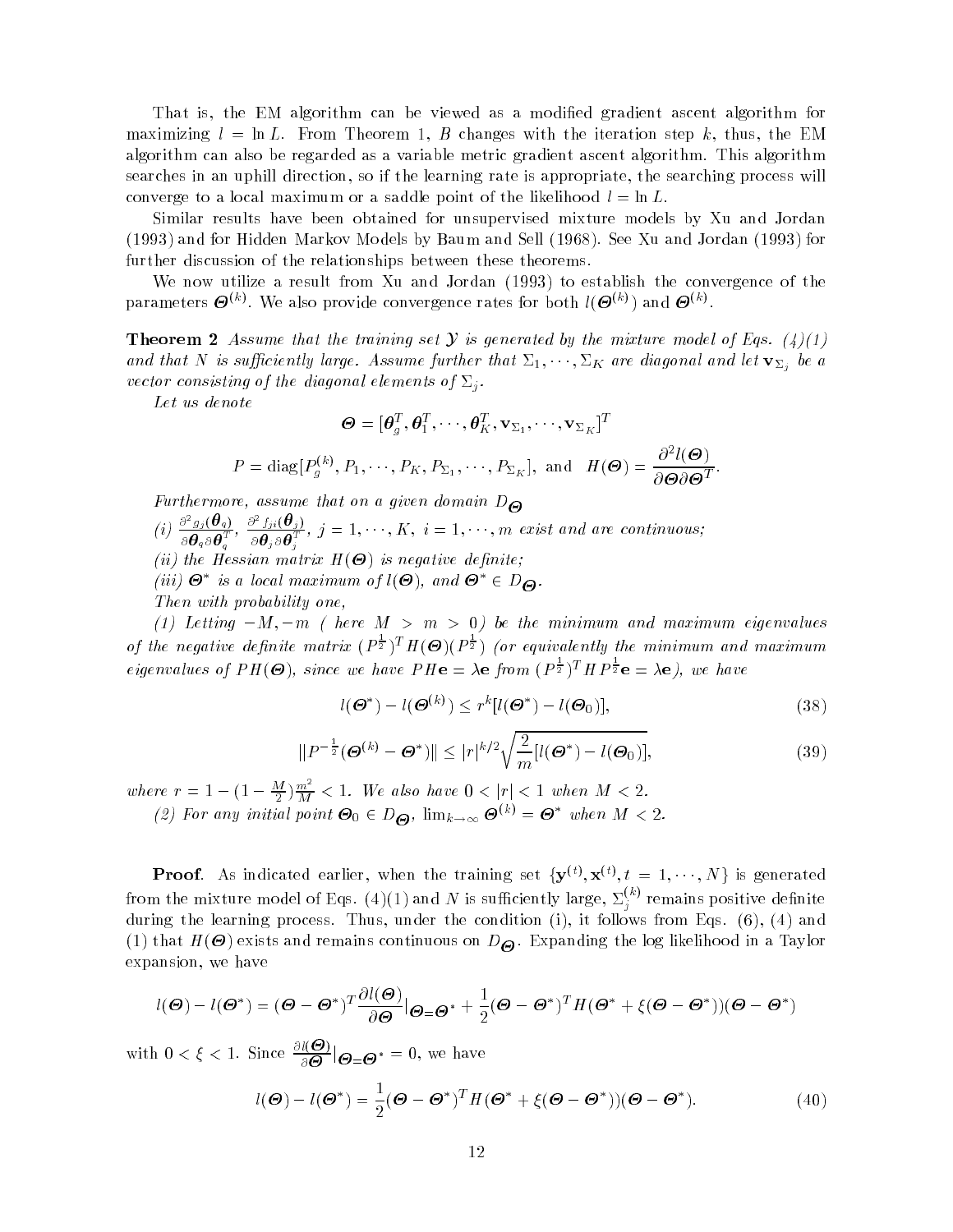From Theorem 1 we know that  $P$  is positive definite. Furthermore, from condition (ii),  $H(\bm{\Theta})$  is negative definite on  $D_{\bm{\Theta}}.$  This implies that  $P^{\frac{1}{2}}$  exists and  $(P^{\frac{1}{2}})^TH(\bm{\Theta})(P^{\frac{1}{2}})$  is negative denite on D-. Utilizing the Rayleigh quotient we obtain that for any u,

$$
-M\|\mathbf{u}\|^2 \leq \mathbf{u}^T (P^{\frac{1}{2}})^T H(\boldsymbol{\Theta}) (P^{\frac{1}{2}}) \mathbf{u} \leq -m\|\mathbf{u}\|^2. \tag{41}
$$

Substituting Eq.  $(41)$  into Eq.  $(40)$ , we obtain

$$
l(\boldsymbol{\Theta}) - l(\boldsymbol{\Theta}^*) = \frac{1}{2}(\boldsymbol{\Theta} - \boldsymbol{\Theta}^*)^T (P^{-\frac{1}{2}})^T (P^{\frac{1}{2}})^T H(\boldsymbol{\Theta}^* + \xi(\boldsymbol{\Theta} - \boldsymbol{\Theta}^*)) P^{\frac{1}{2}} P^{-\frac{1}{2}}(\boldsymbol{\Theta} - \boldsymbol{\Theta}^*)
$$
(42)

$$
l(\boldsymbol{\Theta}) - l(\boldsymbol{\Theta}^*) \ge -\frac{M}{2} ||P^{-\frac{1}{2}}(\boldsymbol{\Theta} - \boldsymbol{\Theta}^*)||^2
$$
\n(43)

Moreover, we have

$$
-m||P^{-\frac{1}{2}}(\Theta - \Theta^*)||^2 \geq ||(\Theta - \Theta^*)^T[\frac{\partial l(\Theta)}{\partial \Theta} - \frac{\partial l(\Theta)}{\partial \Theta}|\Theta = \Theta^*||
$$
  

$$
\geq -||P^{\frac{1}{2}}\frac{\partial l(\Theta)}{\partial \Theta}||||P^{-\frac{1}{2}}(\Theta - \Theta^*)||
$$

Thus

$$
||P^{-\frac{1}{2}}(\Theta - \Theta^*)|| \leq \frac{1}{m}||P^{\frac{1}{2}}\frac{\partial l(\Theta)}{\partial \Theta}||.
$$

Together with Eq. (43), we obtain

$$
-\|P^{\frac{1}{2}}\frac{\partial l(\boldsymbol{\Theta})}{\partial \boldsymbol{\Theta}}\|^2 \le \frac{2m^2}{M}[l(\boldsymbol{\Theta}) - l(\boldsymbol{\Theta}^*)].\tag{44}
$$

On the other hand, we also have

$$
l(\boldsymbol{\Theta}) - l(\boldsymbol{\Theta}^{(k)}) = (\boldsymbol{\Theta} - \boldsymbol{\Theta}^{(k)})^T \frac{\partial l(\boldsymbol{\Theta})}{\partial \boldsymbol{\Theta}} \big|_{\boldsymbol{\Theta} = \boldsymbol{\Theta}^{(k)}} + \frac{1}{2} (\boldsymbol{\Theta} - \boldsymbol{\Theta}^{(k)})^T H (\boldsymbol{\Theta}^{(k)} + \xi' (\boldsymbol{\Theta} - \boldsymbol{\Theta}^{(k)})) (\boldsymbol{\Theta} - \boldsymbol{\Theta}^{(k)})
$$

with  $0 < \xi' < 1$ . By Theorem 1, we know that for the EM algorithm,  $\boldsymbol{\Theta}^{(k+1)} - \boldsymbol{\Theta}^{(k)} =$  $P\frac{\partial l(\Theta)}{\partial\Theta}|_{\Theta=\Theta^{(k)}}$ . Utilizing this result in the above equation, we obtain

$$
l(\boldsymbol{\Theta}^{(k+1)}) - l(\boldsymbol{\Theta}^{(k)}) = \| P^{\frac{1}{2}} \frac{\partial l(\boldsymbol{\Theta})}{\partial \boldsymbol{\Theta}} \|_{\boldsymbol{\Theta} = \boldsymbol{\Theta}^{(k)}}^2 + \frac{1}{2} (P^{\frac{1}{2}} \frac{\partial l(\boldsymbol{\Theta})}{\partial \boldsymbol{\Theta}} \|_{\boldsymbol{\Theta} = \boldsymbol{\Theta}^{(k)}}^2)^T (P^{\frac{1}{2}})^T H(\boldsymbol{\Theta}^{(k)} + \xi'(\boldsymbol{\Theta} - \boldsymbol{\Theta}^{(k)})) P^{\frac{1}{2}} (P^{\frac{1}{2}} \frac{\partial l(\boldsymbol{\Theta})}{\partial \boldsymbol{\Theta}} \|_{\boldsymbol{\Theta} = \boldsymbol{\Theta}^{(k)}}^2) \geq (1 - \frac{M}{2}) \| P^{\frac{1}{2}} \frac{\partial l(\boldsymbol{\Theta})}{\partial \boldsymbol{\Theta}} \|_{\boldsymbol{\Theta} = \boldsymbol{\Theta}^{(k)}}^2.
$$
\n(45)

Combining Eq. (45) and Eq. (44), we obtain

$$
l(\boldsymbol{\Theta}^{(k+1)}) - l(\boldsymbol{\Theta}^{(k)}) \ge -(1 - \frac{M}{2})\frac{2m^2}{M}[l(\boldsymbol{\Theta}^{(k)}) - l(\boldsymbol{\Theta}^*)]
$$

and furthermore

$$
l(\boldsymbol{\Theta}^{(k+1)}) - l(\boldsymbol{\Theta}^*) \geq [1 - (1 - \frac{M}{2})\frac{2m^2}{M}][l(\boldsymbol{\Theta}^{(k)}) - l(\boldsymbol{\Theta}^*)]
$$
  
\n
$$
\geq [1 - (1 - \frac{M}{2})\frac{2m^2}{M}]^k[l(\boldsymbol{\Theta}_0) - l(\boldsymbol{\Theta}^*)].
$$
 (46)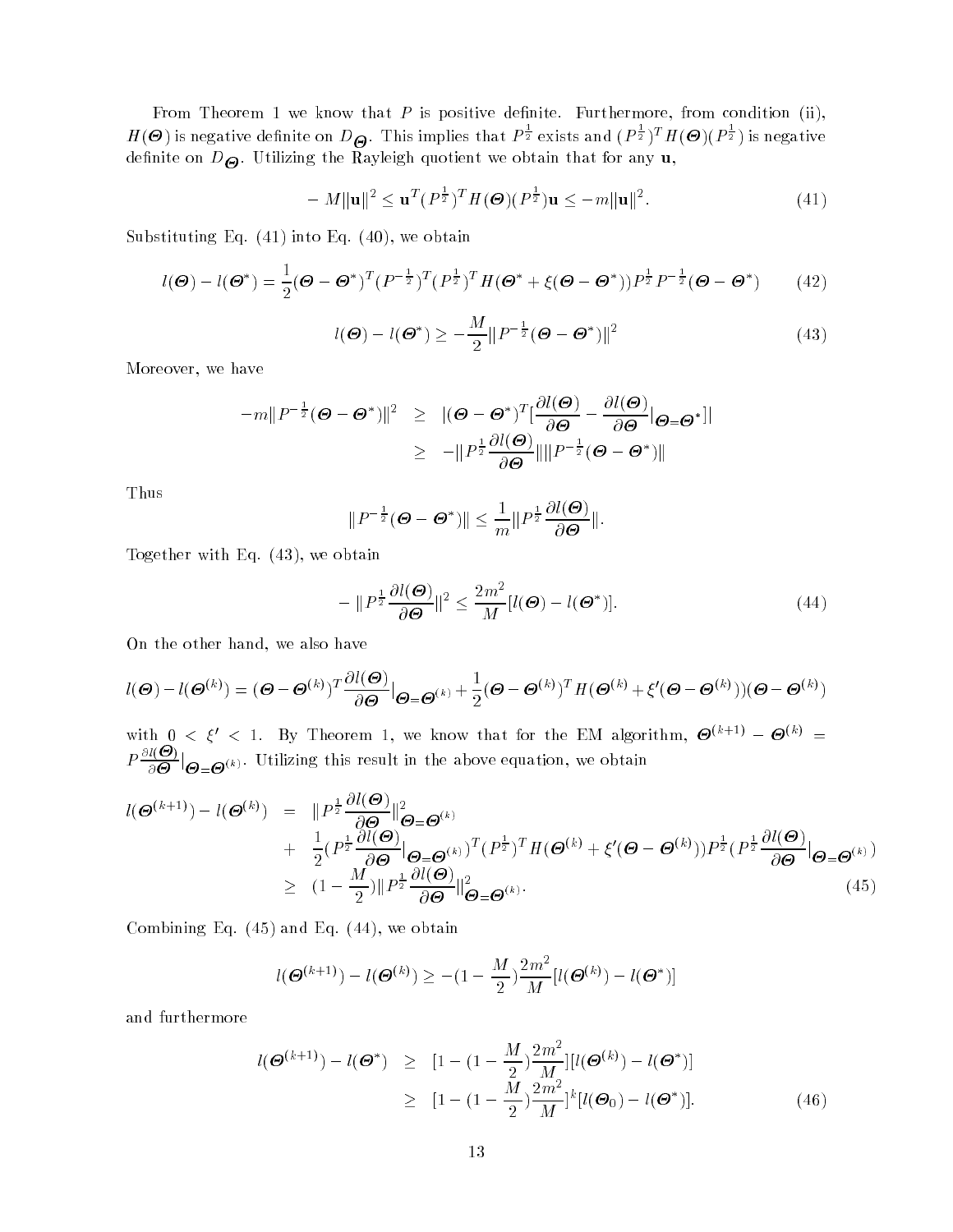Let  $r = [1 - (1 - \frac{M}{2})\frac{2m^2}{M}]$ . Multiplying both sides of the above equation by negative one, we obtain Eq. (38). In addition, it is easy to verify that  $0 < |r| < 1$  when  $M < 2$  (recall that  $M>m$ ). Furthermore, it follows from Eq. (41) and Eq. (42) that we have

$$
l(\boldsymbol{\Theta}^{(k)}) - l(\boldsymbol{\Theta}^*) \leq -\frac{m}{2} ||P^{-\frac{1}{2}}(\boldsymbol{\Theta}^{(k)} - \boldsymbol{\Theta}^*)||^2
$$

which, by Eq. (46), becomes

$$
-\frac{m}{2}||P^{-\frac{1}{2}}(\boldsymbol{\Theta}^{(k)} - \boldsymbol{\Theta}^*)||^2 \ge r^k[l(\boldsymbol{\Theta}_0) - l(\boldsymbol{\Theta}^*)]
$$

$$
||P^{-\frac{1}{2}}(\boldsymbol{\Theta}^{(k)} - \boldsymbol{\Theta}^*)|| \le |r|^{k/2} \sqrt{\frac{2}{m}[l(\boldsymbol{\Theta}^*) - l(\boldsymbol{\Theta}_0)]}
$$

which is just Eq. (39). In addition, when  $M < 2$ ,  $|r| < 1$ , we have  $\lim_{k\to\infty} \mathbf{\Theta}^{(k)} = \mathbf{\Theta}^*$  since P is positive denite. <sup>2</sup>

We see from this theorem that the EM algorithm converges linearly. Moreover, the speed of convergence depends on the difference between  $M$  and  $m\colon$  the smaller the difference, the faster the convergence.

# Theoretical analysis of an EM algorithm for the hierarchical mixture of experts architecture

#### An EM algorithm for training the hierarchical architecture

The ME architecture can be viewed as an architecture for splitting the input space into regions in which different local functions are fit. The hierarchical mixture of experts  $(HME)$  architecture generalizes this idea to a nested model in which regions in the input space are split recursively into subregions (Jordan & Jacobs, 1992). The resulting tree-structured architecture can be viewed as a multi-resolution function approximator in which smoothed piecewise functions are fit at a variety of levels of resolution.

As shown in Figure 2, the HME architecture is a tree. In this tree, each terminal node is an expert network, and each nonterminal node is a root of a subtree which itself corresponds to an HME architecture. At every nonterminal node in the tree there is a gating network which is responsible for the topmost split of the HME architecture rooted at that node. All of the expert networks and the gating networks in the architecture have the same input vector  $\mathbf{x} \in \mathbb{R}^n$ . In the remainder of this section, as in Jordan and Jacobs (in press), we consider the case in which the expert networks and the gating networks are generalized linear models. Furthermore, for simplicity, we consider only the case in which the probability model for the experts is gaussian.

Let us denote a node at depth r by  $v_{i_0i_1\cdots i_r}$ . This node is the  $i_r$ -th daughter of the node  $v_{i_0i_1\ldots i_{r-1}}$ . The root node of the tree is  $v_{i_0}$ . The number of branches emitted from  $v_{i_0i_1\ldots i_r}$  is denoted by  $\mathbf{A}_{io,i_1\ldots i_r}$ . For simplicity, we can omit  $i_0$  and write  $v_{i_1\ldots i_r}$  and  $\mathbf{A}_{i_1\ldots i_r}$ . In addition, the output of the subtree rooted at  $v_{i_1\cdots i_r}$  is denoted

$$
\mathbf{y}_{i_1\cdots i_r} = \sum_{i_{r+1}=1}^{K_{i_1\cdots i_r}} g_{i_1\cdots i_r i_{r+1}}(\mathbf{x}, \boldsymbol{\theta}^g_{i_1\cdots i_r}) \mathbf{y}_{i_1\cdots i_r i_{r+1}}
$$

where  $g_{i_1\cdots i_r i_{r+1}}$  is the gating coefficient generated by the gating network attached at  $v_{i_1\cdots i_r}$ . This coefficient satisfies

$$
\sum_{i_{r+1}=1}^{K_{i_1\cdots i_r}} g_{i_1\cdots i_r i_{r+1}}(\mathbf{x}, \theta_{i_1\cdots i_r}^g) = 1,
$$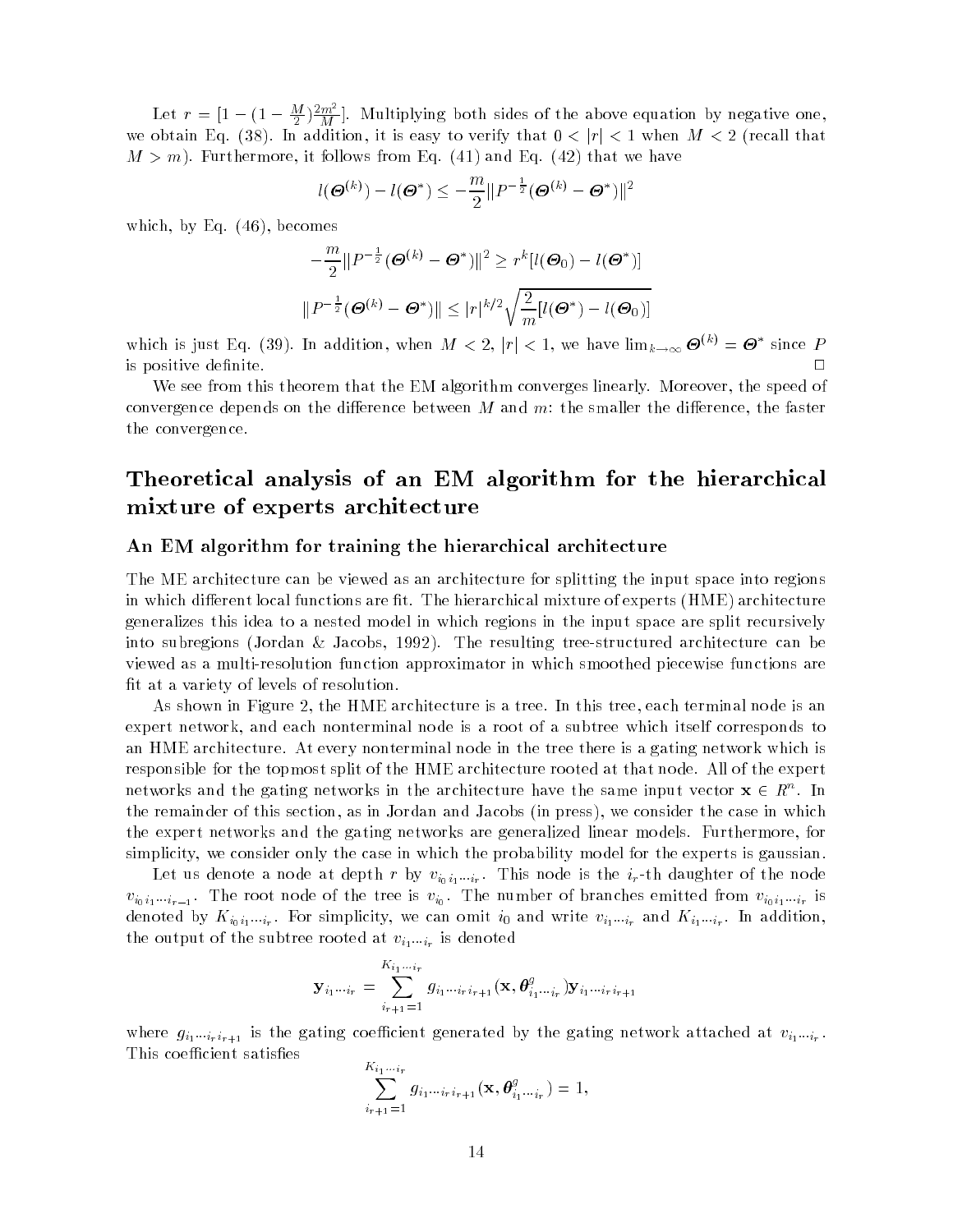

Figure 2: A two-level hierarchical mixture of experts. To form a deeper tree, each expert is expanded recursively into a gating network and a set of sub-experts.

for any **x**, where  $\theta_{i_1 \cdots i_r}^g$  is the parameter vector of the gating network.<br>Given a training set  $\mathcal{Y} = \{(\mathbf{x}^{(t)}, \mathbf{y}^{(t)}), t = 1, \cdots, N\}$ , we want to maximize the likelihood function (cf. Eq. 6), that is,

$$
L = P(\{\mathbf{y}^{(t)}\}_1^N | {\{\mathbf{x}^{(t)}\}_1^N}) = \prod_{t=1}^N P(\mathbf{y}^{(t)} | \mathbf{x}^{(t)}).
$$

Expanding the probability model, we have

$$
P(\mathbf{y}^{(t)}|\mathbf{x}^{(t)}) = \sum_{i_1=1}^{K_{i_0}} g_{i_1}(\mathbf{x}^{(t)}, \theta_{i_0}^g) P(\mathbf{y}^{(t)}|\mathbf{x}^{(t)}, v_{i_1})
$$

where

$$
P(\mathbf{y}^{(t)}|\mathbf{x}^{(t)}, v_{i_1}) = \begin{cases} \sum_{i_2=1}^{K_{i_1}} g_{i_1 i_2}(\mathbf{x}^{(t)}, \theta_{i_1}^g) P(\mathbf{y}^{(t)}|\mathbf{x}^{(t)}, v_{i_1 i_2}), \\ \text{if } v_{i_1} \text{ is a nonterminal node}, \\ (2\pi \det \sum_{i_1})^{-\frac{1}{2}} e^{\{-\frac{1}{2}[\mathbf{y}^{(t)} - \mathbf{f}_{i_1}(\mathbf{x}^{(t)}, \theta_{i_1})]^T \sum_{i_1}^{-1}[\mathbf{y}^{(t)} - \mathbf{f}_{i_1}(\mathbf{x}^{(t)}, \theta_{i_1})] \}, \\ \text{if } v_{i_1} \text{ is a terminal node} \end{cases} \tag{47}
$$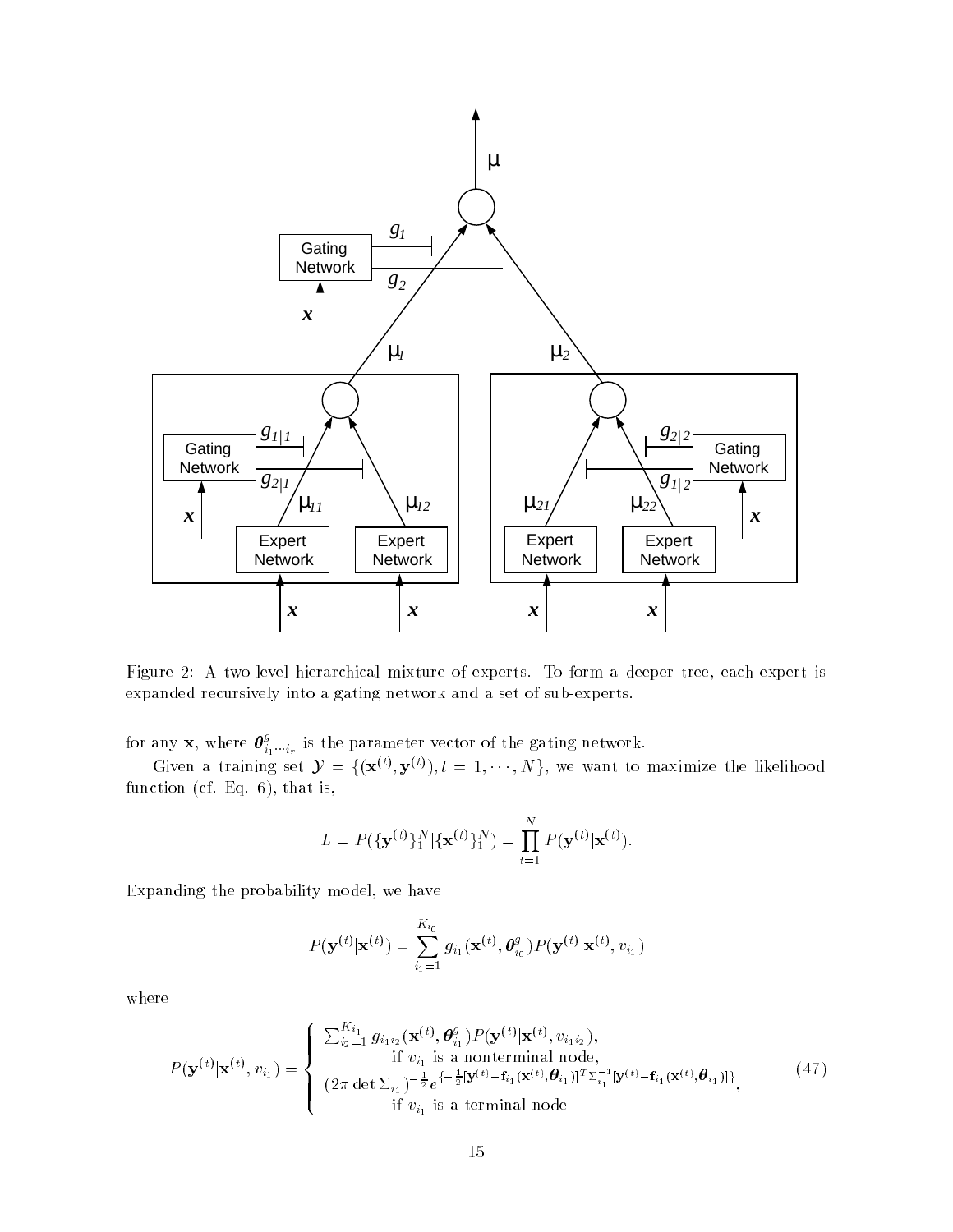and recursively

$$
P(\mathbf{y}^{(t)}|\mathbf{x}^{(t)}, v_{i_1\cdots i_r}) = \begin{cases} \sum_{i_{r+1}=1}^{K_{i_1\cdots i_r}} g_{i_1\cdots i_r}(\mathbf{x}, \boldsymbol{\theta}_{i_1\cdots i_r}^g) P(\mathbf{y}^{(t)}|\mathbf{x}^{(t)}, v_{i_1\cdots i_r i_{r+1}}), & \text{if } v_{i_1\cdots i_r} \text{ is a nonterminal node}, \\ \sum_{i_1\cdots i_r=1}^{K_{i_1\cdots i_r}(\mathbf{x}, \boldsymbol{\theta}_{i_1\cdots i_r}^g) - \frac{1}{2}e^{\{-\frac{1}{2}[\mathbf{y}^{(t)} - \mathbf{f}_{i_1\cdots i_r}(\mathbf{x}^{(t)}, \boldsymbol{\theta}_{i_1\cdots i_r})]^T \Sigma_{i_1\cdots i_r}^{-1} [\mathbf{y}^{(t)} - \mathbf{f}_{i_1\cdots i_r}(\mathbf{x}^{(t)}, \boldsymbol{\theta}_{i_1\cdots i_r})]^T, \\ \text{if } v_{i_1\cdots i_r} \text{ is a terminal node} \end{cases} \tag{48}
$$

where  $\mathbf{f}_{i_1\cdots i_r}(.,.)$  is parameterized function implemented by the expert network at terminal node  $v_{i_1\ldots i_r}$ , and  $\bm{\theta}_{i_1\ldots i_r}$ ,  $\Sigma_{i_1\ldots i_r}$  are the parameters of this expert network;  $P(\mathbf{y}^{(t)}|\mathbf{x}^{(t)},v_{i_1\ldots i_r})$  is the probability that  $\mathbf{y}^{(t)}$  is generated from the probability model rooted at  $v_{i_1\cdots i_r}$  when  $\mathbf{x}^{(t)}$  is the input.

To derive an EM algorithm for the HME architecture, we attach a set of indicator random variables to each nonterminal node  $v_{i_1\cdots i_r}$ 

$$
I_{i_1\cdots i_r}^{(t)} = \begin{cases} 1, & \text{if } \mathbf{y}^{(t)} \text{ is generated by the subtree rooted at } v_{i_1\cdots i_r}, \\ 0, & \text{otherwise.} \end{cases}
$$

The missing data  $\mathcal{Y}_{mis}$  consists of all of the indicator variables attached to the nonterminal nodes throughout the tree. In addition, we denote by  $\mathcal{Y}^{mis}_{i_1\cdots i_r}$  the set consisting of the indicator variables attached to the nonterminal houes in the subtree rooted at  $v_{i_1\cdots i_r}$ .

We define the distribution of the complete data  $\mathcal{Z} = \{\mathcal{Y}, \mathcal{Y}_{mis}\}\$ as follows

$$
P(\mathcal{Z}|\boldsymbol{\Theta}) = \prod_{t=1}^{N} \prod_{i_1=1}^{K_{i_0}} [g_{i_1}(\mathbf{x}^{(t)}, \boldsymbol{\theta}_{i_0}^g) P(\mathcal{Z}_{i_1}|\mathbf{x}^{(t)}, v_{i_1})]^{I_{i_1}^{(t)}}
$$
(49)

where

$$
P(\mathcal{Z}_{i_1}|\mathbf{x}^{(t)}, v_{i_1}) = \begin{cases} \prod_{i_2=1}^{K_{i_1}} [g_{i_1i_2}(\mathbf{x}^{(t)}, \theta_{i_1}^g) P(\mathcal{Z}_{i_1i_2}|\mathbf{x}^{(t)}, v_{i_1i_2})^{I_{i_1i_2}^{(t)}}, & \text{if } v_{i_1} \text{ is a nonterminal node}, \\ (2\pi det \Sigma_{i_1})^{-\frac{1}{2}} e^{\{-\frac{1}{2}[\mathbf{y}^{(t)} - \mathbf{f}_{i_1}(\mathbf{x}^{(t)}, \theta_{i_1})]^T \Sigma_{i_1}^{-1}[\mathbf{y}^{(t)} - \mathbf{f}_{i_1}(\mathbf{x}^{(t)}, \theta_{i_1})]\}, & \text{(50)} \\ \text{if } v_{i_1} \text{ is a terminal node} \end{cases}
$$

and recursively

$$
P(\mathcal{Z}_{i_1\cdots i_r}|\mathbf{x}^{(t)}, v_{i_1\cdots i_r}) = \begin{cases} \prod_{i_{r+1}=1}^{K_{i_1\cdots i_r}} [g_{i_1\cdots i_r i_{r+1}}(\mathbf{x}, \boldsymbol{\theta}_{i_1\cdots i_r}^g) P(\mathcal{Z}_{i_1\cdots i_r i_{r+1}}|\mathbf{x}^{(t)}, v_{i_1\cdots i_r i_{r+1}})]^{I_{i_1\cdots i_r i_{r+1}}} ,\\ \text{if } v_{i_1\cdots i_r} \text{ is a nonterminal node},\\ (2\pi det \Sigma_{i_1\cdots i_r})^{-\frac{1}{2}} e^{\{-\frac{1}{2}[\mathbf{y}^{(t)} - \mathbf{f}_{i_1\cdots i_r}(\mathbf{x}^{(t)}, \boldsymbol{\theta}_{i_1\cdots i_r})]^T \Sigma_{i_1\cdots i_r}^{-1}[\mathbf{y}^{(t)} - \mathbf{f}_{i_1\cdots i_r}(\mathbf{x}^{(t)}, \boldsymbol{\theta}_{i_1\cdots i_r})]\}} ,\\ \text{if } v_{i_1\cdots i_r} \text{ is a terminal node} \end{cases} \tag{51}
$$

It is not difficult to verify that this distribution satisfies Eq.  $(10)$  as required.

We now compute the Q function as required by the E step of the EM algorithm. From Eq. (11), we obtain

$$
Q(\boldsymbol{\Theta}|\boldsymbol{\Theta}^{(k)}) = \sum_{t=1}^{N} \sum_{i_1=1}^{K_{i_0}} h_{i_1}^{(k)}(t) \{ \ln[g_{i_1}(\mathbf{x}^{(t)}, \boldsymbol{\theta}_{i_0}^g)] + \ln F_{i_1} \}
$$

where

$$
h_{i_1}^{(k)}(t) = E[I_{i_1}^{(t)}|\mathcal{Y}, \Theta^{(k)}] = \frac{g_{i_1}(\mathbf{x}^{(t)}, \theta_{i_0}^{g(k)})P^{(k)}(\mathbf{y}^{(t)}|\mathbf{x}^{(t)}, v_{i_1})}{\sum_{i_1=1}^{K_{i_0}} g_{i_1}(\mathbf{x}^{(t)}, \theta_{i_0}^{g(k)})P^{(k)}(\mathbf{y}^{(t)}|\mathbf{x}^{(t)}, v_{i_1})},
$$
(52)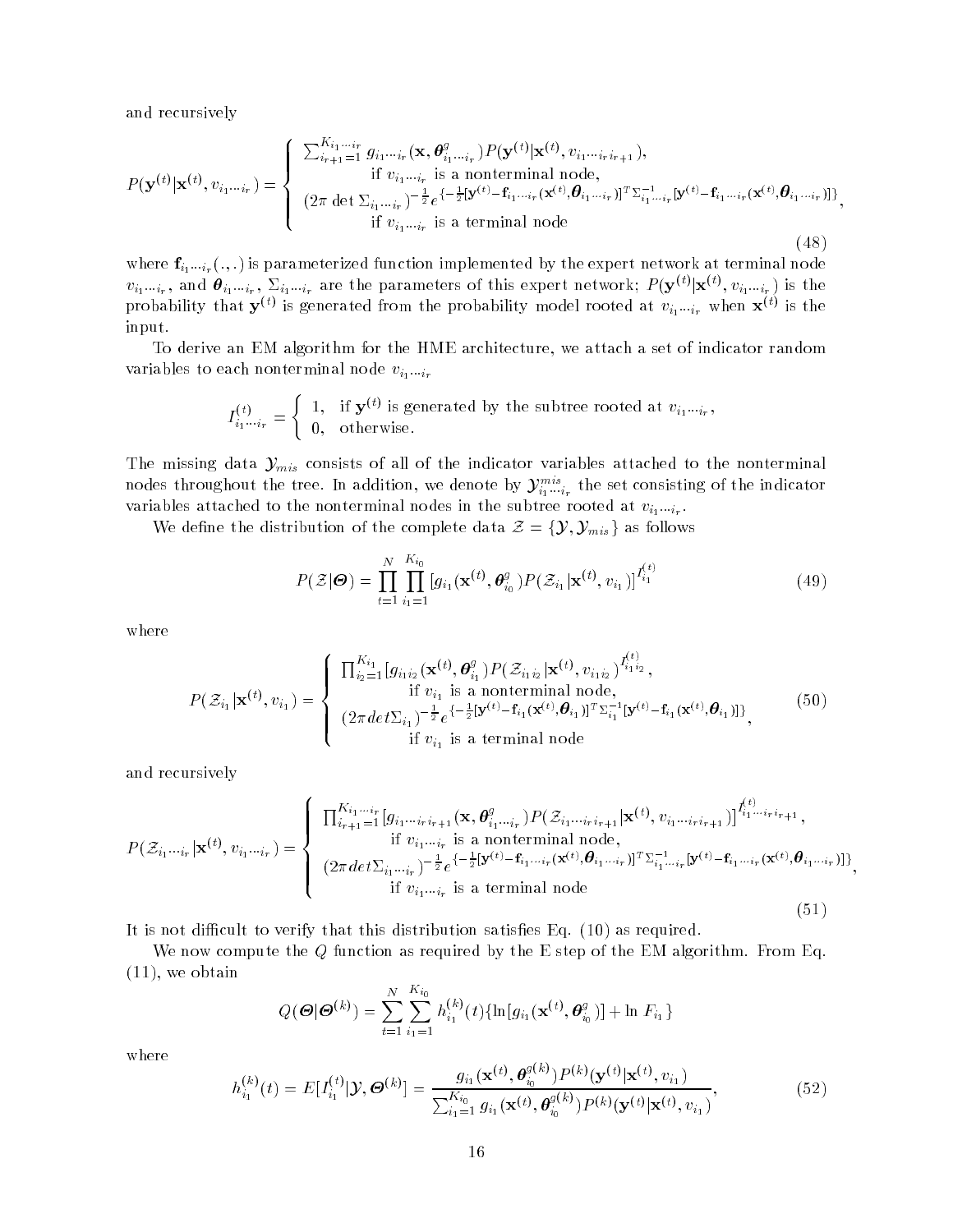$$
\ln F_{i_1} = \begin{cases} \sum_{i_2=1}^{K_{i_1}} h_{i_1 i_2}^{(k)}(t) \{ \ln[g_{i_1 i_2}(\mathbf{x}^{(t)}, \boldsymbol{\theta}_{i_1}^g)] + \ln F_{i_1 i_2} \}, & \text{if } v_{i_1} \text{ is a nonterminal node}, \\ \ln P(\mathbf{y}^{(t)} | \mathbf{x}^{(t)}, v_{i_1}), & \text{if } v_{i_1} \text{ is a terminal node} \end{cases}
$$
  
\n
$$
h^{(k)}(t) = E[\mathbf{I}^{(t)} | \mathcal{Y}, \Theta^{(k)} | \mathbf{I}^{(t)}] = 1
$$

$$
h_{i_1 i_2}^{(k)}(t) = E[I_{i_1 i_2}^{(t)} | \mathcal{Y}, \Theta^{(k)}, I_{i_1}^{(t)} = 1] = \frac{g_{i_1 i_2}(\mathbf{x}^{(t)}, \mathbf{\Theta}_{i_1}^{(t)}) F^{(k)}(\mathbf{y}^{(t)} | \mathbf{x}^{(t)}, v_{i_1 i_2})}{\sum_{i_2=1}^{K_{i_1}} g_{i_1 i_2}(\mathbf{x}^{(t)}, \mathbf{\Theta}_{i_1}^{g(k)}) P^{(k)}(\mathbf{y}^{(t)} | \mathbf{x}^{(t)}, v_{i_1 i_2})},
$$
(53)

and recursively

$$
\ln F_{i_1\cdots i_r} = \begin{cases} \sum_{i_{r+1}=1}^{K_{i_1\cdots i_r}} h_{i_1\cdots i_r i_{r+1}}^{(k)}(t) \{\ln[g_{i_1\cdots i_r i_{r+1}}(\mathbf{x}, \boldsymbol{\theta}_{i_1\cdots i_r}^g)] + \ln F_{i_1\cdots i_r i_{r+1}}\},\\ \text{if } v_{i_1\cdots i_r} \text{ is a nonterminal node},\\ \ln P(\mathbf{y}^{(t)}|\mathbf{x}^{(t)}, v_{i_1\cdots i_r}),\\ \text{if } v_{i_1\cdots i_r} \text{ is a terminal node} \end{cases}
$$

$$
h_{i_1\cdots i_r i_{r+1}}^{(k)}(t) = E[I_{i_1\cdots i_r i_{r+1}}^{(t)} | \mathcal{Y}, \Theta^{(k)}, I_{i_1}^{(t)} = 1, I_{i_1 i_2}^{(t)} = 1, \cdots, I_{i_1\cdots i_r}^{(t)} = 1]
$$
  

$$
= \frac{g_{i_1\cdots i_r i_{r+1}}(\mathbf{x}^{(t)}, \theta_{i_1\cdots i_r}^{g(k)}) P^{(k)}(\mathbf{y}^{(t)} | \mathbf{x}^{(t)}, v_{i_1\cdots i_r i_{r+1}})}{\sum_{i_{r+1}=1}^{K_{i_1\cdots i_r} g_{i_1\cdots i_r i_{r+1}}(\mathbf{x}^{(t)}, \theta_{i_1\cdots i_r}^{g(k)}) P^{(k)}(\mathbf{y}^{(t)} | \mathbf{x}^{(t)}, v_{i_1\cdots i_r i_{r+1}})},
$$
(54)

where  $\boldsymbol{\theta}^{g(k)}_{i}$  i  $_{i_1\cdots i_r}^{g(k)}$  is the estimate of  $\bm{\theta}^g_{i_1\cdots i_r}$  at iteration  $k$ .  $P(\mathbf{y}^{(t)}|\mathbf{x}^{(t)},v_{i_1\cdots i_r})$  is given by Eqs. (47) and (48) and  $P^{(k)}(\mathbf{y}^{(t)}|\mathbf{x}^{(t)},v_{i_1\cdots i_r})$  means that the probability is determined with all the parameters in the subtree rooted at  $v_{i_1\cdots i_r}$  being fixed at the estimates obtained in iteration k.

Proceeding now to the M step of the EM algorithm, we obtain parameter updates by optimizing the  $Q$  function. If the node  $v_{i_1\ldots i_r}$  is a terminal node, by setting the partial derivative of Q with respect to  $\Sigma_{i_1\cdots i_r}$  equal to zero, we obtain an update for the covariance matrices

$$
\Sigma_{i_1\cdots i_r}^{(k+1)} = \frac{\sum_{t=1}^{N} h_{i_1}^{(k)}(t)h_{i_1i_2}^{(k)}(t)\cdots h_{i_1\cdots i_r}^{(k)}(t)[\mathbf{y}^{(t)} - \mathbf{f}_{i_1\cdots i_r}(\mathbf{x}^{(t)}, \boldsymbol{\theta}_{i_1\cdots i_r})][\mathbf{y}^{(t)} - \mathbf{f}_{i_1\cdots i_r}(\mathbf{x}^{(t)}, \boldsymbol{\theta}_{i_1\cdots i_r})]^T}{\sum_{t=1}^{N} h_{i_1}^{(k)}(t)h_{i_1i_2}^{(k)}(t)\cdots h_{i_1\cdots i_r}^{(k)}(t)}.
$$
\n(55)

To obtain an update for the parameters of the expert networks we differentiate  $Q$  with respect to  $\boldsymbol{\theta}_{i_1\cdots i_r}$  and find that we must solve the following equation

$$
\sum_{t=1}^{N} h_{i_1}^{(k)}(t) h_{i_1 i_2}^{(k)}(t) \cdots h_{i_1 \cdots i_r}^{(k)}(t) \frac{\partial \mathbf{f}_{i_1 \cdots i_r}^{(T)}(\mathbf{x}^{(t)}, \boldsymbol{\theta}_{i_1 \cdots i_r})}{\partial \boldsymbol{\theta}_{i_1 \cdots i_r}} \Sigma_{i_1 \cdots i_r}^{-1} [\mathbf{y}^{(t)} - \mathbf{f}_{i_1 \cdots i_r}(\mathbf{x}^{(t)}, \boldsymbol{\theta}_{i_1 \cdots i_r})] = 0. \quad (56)
$$

In the case of linear expert networks, this equation is a weighted least squares equation, which can be solved as follows

$$
\boldsymbol{\theta}_{i_1\cdots i_r}^{(k+1)} = (R_{i_1\cdots i_r}^{(k)})^{-1} \mathbf{c}_{i_1\cdots i_r}^{(k)},
$$

where

$$
\mathbf{c}_{i_1\cdots i_r}^{(k)} = \sum_{t=1}^N h_{i_1}^{(k)}(t)h_{i_1i_2}^{(k)}(t)\cdots h_{i_1\cdots i_r}^{(k)}(t)X_t(\Sigma_{i_1\cdots i_r}^{(k)})^{-1}\mathbf{y}^{(t)},
$$

and

$$
R_{i_1\cdots i_r}^{(k)} = \sum_{t=1}^{N} h_{i_1}^{(k)}(t) h_{i_1 i_2}^{(k)}(t) \cdots h_{i_1\cdots i_r}^{(k)}(t) X_t (\Sigma_{i_1\cdots i_r}^{(k)})^{-1} X_t^T.
$$
 (57)

 $\sim$   $\sim$   $\sim$   $\sim$ 

r many, for any nonterminal node  $v_{i_1\ldots i_r},$  setting the partial derivative of  $Q$  with respect to  $\bm{\theta}_{i_1 \cdots i_r}^g$  equal to zero, we have that  $\bm{\theta}_{i_1 \cdots i_r}^{g_1 \kappa +}$  $g(k+1)$ .  $i_1 \cdots i_r$  is the solution of the following nonlinear system

$$
\sum_{t=1}^{N} h_{i_1}^{(k)}(t) h_{i_1 i_2}^{(k)}(t) \cdots h_{i_1 \cdots i_r}^{(k)}(t) \sum_{i_{r+1}=1}^{K_{i_1 \cdots i_r}} [h_{i_1 \cdots i_{r+1}}^{(k)}(t) - g_{i_1 \cdots i_{r+1}}(\mathbf{x}^{(t)}, \boldsymbol{\theta}_{i_1 \cdots i_r}^g)] \frac{\partial s_{i_1 \cdots i_{r+1}}}{\partial \boldsymbol{\theta}_{i_1 \cdots i_r}^g} = 0. \tag{58}
$$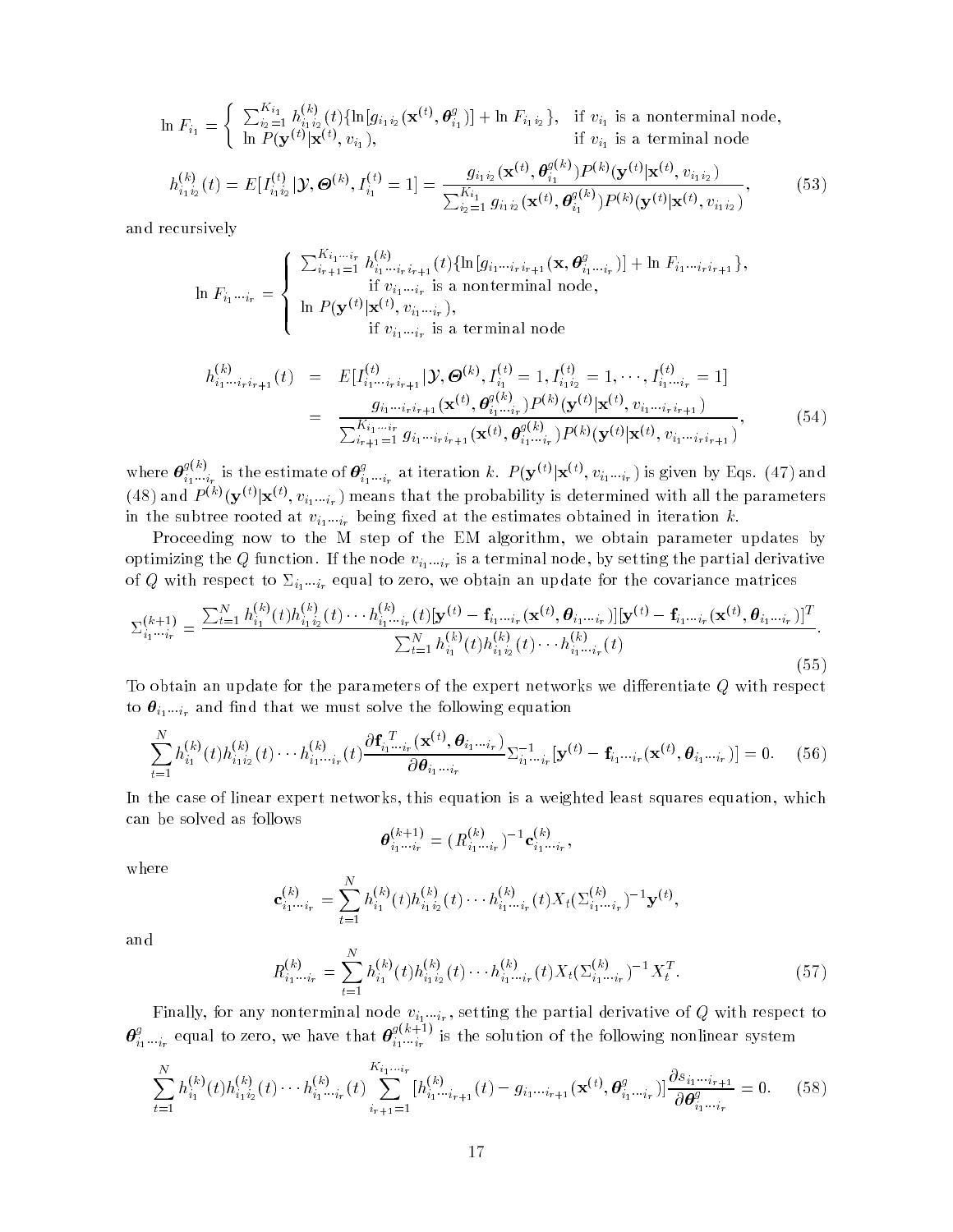As in the case of the one-level ME architecture (cf. Eq. (26) and Eq. (28)), we obtain the following Newton step for updating the gating network parameters

$$
\boldsymbol{\theta}_{i_1\cdots i_r}^{g(k+1)} = \boldsymbol{\theta}_{i_1\cdots i_r}^{g(k)} + \gamma_{i_1\cdots i_r} (R_{i_1\cdots i_r}^{g(k)})^{-1} \mathbf{e}_{i_1\cdots i_r}^{g(k)},
$$
\n(59)

where

$$
R_{i_1\cdots i_r}^{g(k)} = \sum_{t=1}^{N} h_{i_1}^{(k)}(t) h_{i_1 i_2}^{(k)}(t) \cdots h_{i_1\cdots i_r}^{(k)}(t) \sum_{i_{r+1}=1}^{K_{i_1\cdots i_r}} g_{i_1\cdots i_r}(\mathbf{x}^{(t)}, \boldsymbol{\theta}_{i_1\cdots i_r}^{g(k)}) \times \times [1 - g_{i_1\cdots i_r}(\mathbf{x}^{(t)}, \boldsymbol{\theta}_{i_1\cdots i_r}^{g(k)})] \frac{\partial s_{i_1\cdots i_{r+1}}}{\partial(\boldsymbol{\theta}_{i_1\cdots i_r}^{g(k)})} \frac{\partial s_{i_1\cdots i_{r+1}}}{\partial(\boldsymbol{\theta}_{i_1\cdots i_r}^{g(k)})^T}
$$
(60)

and

$$
\mathbf{e}_{i_1\cdots i_r}^{g(k)} = \sum_{\substack{t=1\\K_{i_1\cdots i_r}\\k_1=1}}^{N} h_{i_1}^{(k)}(t) h_{i_1i_2}^{(k)}(t) \cdots h_{i_1\cdots i_r}^{(k)}(t) \times
$$
  
 
$$
\times \sum_{i_{r+1}=1}^{K_{i_1\cdots i_r}} [h_{i_1\cdots i_{r+1}}^{(k)}(t) - g_{i_1\cdots i_{r+1}}(\mathbf{x}^{(t)}, \boldsymbol{\theta}_{i_1\cdots i_r}^{g(k)})] \frac{\partial s_{i_1\cdots i_{r+1}}}{\partial(\boldsymbol{\theta}_{i_1\cdots i_r}^{g(k)})}.
$$
(61)

As in the case of the one-level architecture (cf. Eq. (28)) the algorithm in Eq. (59) is essentially the same as the IRLS algorithm suggested by Jordan and Jacobs (in press), although we have introduced a learning rate parameter and we restrict the update to a single step.

In summary, the EM algorithm for the HME architecture is given as follows.

#### Algorithm 3

- 1. (The E step): Compute the  $h_{i_1}^{(k)}(t), h_{i_1i_2}^{(k)}(t), \cdots, h_{i_1\cdots i_r}^{(k)}(t)$  by Eqs. (52), (53) and (54).
- 2. (The M step): Compute the  $\Sigma^{(k+1)}_{i_1\cdots i_r}$  by Eq. (55), compute the  $\bm{\theta}^{g(k+1)}_{i_1\cdots i_r}$  $g(k+1)$ <sub>1</sub>  $i_1 \cdots i_r$  by Eq. (59), and compute the  $\boldsymbol{\theta}^{(k+1)}_{i}$  b  $i_1 \cdots i_r$  by Eq. (57).

We can think of the E step as assigning credit (posterior probability) to various branches of the tree for each data point and the M step as solving weighted least squares problems in which the weights are given by the posterior probabilities assigned in the E step. The updates for the gating networks simply cache away the posteriors.

#### Theoretical convergence results

Much of the analysis developed in Section 2.2 can be extended to cover the EM algorithm for the HME architecture. In this subsection we extend Theorem 1 and Theorem 2 to cover the hierarchical case. The results are given as Theorems 3 and 4, respectively.

We first compute the derivatives of the  $Q$  function

$$
\frac{\partial Q}{\partial \theta_{i_1 \cdots i_r}^g} = \sum_{t=1}^N h_{i_1}^{(k)}(t) h_{i_1 i_2}^{(k)}(t) \cdots h_{i_1 \cdots i_r}^{(k)}(t) \times
$$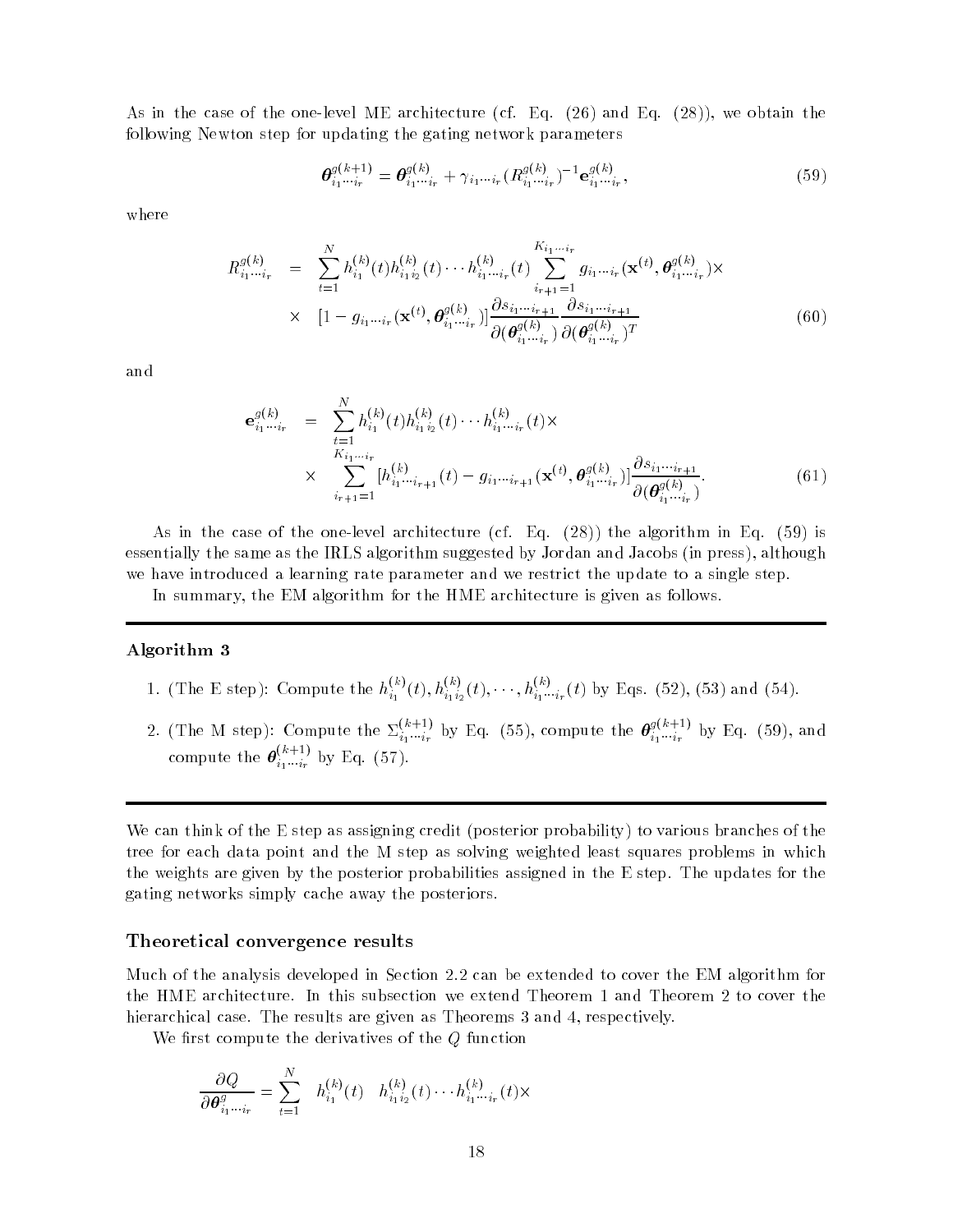$$
\times \qquad \sum_{i_{r+1}=1}^{K_{i_1\cdots i_r}} [h_{i_1\cdots i_{r+1}}^{(k)}(t) - g_{i_1\cdots i_{r+1}}(\mathbf{x}^{(t)}, \boldsymbol{\theta}_{i_1\cdots i_r}^g)] \frac{\partial s_{i_1\cdots i_{r+1}}}{\partial \boldsymbol{\theta}_{i_1\cdots i_r}^g},\tag{62}
$$

$$
\frac{\partial Q}{\partial \boldsymbol{\theta}_{i_1 \cdots i_r}} = \sum_{t=1}^N h_{i_1}^{(k)}(t) h_{i_1 i_2}^{(k)}(t) \cdots h_{i_1 \cdots i_r}^{(k)}(t) \times
$$
\n
$$
\times \qquad \frac{\partial \mathbf{f}_{i_1 \cdots i_r}^{(T)}(\mathbf{x}^{(t)}, \boldsymbol{\theta}_{i_1 \cdots i_r})}{\partial \boldsymbol{\theta}_{i_1 \cdots i_r}} \sum_{i_1 \cdots i_r}^{-1} [\mathbf{y}^{(t)} - \mathbf{f}_{i_1 \cdots i_r}(\mathbf{x}^{(t)}, \boldsymbol{\theta}_{i_1 \cdots i_r})], \qquad (63)
$$

$$
\frac{\partial Q}{\partial \Sigma_{i_1 \cdots i_r}} = -\frac{1}{2} \sum_{t=1}^N h_{i_1}^{(k)}(t) h_{i_1 i_2}^{(k)}(t) \cdots h_{i_1 \cdots i_r}^{(k)}(t) \Sigma_{i_1 \cdots i_r}^{-1} \times \times \{ \Sigma_{i_1 \cdots i_r} - [\mathbf{y}^{(t)} - \mathbf{f}_{i_1 \cdots i_r}(\mathbf{x}^{(t)}, \boldsymbol{\theta}_{i_1 \cdots i_r})] [\mathbf{y}^{(t)} - \mathbf{f}_{i_1 \cdots i_r}(\mathbf{x}^{(t)}, \boldsymbol{\theta}_{i_1 \cdots i_r})]^T \} \Sigma_{i_1 \cdots i_r}^{-1}.
$$
(64)

and the derivatives of the log likelihood

$$
\frac{\partial l}{\partial \theta_{i_1 \cdots i_r}^g} \quad | \quad \theta_{i_1 \cdots i_r}^g = \sum_{t=1}^N h_{i_1}^{(k)}(t) h_{i_1 i_2}^{(k)}(t) \cdots h_{i_1 \cdots i_r}^{(k)}(t) \times \times \sum_{i_{r+1}=1}^{K_{i_1 \cdots i_r}} [h_{i_1 \cdots i_{r+1}}^{(k)}(t) - g_{i_1 \cdots i_{r+1}}(\mathbf{x}^{(t)}, k) \theta_{i_1 \cdots i_r}^g] \frac{\partial s_{i_1 \cdots i_{r+1}}}{\partial \theta_{i_1 \cdots i_r}^g} | \theta_{i_1 \cdots i_r}^g = (k) \theta_{i_1 \cdots i_r}^g, \quad (65)
$$

$$
\frac{\partial Q}{\partial \theta_{i_1 \cdots i_r}} \quad | \quad \theta_{i_1 \cdots i_r} = \theta_{i_1 \cdots i_r}^{(k)} = \sum_{t=1}^N h_{i_1}^{(k)}(t) h_{i_1 i_2}^{(k)}(t) \cdots h_{i_1 \cdots i_r}^{(k)}(t) \times \times \quad \frac{\partial \mathbf{f}_{i_1 \cdots i_r}^{T}(\mathbf{x}^{(t)}, \theta_{i_1 \cdots i_r})}{\partial \theta_{i_1 \cdots i_r}} \Big|_{\theta_{i_1 \cdots i_r} = \theta_{i_1 \cdots i_r}^{(k)} \sum_{i_1 \cdots i_r}^{-1} [\mathbf{y}^{(t)} - \mathbf{f}_{i_1 \cdots i_r}(\mathbf{x}^{(t)}, \theta_{i_1 \cdots i_r}^{(k)})],
$$
(66)

$$
\frac{\partial Q}{\partial \Sigma_{i_1 \cdots i_r}} \quad | \quad \Sigma_{i_1 \cdots i_r} = \Sigma_{i_1 \cdots i_r}^{(k)} = -\frac{1}{2} \sum_{t=1}^N h_{i_1}^{(k)}(t) h_{i_1 i_2}^{(k)}(t) \cdots h_{i_1 \cdots i_r}^{(k)}(t) (\Sigma_{i_1 \cdots i_r}^{(k)})^{-1} \times \times \quad \{\Sigma_{i_1 \cdots i_r}^{(k)} - [\mathbf{y}^{(t)} - \mathbf{f}_{i_1 \cdots i_r}(\mathbf{x}^{(t)}, \boldsymbol{\theta}_{i_1 \cdots i_r}^{(k)})][\mathbf{y}^{(t)} - \mathbf{f}_{i_1 \cdots i_r}(\mathbf{x}^{(t)}, \boldsymbol{\theta}_{i_1 \cdots i_r}^{(k)})]^T\} (\Sigma_{i_1 \cdots i_r}^{(k)})^{-1} (67)
$$

Based on these two sets of derivatives, we follow the same line of thought as in the proof of Theorem 1 to establish the following theorem for the HME architecture.

**Theorem 3** For the HME architecture of Eqs.  $(47)$  and  $(48)$ , with the parameter updates given by Algorithm 3, we have that for every node  $v_{i_1\cdots i_r}$ 

$$
\theta_{i_1\cdots i_r}^{g(k+1)} - \theta_{i_1\cdots i_r}^{g(k)} = P_{i_1\cdots i_r}^{g(k)} \frac{\partial l}{\partial \theta_{i_1\cdots i_r}^g} \Big|_{\theta_{i_1\cdots i_r}^g = \theta_{i_1\cdots i_r}^{g(k)}},
$$
\n
$$
\theta_{i_1\cdots i_r}^{(k+1)} - \theta_{i_1\cdots i_r}^{(k)} = P_{i_1\cdots i_r}^{(k)} \frac{\partial l}{\partial \theta_{i_1\cdots i_r}^g} \Big|_{\theta_{i_1\cdots i_r} = \theta_{i_1\cdots i_r}^{(k)}},
$$
\n
$$
vec[\Sigma_{i_1\cdots i_r}^{(k+1)}] - vec[\Sigma_{i_1\cdots i_r}^{(k)}] = P_{\Sigma_{i_1\cdots i_r}}^{(k)} \frac{\partial l}{\partial vec[\Sigma_{i_1\cdots i_r}]} \Big|_{\Sigma_{i_1\cdots i_r} = \Sigma_{i_1\cdots i_r}^{(k)}},
$$
\n(68)

where  $l = \ln L$  is defined by Eqs. (6), (47) and (48).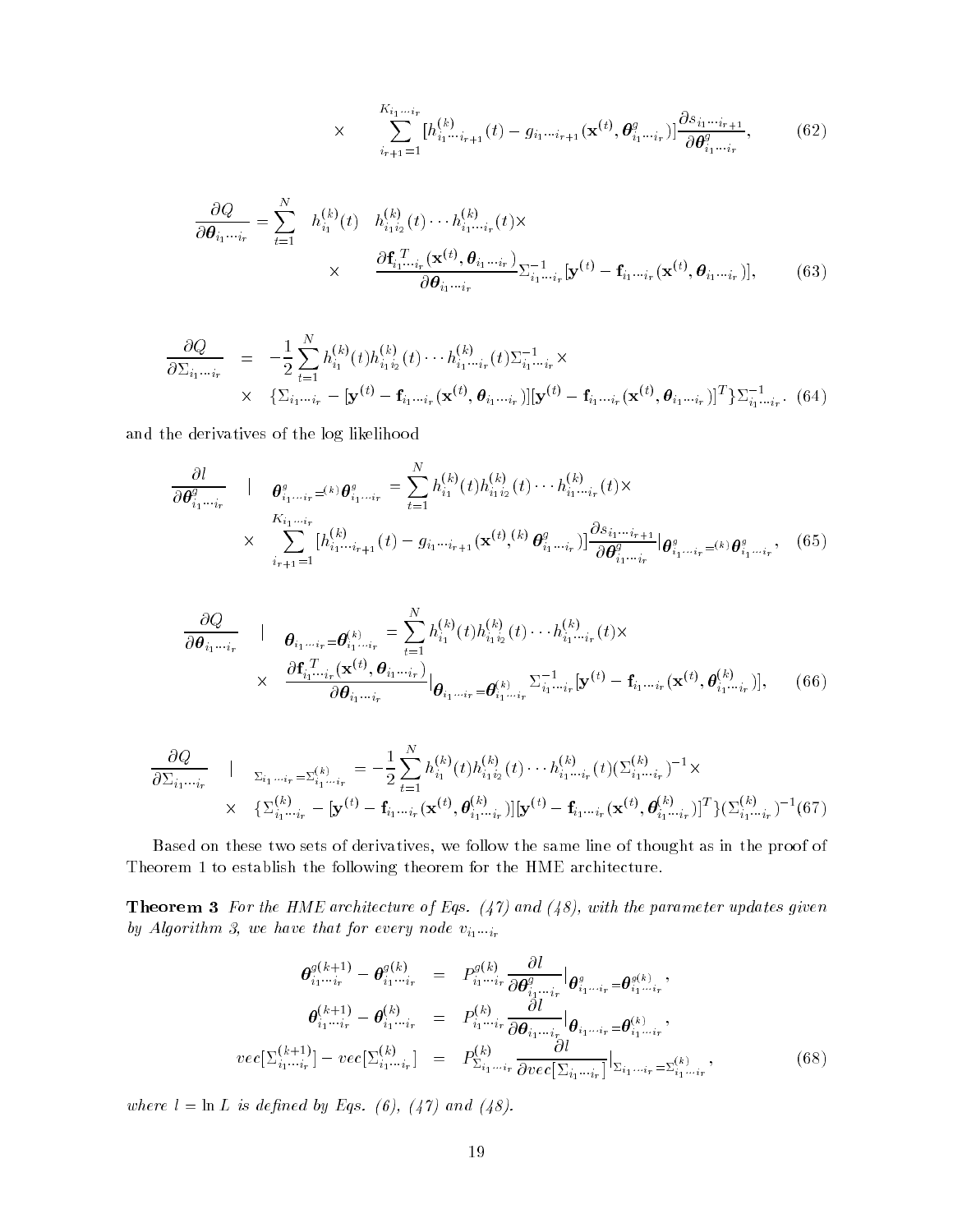Moreover, assuming that the training set  $\mathcal Y$  is generated by the HME model of Eqs. (47) and (48), and that the number N is sufficiently large, then  $P_s^{g(k)}$  $i_1 \cdots i_r$  to a positive activities matrix, and  $P_i^{(k)}$ .  $\mathcal{P}^{(k)}_{i_1\cdots i_r},\ \ \ P^{(k)}_{\Sigma_{i_1\cdots i_r}}$  $\Delta_{i_1\cdots i_r}$  are positive depicted matrices with probability one. Specify, they take the following values:

(i) 
$$
P_{i_1 \dots i_r}^{g(k)} = \gamma_{i_1 \dots i_r}^g (R_{i_1 \dots i_r}^{g(k)})^{-1}
$$
 with  $R_{i_1 \dots i_r}^{g(k)}$  given by Eq. (59).  
\n(ii)  $P_{i_1 \dots i_r}^{(k)} = (R_{i_1 \dots i_r}^{(k)})^{-1}$  with  $R_{i_1 \dots i_r}^{(k)}$  given by Eq. (57).  
\n(iii) For  $P_{\Sigma_{i_1 \dots i_r}}^{(k)}$ , we have

$$
P_{\Sigma_{i_1\cdots i_r}}^{(k)} = \frac{2}{\sum_{t=1}^N h_{i_1}^{(k)}(t)h_{i_1i_2}^{(k)}(t)\cdots h_{i_1\cdots i_r}^{(k)}(t)} \Sigma_{i_1\cdots i_r}^{(k)} \otimes \Sigma_{i_1\cdots i_r}^{(k)} \tag{69}
$$

where  $\vee$  denotes the Society product as depicted in Society and Society

From Theorem 5, we can again reach Corollary 1. Again, we see that the EM algorithm for training the HME architecture is a type of variable metric gradient ascent algorithm for maximizing  $l=\ln L$ .

Finally, we can also generalize Theorem 2 as follows.

**Theorem 4** Assume that the training set Y is generated by the HME model of Eqs. (47) and (48) and that the number N is sufficiently large. Assume that  $\mathbb{Z}_{i_1\cdots i_r}$  is alayonal and  $\mathbf{v}_{\Sigma_{i_1\cdots i_r}}$ is a vector consisting of the diagonal elements of  $\Sigma_{i_1\cdots i_r}$ .

Let  $\bm{\Theta}$  be a vector produced by cascading every vector  $\mathbf{v}_{i_1\cdots i_r}=[(\bm{\theta}^g_{i_1\cdots i_r})^T,\bm{\theta}^T_{i_1\cdots i_r},\mathbf{v}^T_{\Sigma_{i_1\cdots i_r}}]^T$  of every node  $v_{i_1\ldots i_r}$  in the HME architecture. Let  $F$  be a anagonal block matrix with each anagonal item being a positive diagonal block matrix  $D_{i_1\cdots i_r}^b = diag[P_{i_1\cdots i_r}^q, P_{i_1\cdots i_r}, P_{\Sigma_{i_1\cdots i_r}}]$ . The items of  $\Theta$  and P are arranged in such a way that  $D_{i_1...i_r}^b$  in P corresponds to  $\mathbf{v}_{i_1...i_r}$  in  $\Theta$ .

Furthermore, assume that on a given domain  $D_{\Theta}$ 

(i) The parameterized functions of all the expert networks and the gating networks have second order continuous derivatives.

(ii) The Hessian matrix  $H(\boldsymbol{\Theta}) = \frac{\partial^2 l(\boldsymbol{\Theta})}{\partial \boldsymbol{\Theta} \partial \boldsymbol{\Theta}^T}$  is negative definite;

 $(iii)$   $\bullet$  is a local maximum of  $i(\bullet)$ , and  $\bullet \in D_{\Theta}$ .

Then we have the same conclusion as given in Theorem 2. That is

(1) Letting  $-M$ ,  $-m$  ( here  $M>m>0$ ) be the minimum and maximum eigenvalues of the negatively definite matrix  $(P^{\frac{1}{2}})^{T}H(\Theta)(P^{\frac{1}{2}})$  (or equivalently the minimum and maximum eigenvalues of  $PH(\mathbf{\Theta})$ , since we have  $PH\mathbf{e} = \lambda \mathbf{e}$  from  $(P^{\frac{1}{2}})^T H P^{\frac{1}{2}} \mathbf{e} = \lambda \mathbf{e}$ , we have

$$
l(\boldsymbol{\Theta}^*) - l(\boldsymbol{\Theta}^{(k)}) \le r^k [l(\boldsymbol{\Theta}^*) - l(\boldsymbol{\Theta}_0)],
$$
  

$$
||P^{-\frac{1}{2}}(\boldsymbol{\Theta}^{(k)} - \boldsymbol{\Theta}^*)|| \le |r|^{k/2} \sqrt{\frac{2}{m} [l(\boldsymbol{\Theta}^*) - l(\boldsymbol{\Theta}_0)],
$$

where  $r = 1 - (1 - \frac{M}{2})\frac{m^2}{M} < 1$ . We also have  $0 < |r| < 1$  when  $M < 2$ . (2) For any initial point  $\mathbf{\Theta}_0 \in D_{\mathbf{\Theta}}$ ,  $\lim_{k\to\infty} \mathbf{\Theta}^{(k)} = \mathbf{\Theta}^*$  when  $M < 2$ .

We should point out that the similarity in the conclusions of Theorem 2 and Theorem 4 does not mean that the EM algorithm for the hierarchical architecture has the same convergence rate as that for the one-level architecture. In the two cases the matrix  $P$  is different, and thus  $M, m, r$  are also different. This results in different convergence rates. Indeed, in practice, the hierarchical architecture is usually faster. The similarity in the conclusions of the two theorems does mean, however, that the convergence rates for both the algorithms are of the same (linear) order.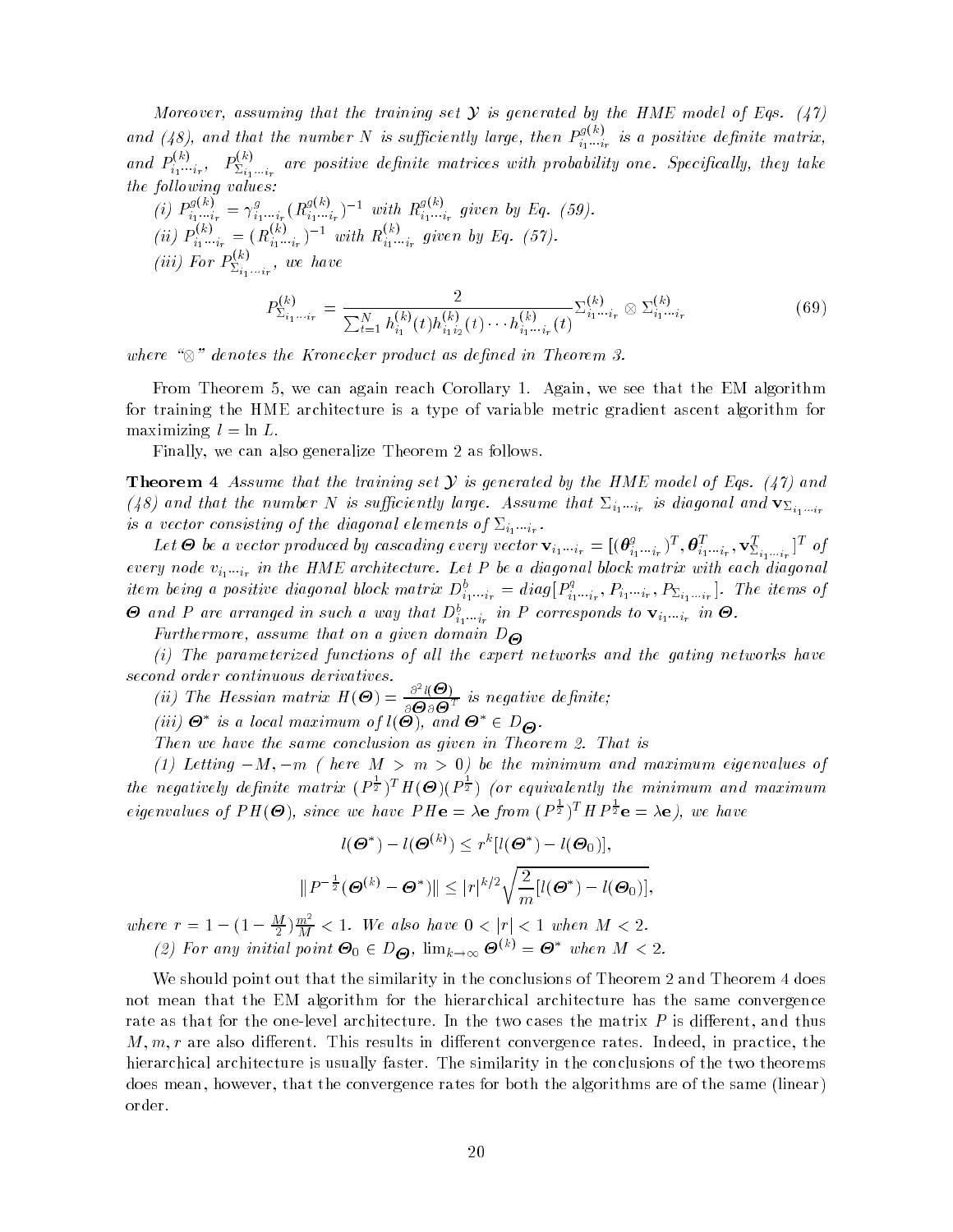## Variants of the EM Algorithm and Simulations

#### Variants of the EM algorithm

For convenience, we denote an EM update of the parameter vector as follows

$$
\boldsymbol{\theta}^{(k+1)} = U_p(\boldsymbol{\theta}^{(k)}).
$$
\n(70)

From Theorems 1 and 2 and Theorems 3 and 4, we see that this update is actually a line search method along an ascent direction of  $l = \ln L$ 

$$
\boldsymbol{\theta}^{(k+1)} = \boldsymbol{\theta}^{(k)} + P_{\boldsymbol{\theta}}^{(k)} \frac{\partial l}{\partial \boldsymbol{\theta}} \big|_{\boldsymbol{\theta} = \boldsymbol{\theta}^{(k)}},\tag{71}
$$

with  $P_{\bm{a}}^{(k)}$  being a positive definite matrix evaluated at  $\bm{\theta}^{(k)}$ . Moreover this update has a linear convergence rate. This link between the EM algorithm and conventional gradient-based optimization techniques suggests the possibility of using acceleration techniques for improving the convergence. In the sequel we suggest two such acceleration techniques.

#### Modied line search

Eq. (71) can be replaced by a modied line search

$$
\begin{array}{rcl}\n\boldsymbol{\theta}^{(k+1)} & = & \boldsymbol{\theta}^{(k)} + \lambda_k \mathbf{d}_k, \\
\mathbf{d}_k & = & P_{\boldsymbol{\theta}}^{(k)} \frac{\partial l}{\partial \boldsymbol{\theta}} \vert \boldsymbol{\theta} = \boldsymbol{\theta}^{(k)} = U_p(\boldsymbol{\theta}^{(k)}) - \boldsymbol{\theta}^{(k)},\n\end{array} \tag{72}
$$

where  $\lambda_k$  is a stepsize which is optimized by maximizing  $l(\boldsymbol{\theta}^{(k)} + \lambda_k \mathbf{d}_k)$  with respect to  $\lambda_k$  via a one-dimensional search (e.g., Fibonacci search).

The implementation of a one-dimensional optimization method at every parameter update is typically expensive. One often uses an inaccurate line search by decreasing (e.g.,  $\lambda_k \to r \lambda_k$ ) or increasing (e.g.,  $\lambda_k \to \frac{1}{r} \lambda_k$ ) the stepsize heuristically according to a stopping rule. One frequently used stopping rule is the so-called Goldstein test (Luenberger, 1984). The Goldstein test is implemented as follows

$$
l(\lambda_k) \leq l(0) + \varepsilon l'(0)\lambda_k,\n l(\lambda_k) > l(0) + (1 - \varepsilon)l'(0)\lambda_k,\n l'(0) = \mathbf{d}_k^T \frac{\partial l}{\partial \theta} |\boldsymbol{\theta} = \boldsymbol{\theta}^{(k)},
$$
\n(73)

where  $0 < \varepsilon < 1$  is a specified error bound.

Interestingly, if we rewrite the update as

$$
\boldsymbol{\theta}^{(k+1)} = \boldsymbol{\theta}^{(k)} + \lambda_k [U_p(\boldsymbol{\theta}^{(k)}) - \boldsymbol{\theta}^{(k)}] = (1 - \lambda_k) \boldsymbol{\theta}^{(k)} + \lambda_k U_p(\boldsymbol{\theta}^{(k)}),
$$

we find that Eq.  $(72)$  is identical to the speedup technique for the EM algorithm studied by Peters & Walker (1978a,b), Meilijson(1989) and Redner & Walker (1984). These authors reported a significant speedup for an appropriately selected  $\lambda_k$  even without the Goldstein test.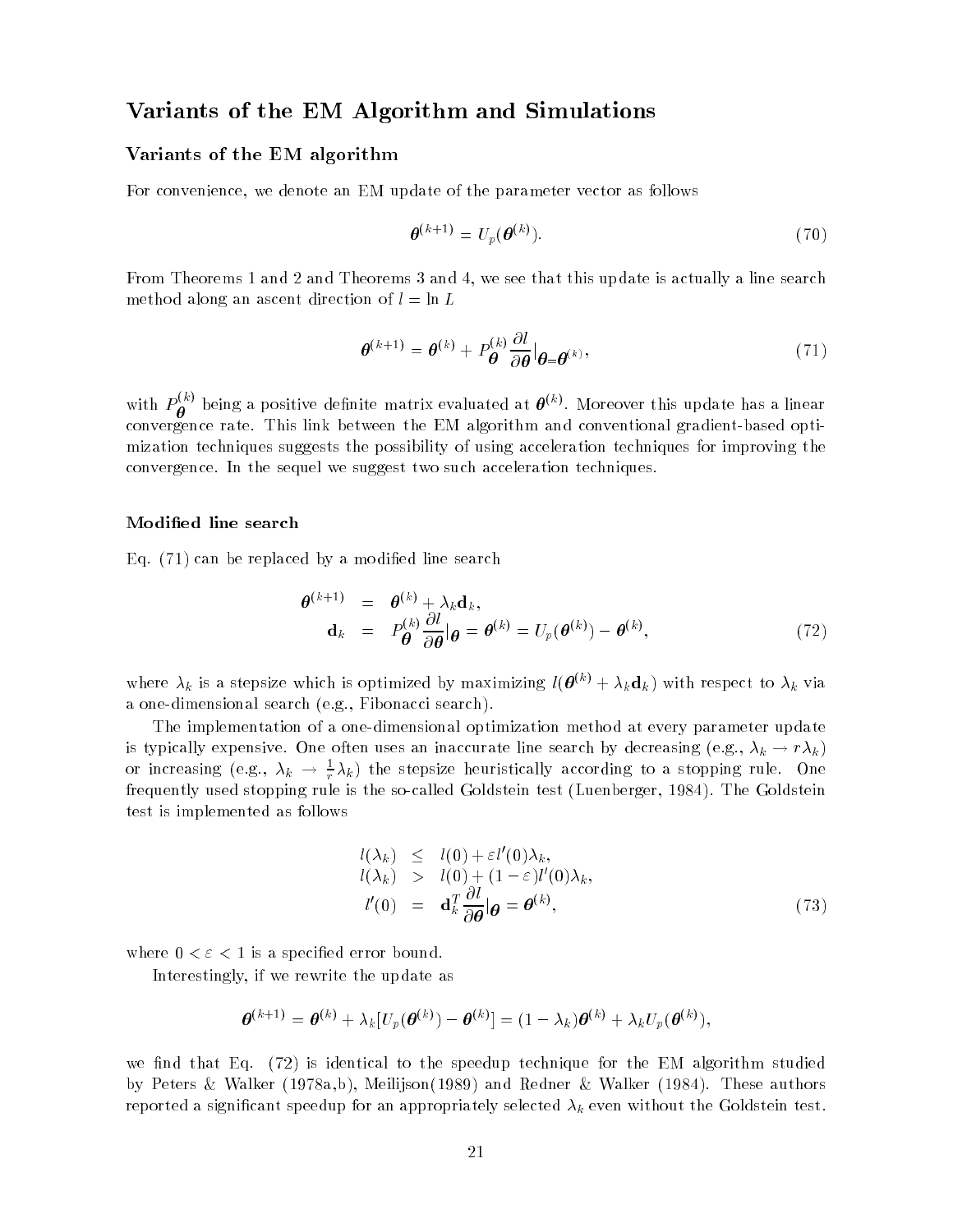#### A speeding up formula based on locally linearization

Using a first-order Taylor expansion of  $U_p(\boldsymbol{\theta}^{(k)})$  around  $\boldsymbol{\theta}^{(k-1)}$ , we have, approximately,

$$
U_p(\boldsymbol{\theta}^{(k)}) = U_p(\boldsymbol{\theta}^{(k-1)}) + B(\boldsymbol{\theta}^{(k)} - \boldsymbol{\theta}^{(k-1)})
$$

$$
\boldsymbol{\theta}^{(k+1)} = \boldsymbol{\theta}^{(k)} + B(\boldsymbol{\theta}^{(k)} - \boldsymbol{\theta}^{(k-1)})
$$

or

$$
\Delta \boldsymbol{\theta}_k = B \Delta \boldsymbol{\theta}_{k-1},\tag{74}
$$

where  $B = \frac{\partial U_p}{\partial \boldsymbol{\theta}} | \boldsymbol{\theta} = \boldsymbol{\theta}^{(k)}$  and  $\Delta \boldsymbol{\theta}_k = \boldsymbol{\theta}^{(k+1)} - \boldsymbol{\theta}^{(k)}$ .

For the matrix  $\mathbf{F}$  and following characteristic equation characteristic equation characteristic equation (

$$
\det(\lambda I - B) = \lambda^n + \mu_1 \lambda^{n-1} + \dots + \mu_{n-1} \lambda + \mu_n = \lambda^n + \sum_{j=1}^n \mu_j \lambda^{n-j} = 0
$$

$$
\mu_j = (-1)^j \sum_{1 \le i_1 < i_2 < \dots, i_j \le n} \lambda_{i_1} \lambda_{i_1} \dots \lambda_{i_j} \quad (j = 1, 2, \dots, n)
$$

where  $\lambda_i$ ,  $i = 1, \dots, n$  are the eigenvalues of B. It follows from the Cayley-Hamilton theorem that

$$
B^n+\sum_{j=1}^n\mu_jB^{n-j}=0
$$

Multiplying by  $\Delta \theta_{k-n}$   $(k \geq n)$ , we have

$$
B^{n} \Delta \boldsymbol{\theta}_{k-n} + \sum_{j=1}^{n} \mu_j B^{n-j} \Delta \boldsymbol{\theta}_{k-n} = 0.
$$
 (75)

From Eq. (74), we obtain

$$
\Delta \boldsymbol{\theta}_{k-j} = B \Delta \boldsymbol{\theta}_{k-j-1} = \cdots = B^{n-j} \Delta \boldsymbol{\theta}_{k-n}, \ j = 0, 1, \cdots, n.
$$

Substituting into Eq. (75), we have

$$
\Delta \boldsymbol{\theta}_k + \sum_{j=1}^n \mu_j \Delta \boldsymbol{\theta}_{k-j} = 0. \qquad (76)
$$

Assuming that in comparison with the first  $l$  eigenvalues, the remaining eigenvalues can be neglected, we have approximately

$$
\lambda^{n} + \sum_{j=1}^{l} \mu_{j} \lambda^{n-j} = 0, \quad B^{n} + \sum_{j=1}^{l} \mu_{j} B^{n-j} = 0
$$

and correspondingly

$$
\boldsymbol{\theta}_{i} + \sum_{j=1}^{l} \mu_{j} \Delta \boldsymbol{\theta}_{i-j} = 0, \quad i = k, k+1, \cdots.
$$
 (77)

The approximation becomes exact when the last  $n - l$  eigenvalues are zero.

By minimizing  $\|\bm{\theta}_k+\sum_{j=1}^l\mu_j\Delta\bm{\theta}_{k-j}\|^2,$  we obtain the following linear equation for solving  $\mu = [\mu_1, \cdots, \mu_l]^T$ 

$$
S \mu = \mathbf{s}_0, \quad S = [s_{ij}]_{l \times l}, \quad \mathbf{s}_0 = [-s_{01}, -s_{02}, \cdots, -s_{0l}]^T,
$$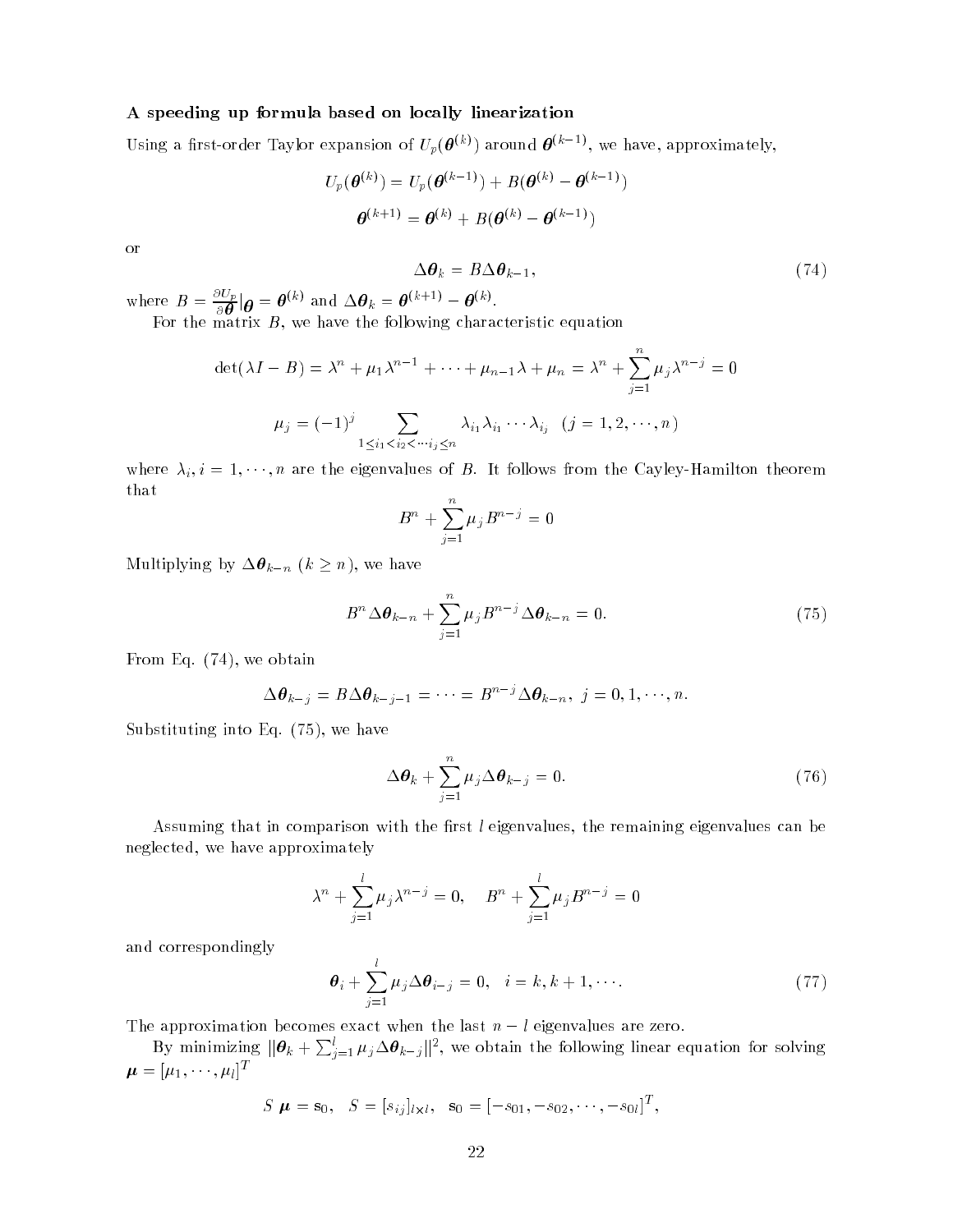$$
s_{ij} = s_{ji} = (\Delta \boldsymbol{\theta}_{k-i})^T (\Delta \boldsymbol{\theta}_{k-j}), \qquad (78)
$$

Moreover, we have

$$
\sum_{i=k}^{\infty}\sum_{j=0}^{l}\mu_j\Delta\theta_{i-j}=\sum_{j=0}^{l}\mu_j\Delta\theta_{k-j}+\sum_{i=k+1}^{\infty}\Delta\theta_i+\sum_{j=1}^{l}\sum_{i=k+1}^{\infty}\mu_j\Delta\theta_{i-j}.
$$

where  $\mu_0 = 1$ . From Eq. (77) and

$$
\sum_{i=k+1}^{\infty} \mu_j \Delta \boldsymbol{\theta}_{i-j} = -\Delta \boldsymbol{\theta}_{k+1} + \boldsymbol{\theta}^*
$$

(where  $\boldsymbol{\theta}^* = \lim_{k \to \infty} \Delta \boldsymbol{\theta}_k$ ), we have

$$
-\Delta \boldsymbol{\theta}_{k+1} + \boldsymbol{\theta}^* + \sum_{j=1}^l \mu_j(-\Delta \boldsymbol{\theta}_{k+1-j} + \boldsymbol{\theta}^*) = 0.
$$

Using this equation together with

$$
\sum_{j=0}^{l} \mu_j \Delta \theta_{k+1-j} = \Delta \theta_{k+1} \sum_{j=0}^{l} \mu_j - \sum_{i=0}^{l-1} \sum_{j=i+1}^{l} \mu_j \Delta \theta_{k-i}
$$

we finally obtain

$$
\boldsymbol{\theta}_{k+1}^{*} = \boldsymbol{\theta}_{k+1} - \frac{\sum_{i=0}^{l-1} [\sum_{j=i+1}^{l} \mu_j] \Delta \boldsymbol{\theta}_{k-i}}{\sum_{j=0}^{l} \mu_j}.
$$
\n(79)

This formula can be used for speeding up the EM algorithm in two ways.

- Given an initial  $\theta_0$ , we compute via the EM update  $\theta_0, \theta_1, \cdots, \theta_{l+1}$ , and then from  $\theta_j, j =$  $1, \dots, i$ , we solve  $\mu_1, \dots, \mu_i$  utilizing Eq. (78). This yields a new  $\boldsymbol{\theta}_{l+1}$  via Eq. (79). We then let  $\boldsymbol{\sigma}_0 = \boldsymbol{\sigma}_{l+1}$  and repeat the cycle.
- **Instead of starting a new cycle after obtaining**  $\boldsymbol{\sigma}_{k+1}$ **, we simply let**  $\boldsymbol{\sigma}_{l+1} = \boldsymbol{\sigma}_{l+1}$ **, and use** the EM update (Eq. 70) to obtain a new  $\pmb{\sigma}_{l+2}$ , then we use  $\pmb{\sigma}_1, \pmb{\sigma}_1, \cdots, \pmb{\sigma}_{l+2}$  to get a  $\pmb{\sigma}_{l+2}$ . Similarly, after getting  $\boldsymbol{\sigma}_k, \kappa > t$ , we let  $\boldsymbol{\sigma}_k = \boldsymbol{\sigma}_k$  and use the EM update to get a new  $\bm{\sigma}_{k+1}\text{, and then use }\bm{\sigma}_{k-l},\cdots\text{,}\bm{\sigma}_{k+1}$  to get a  $\bm{\sigma}_{k+1}$ .

Specifically, when  $l = 1$ , we have

$$
\boldsymbol{\theta}_{k+1}^* = \boldsymbol{\theta}_k + \frac{\Delta \boldsymbol{\theta}_k}{1 + \mu_1}, \quad \mu_1 = -\frac{(\Delta \boldsymbol{\theta}_k)^T (\Delta \boldsymbol{\theta}_{k-1})}{(\Delta \boldsymbol{\theta}_{k-1})^T (\Delta \boldsymbol{\theta}_{k-1})}.
$$
\n(80)

In this case, the extra computation required by the acceleration technique is quite small, and we recommend the use of this approach in practice.

#### Simulations

We conducted two sets of computer simulations to compare the performance of the EM algorithm with the two variants described in the previous section. The training data for each simulation consisted of 1000 data points generated from the piecewise linear function  $y = a_1x + a_2 + n_t$ ,  $x \in [x_L, x_U]$  and  $y = a'_1x + a'_2 + n_t$ ,  $x \in [x'_L, x'_U]$ , where  $n_t$  is a gaussian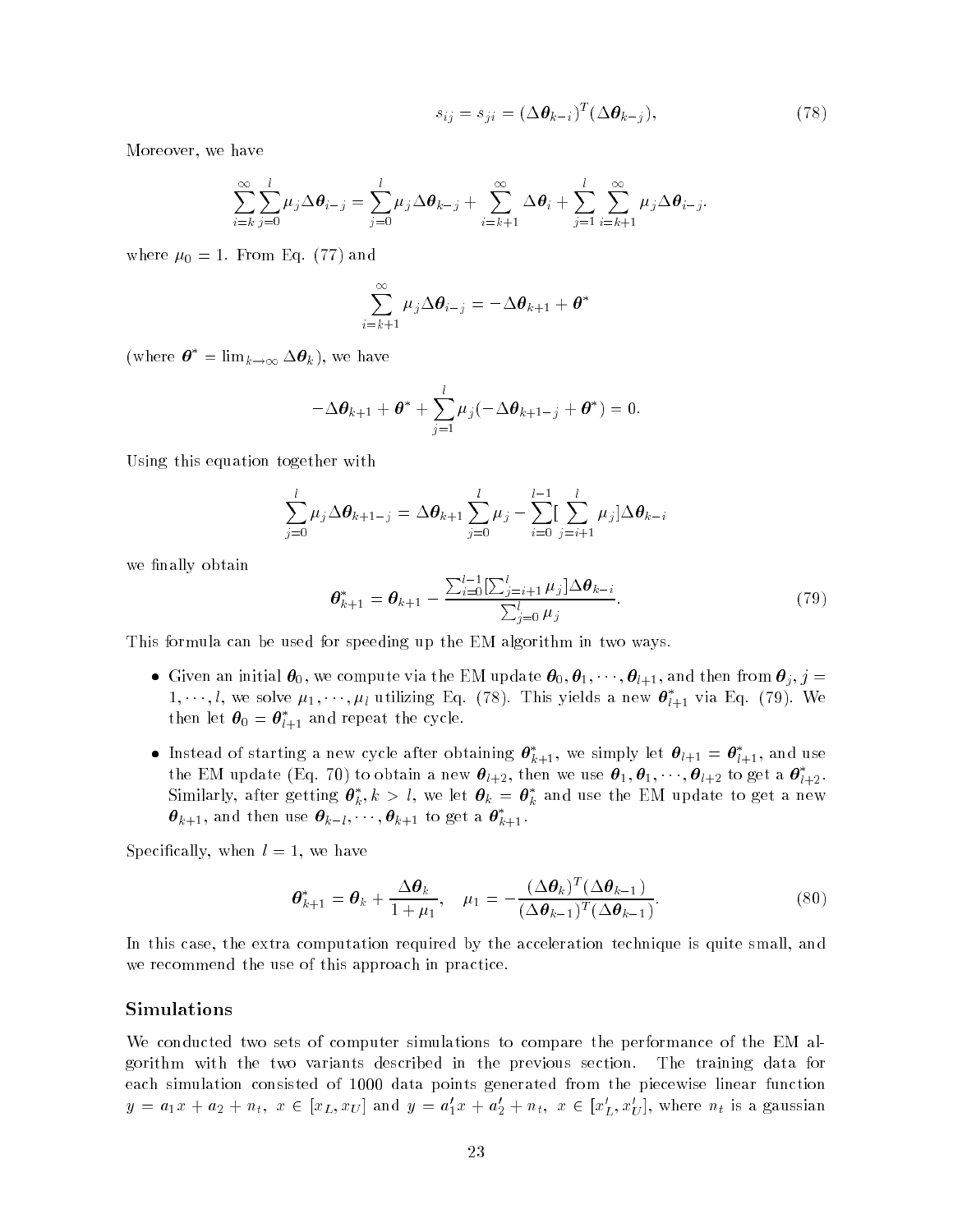random variable with zero mean and variance  $\sigma = 0.3$ . Training data were sampled from the first function with probability  $0.4$  and from the second function with probability  $0.6$ .

We studied a modular architecture with  $K = 2$  expert networks. The experts were linear; that is,  $f_j(\mathbf{x}^{(t)},\boldsymbol{\theta}_j)$  were linear functions  $[x,1]^T\boldsymbol{\theta}_j$ . For the gating net, we have

$$
s_j = [x, 1]^T \boldsymbol{\theta}_{gj},
$$

where  $g_j$  is given by Eq. (2). For simplicity, we updated  $\theta_{g_j}$  by gradient ascent

$$
\boldsymbol{\theta}_{gj}^{(k+1)} = \boldsymbol{\theta}_{gj}^{(k)} + r_g \frac{\partial Q}{\partial \boldsymbol{\theta}_{gj}}.
$$
\n(81)

The learning rate parameter was set to  $r_g = 0.05$  for the first data set and  $r_g = 0.002$  for the second data set. We used Eq. (20) and Eq. (22) to update the parameters  $\boldsymbol{\theta}^{(k+1)}_i, j$  $j \rightarrow J = 1, 2$  and  $\sigma_i^{(k+1)}$ , j  $j \rightarrow J = 1, 2, 1$ copecuvely.

The initial values of  $\theta_{gj}^{\gamma\gamma}, \theta_{j}^{\gamma\gamma}, \sigma_{j}^{\gamma\gamma}, j=1,2$  were picked randomly. To compare the performance of the algorithms, we let each algorithm start from the same set of initial values.

The first data set (see Figure 3(a)) was generated using the following parameter values

$$
a1 = 0.8, \ a2 = 0.4, \ x_L = -1.0, \ x_U = 1.0, \ a'_1 = -1.0, \ a'_2 = 3.6, \ x'_L = 2.0, \ x'_U = 4.0.
$$

The performance of the original algorithm, the modified line search variant with  $\lambda_k = 1.1,$  the modified line search variant with  $\lambda_k = 0.5$ , and the algorithm based on local linearization are shown in Figures 4, 5, 6, and 7, respectively. As seen in Figures 4(a) and 5(a), the log likelihood converged after 19 steps using both the original algorithm and the modified line search variant with  $\lambda_k = 1.1$ . When a smaller value was used  $(\lambda_k = 0.5)$ , the algorithm converged after 24 steps (Figure 6(a)). Trying other values of  $\lambda_k$ , we verified that  $\lambda_k < 1$  slows down the convergence, while  $\lambda_k > 1$  may speed up the convergence (cf. Redner & Walker, 1984). We found, however, that the outcome was quite sensitive to the selection of the value of  $\lambda_k$ . For example, setting  $\lambda_k$  = 1.2 led the algorithm to diverge. Allowing  $\lambda_k$  to be determined by the Goldstein test (Eq. 73) yielded results similar to the original algorithm, but required more computer time. Finally, Figure 7(a) shows that the algorithm based on local linearization yielded substantially improved convergence—the log likelihood converged after only 8 steps.

Figures  $4(b)$  and  $4(c)$  show the evolution of the parameters for the first expert net and the second expert net, respectively. Comparison of these figures to Figures  $5(b)$  and  $5(c)$ shows that the original algorithm and the modified line search variant with  $\lambda_k\,=\,1.1$  behaved almost identically:  $\bm{\theta}_1$  converged to the correct solution after about 18 steps in either case. Figures 6(b) and 6(c) show the slowdown obtained by using  $\lambda_k = 0.5$ . Figures 7(b) and 7(c) show the improved performance obtained using the local linearization algorithm. In this case, the weight vectors converged to the correct values within 7 steps.

r anel (u) in each of the ngures show the evolution of the estimated variances  $o_1, o_2$ . The results were similar to those for the expert net parameters. Again, the algorithm based on local linearization yielded significantly faster convergence than the other algorithms.

A second simulation was run using the following parameter values (see Figure  $3(b)$ )

$$
a1 = 0.8, a2 = 0.4, x_L = -1.0, x_U = 2.0, a'_1 = -1.2, a'_2 = 2.4, x'_L = 1.0, x'_U = 4.0.
$$

The results obtained in this simulation were similar to those obtained in the first simulation. The EM algorithm converged in 11 steps and the local linearization algorithm converged in 6 steps.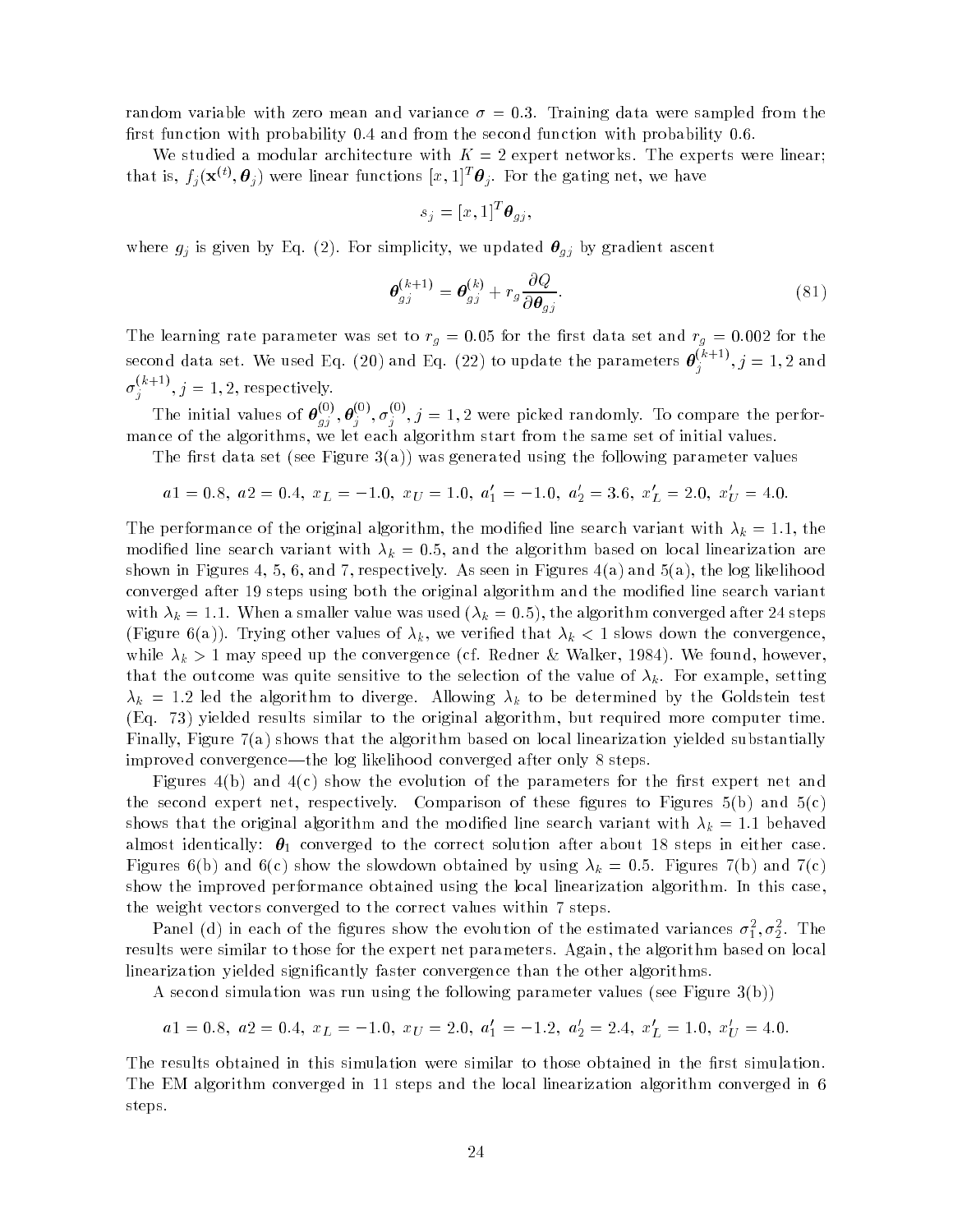

Figure 3: The data sets for the simulation experiments.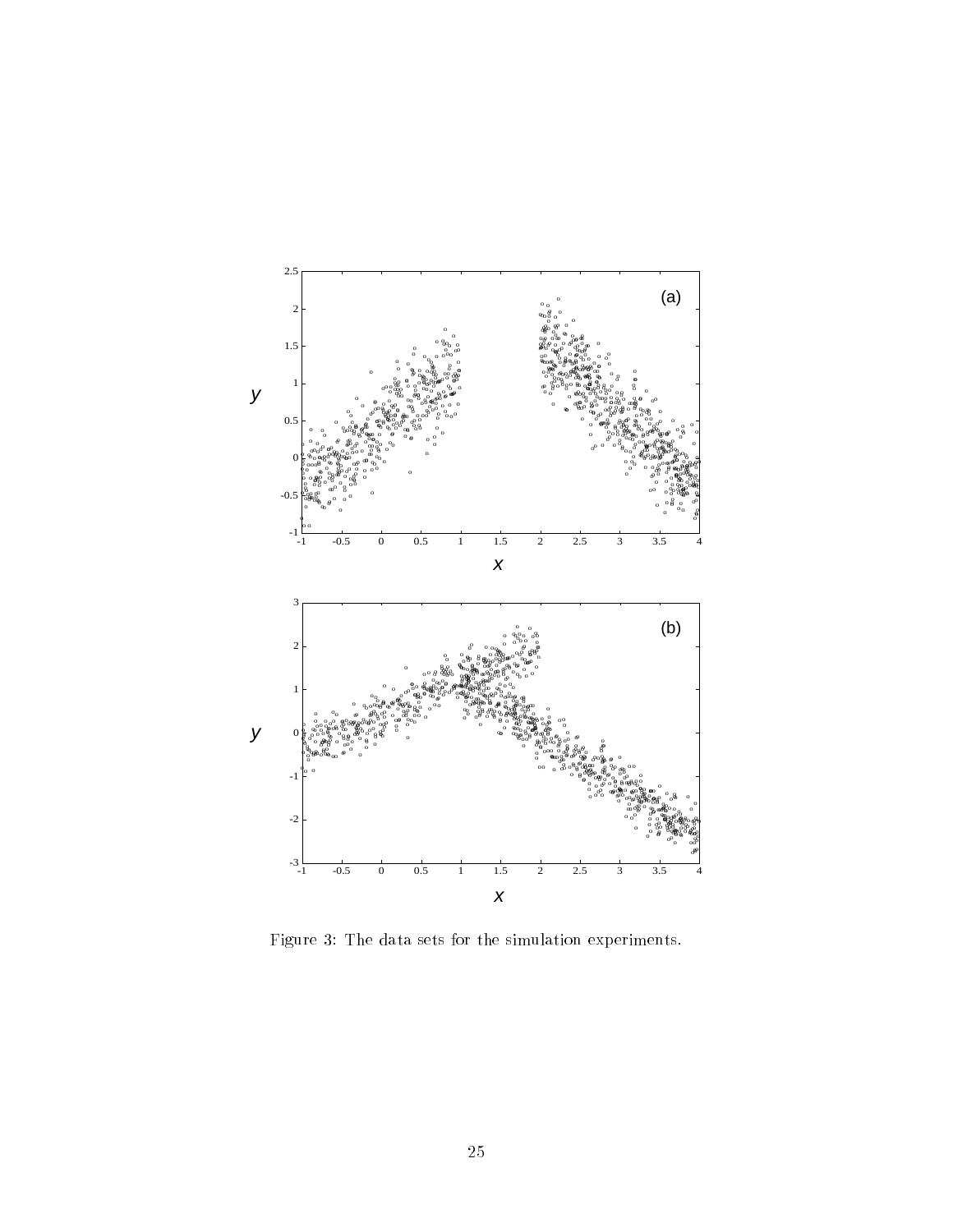

Figure 4: The performance of the original EM algorithm: (a) The evolution of the log likelihood; (b) the evolution of the parameters for expert network 1; (c) the evolution of the parameters for expert network 2; (d) the evolution of the variances.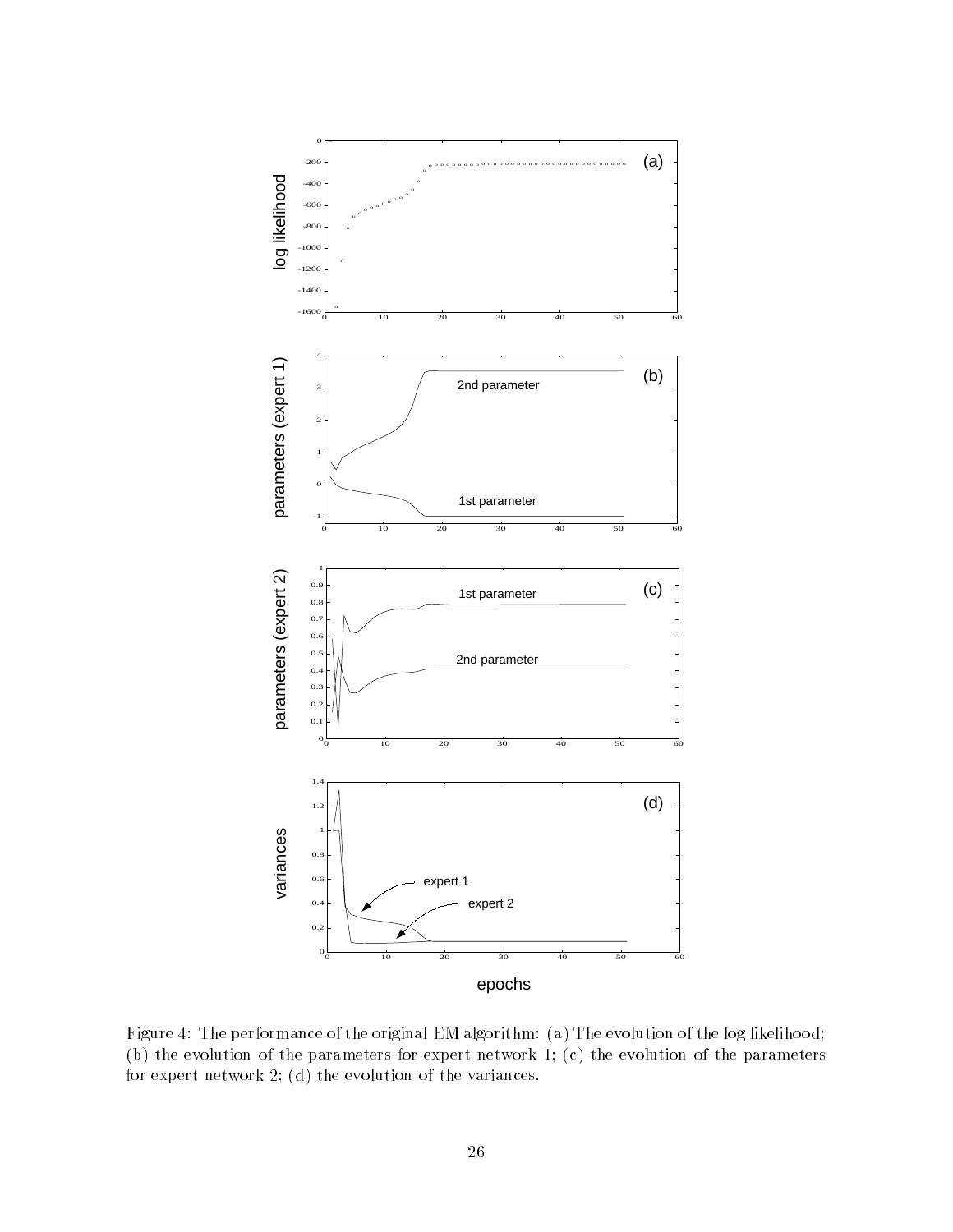

Figure 5: The performance of the linesearch variant with  $\lambda_k = 1.1$ .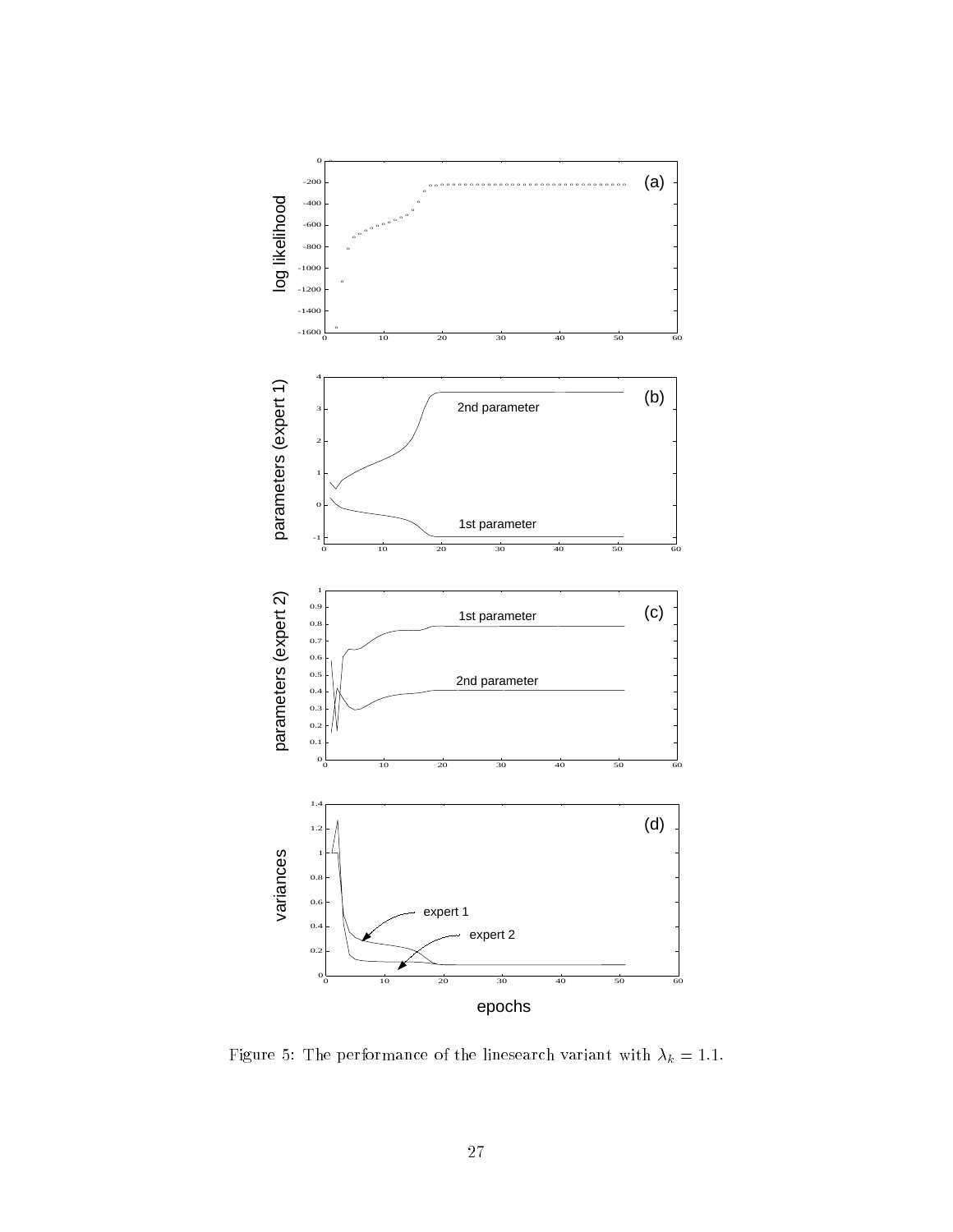

Figure 6: The performance of the linesearch variant with  $\lambda_k = 0.5$ .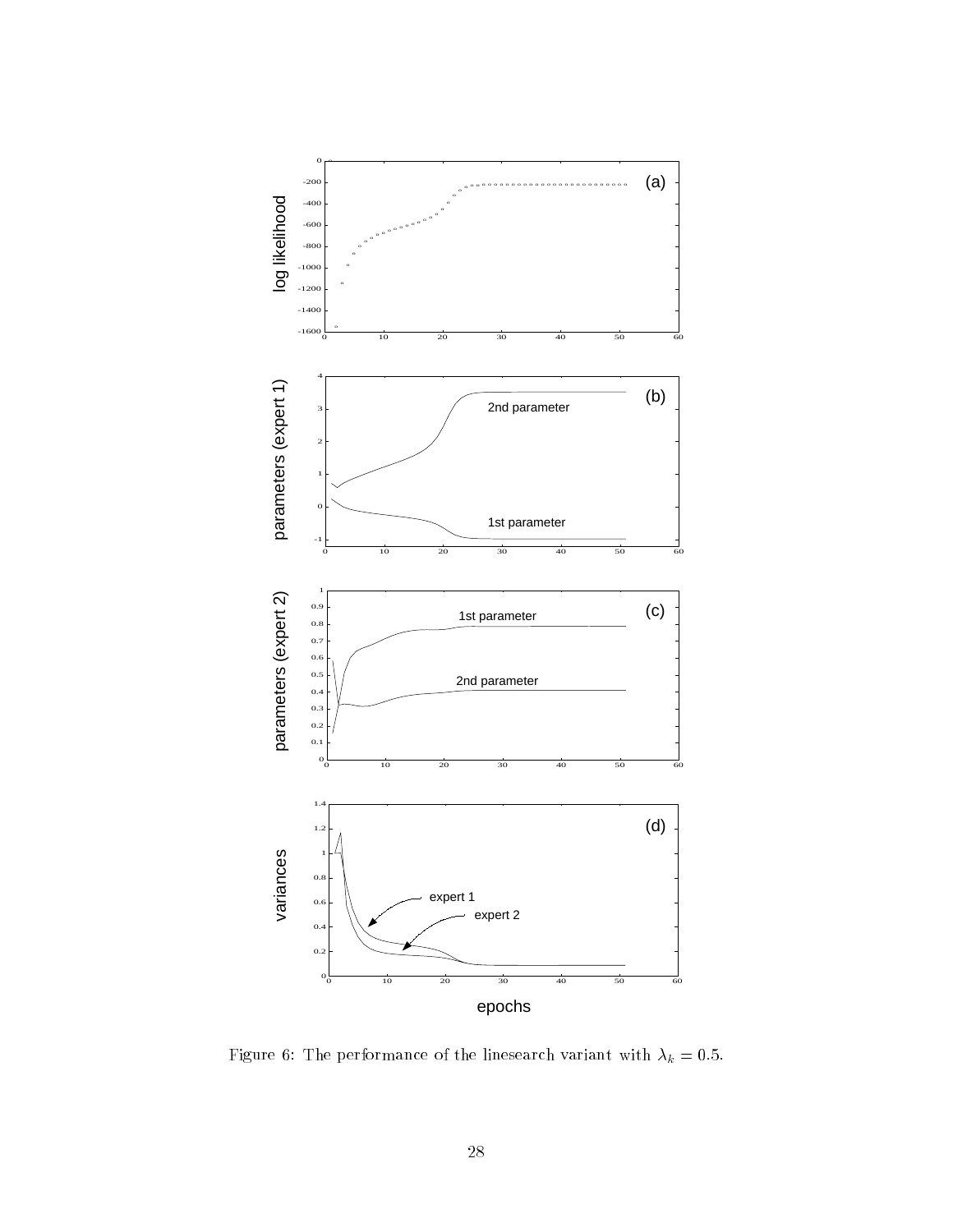

Figure 7: The performance of the algorithm based on local linearization.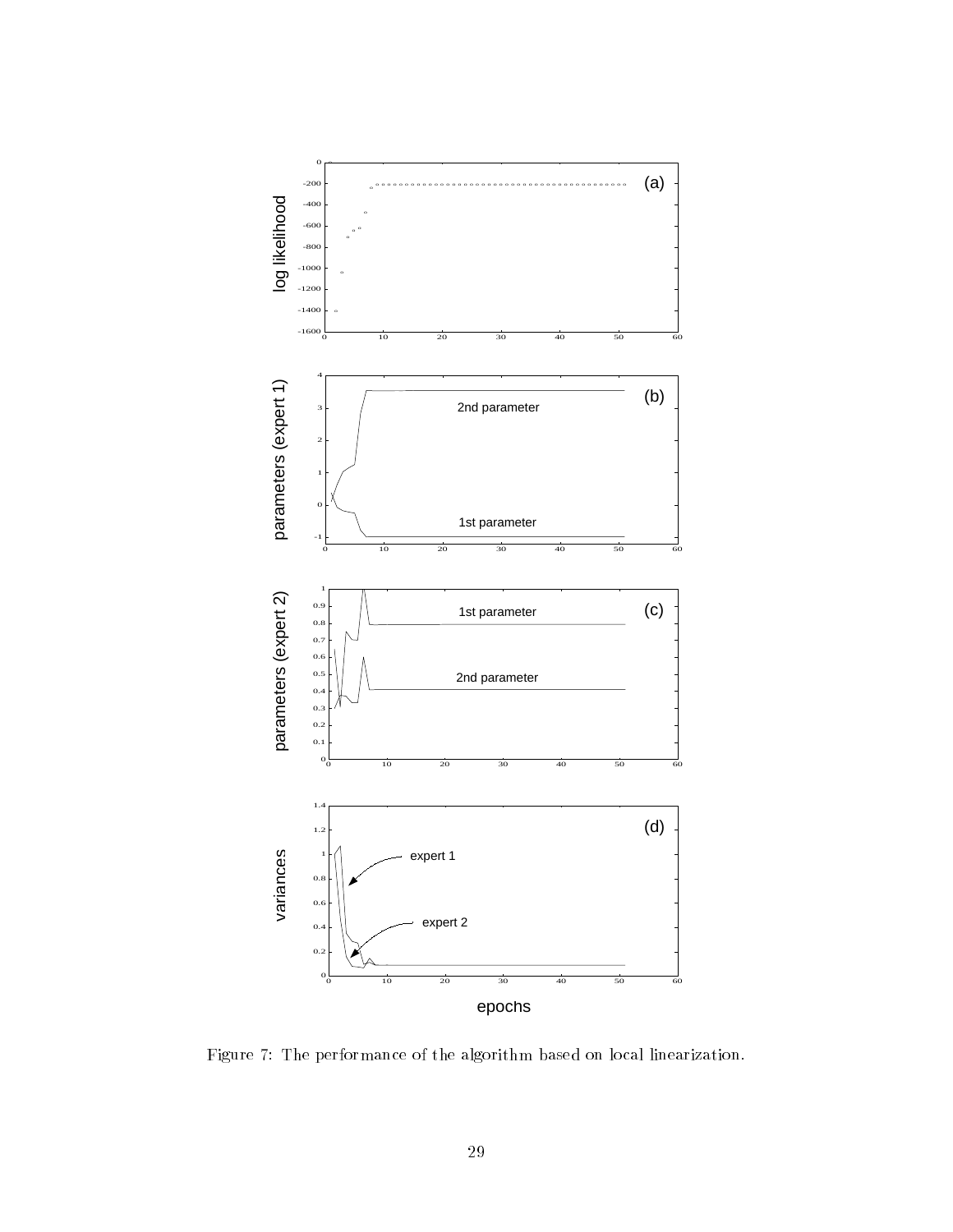The results from a number of other simulation experiments confirmed the results reported here. In general the algorithm based on local linearization provided significantly faster convergence than the original EM algorithm. The modied line search variant did not appear to converge faster (if the parameter  $\lambda_k$  was fixed). We also tested gradient ascent in these experiments and found that convergence was generally one to two orders of magnitude slower than convergence of the EM algorithm and its variants. Moreover, convergence of gradient ascent was rather sensitive to the learning rate and the initial values of the parameters.

## Concluding remarks

Finite mixture models have become increasingly popular as models for unsupervised learning, partly because they occupy an interesting niche between parametric and nonparametric approaches to statistical estimation. Mixture-based approaches are parametric in that particular parametric forms must be chosen for the component densities, but they can also be regarded as nonparametric by allowing the number of components of the mixture to grow. The advantage of this niche in statistical theory is that these models have much of the flexibility of nonparametric approaches, but retain some of the analytical advantages of parametric approaches (McLachlan & Basford, 1988). Similar remarks can be made in the case of supervised learning: The ME architecture and the HME architecture provide flexible models for general nonlinear regression while retaining a strong flavor of parametric statistics. The latter model, in particular, compares favorably to decision tree models in this regard (Jordan & Jacobs, in press).

In the current paper we have contributed to the theory of mixture-based supervised learning. We have analyzed an EM algorithm for ME and HME architectures and provided theorems on the convergence of this algorithm. In particular, we have shown that learning algorithm can be regarded as a variable metric algorithm with its metric matrix  $P$  being positive definite, so that the searching direction of the algorithm always has a positive projection on the gradient of the log likelihood. We have shown that the algorithm converges linearly, with a rate determined by the difference between the minimal and maximal eigenvalues of a negative definite matrix.

Similar results to those obtained here can also be obtained for the case of the unsupervised learning of finite mixtures (Xu & Jordan, 1993).

### References

Baum, L.E., & Sell, G.R. (1968). Growth transformation for functions on manifolds. Pac. J. Math., 27, 211-227.

Baum, L.E., Petrie, T., Soules, G., & Weiss, N. (1970). A maximization technique occurring in the statistical analysis of probabilistic functions of Markov chains. The Annals of Mathematical Statistics, 41, 164-171.

Breiman, L., Friedman, J.H., Olshen, R.A., & Stone, C.J. (1984). Classification and Regression Trees. Belmont, CA: Wadsworth International Group.

De Veaux, R.D. (1986). Parameter estimation for a mixture of linear regressions. Ph.D. Dissertation and Tech. Rept. No. 247, Department of Statistics, Stanford University, Stanford, CA.

Dempster, A.P., Laird, N.M., & Rubin, D.B. (1977). Maximum-likelihood from incomplete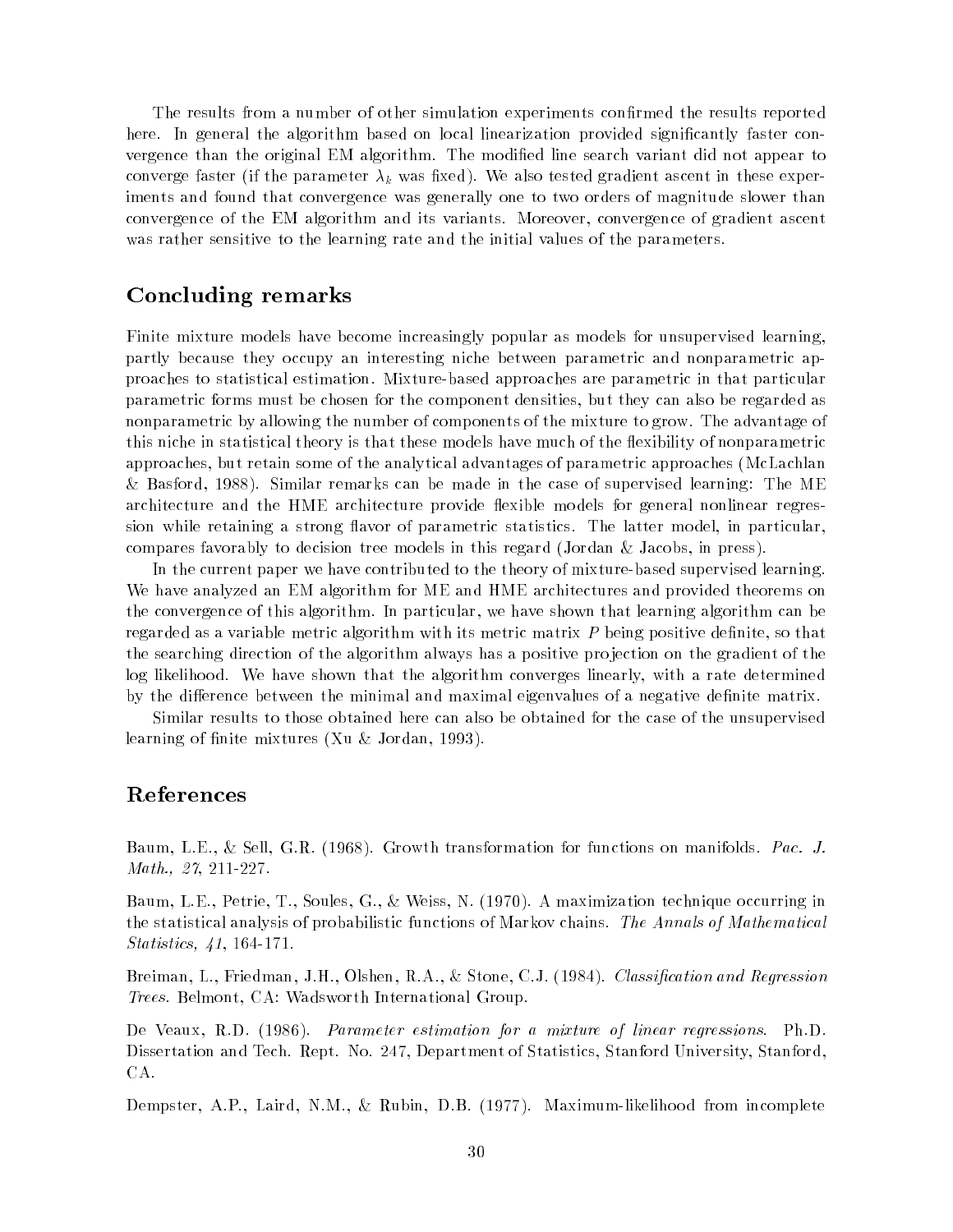data via the EM algorithm. J. of Royal Statistical Society, B39, 1-38.

Friedman, J.H. (1991). Multivariate adaptive regression splines. The Annals of Statistics, 19, 1-141.

Jacobs, R.A., Jordan, M.I., Nowlan, S.J., & Hinton, G.E. (1991). Adaptive mixtures of local experts. Neural Computation, 3, 79-87.

Jordan, M.I. & Jacobs, R.A. (1992). Hierarchies of adaptive experts. In J.E. Moody, S. Hanson & R.P. Lippmann, (Eds.), Advances in Neural Information Processing System 4. San Mateo: Morgan Kaufmann, 985-992.

Jordan, M.I. & Jacobs, R.A. (in press). Hierarchical mixtures of experts and the EM algorithm. Neural Computation.

Little, R.J.A., & Rubin, D.B. (1987). Statistical Analysis with Missing Data. New York: John Wiley.

McCullagh, P. & Nelder, J.A. (1983). Generalized Linear Models. London: Chapman and Hall.

McLachlan, G.J., & Basford, K.E. (1988). Mixture Models: Inference and Application to Clustering. New York: Dekker.

Meilijson, I. (1989). A fast improvement to the EM algorithm on its own terms. J. of Royal Statistical Society, B51, 127-138.

Peters, B.C. & Walker, H.F. (1978a). An iterative procedure for obtaining maximum-likelihood estimates of the parameters for a mixture of normal distributions. SIAM J. Applied Mathematics, 35, 362-378.

Peters, B.C., & Walker, H.F. (1978b). The numerical evaluation of the maximum-likelihood estimates of a subset of mixture proportions, SIAM J. Applied Mathematics, 35, 447-452.

Quandt, R.E. & Ramsey, J.B. (1972). A new approach to estimating switching regressions. J. American Statistical Society, 67, 306-310.

Quandt, R.E. & Ramsey, J.B. (1978). Estimating mixtures of normal distribution and switching regressions. J. American Statistical Society, 73, 730-738.

Redner, R.A., & Walker, H.F. (1984). Mixture densities, maximum likelihood, and the EM algorithm. SIAM Review 26, 195-239.

Wu, C.F.J. (1983). On the convergence properties of the EM algorithm. The Annals of Statistics, 11, 95-103.

Xu, L., & Jordan, M.I. (1993). Theoretical and experimental studies of the EM algorithm for unsupervised learning based on finite Gaussian mixtures. MIT Computational Cognitive Science Tech. Rep. 9302, MIT, Cambridge, MA.

## Appendix

The theoretical results presented in the main text show that the EM algorithm for the ME and HME architectures converges linearly with a rate determined by the condition number of a particular matrix. These results were obtained for a special case in which the expert networks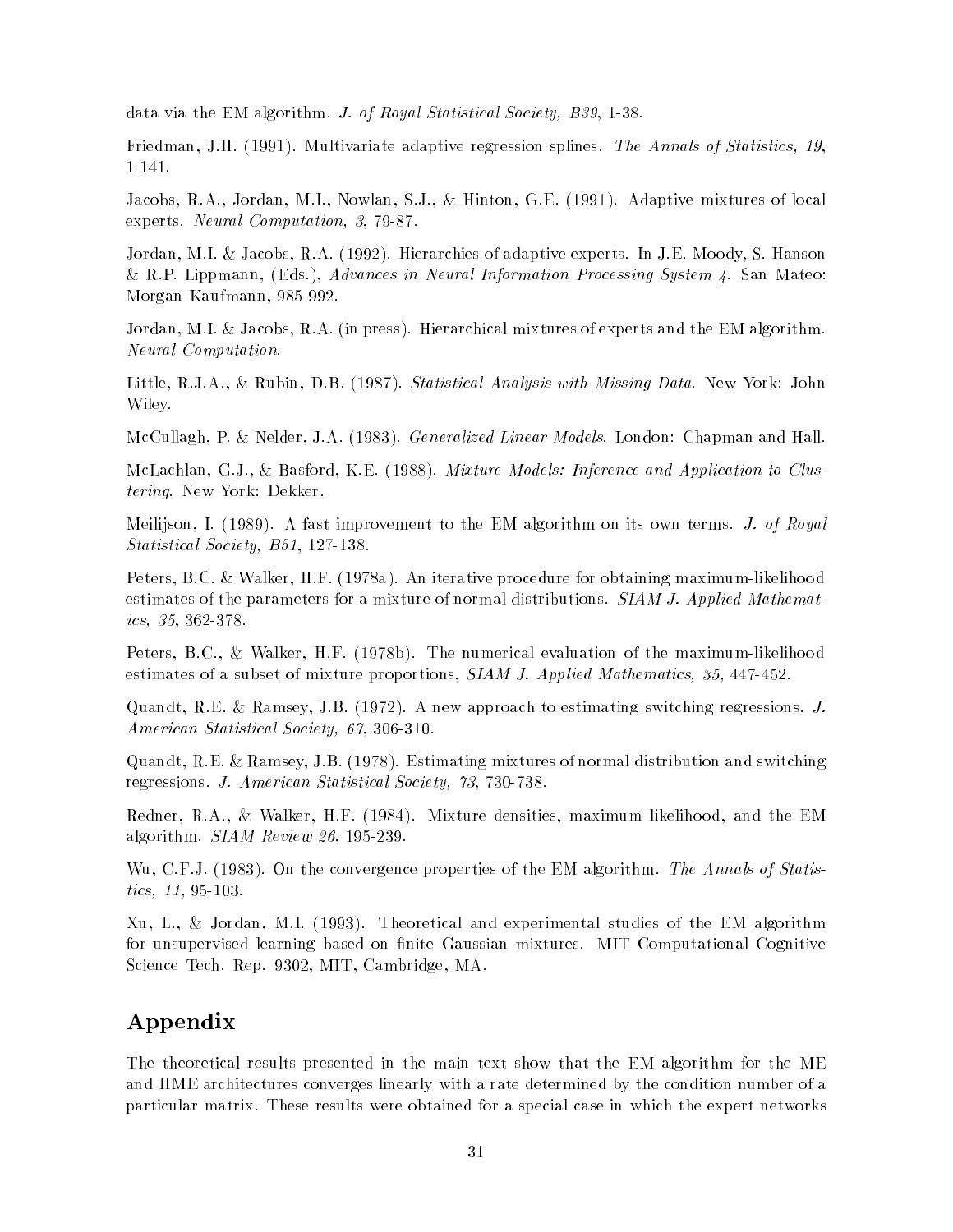are linear with a gaussian probability model and the gating networks are multinomial logit models. In this section we discuss extensions of these results to other architectures.

We first note that Theorems 2 and 4 make no specific reference to the particular probability models utilized in specifying the architecture. The results on convergence rate in these theorems require only that the matrix  $P$  be positive definite. These theorems apply directly to other architectures if the corresponding  $P$  matrices can be shown to be positive definite. We therefore need only consider generalizations of Theorem 1, the theorem which established the positive definiteness of P for the generalized linear ME architectures. An analogous generalization of Theorem 3 for the HME architectures can also be obtained.

Let us consider the case in which the function implemented by each expert network  $(f_i(x, \theta_i))$  is nonlinear in the parameters. We consider two possible updates for the parameters: (1) a gradient algorithm

$$
\boldsymbol{\theta}_{j}^{(k+1)} = \boldsymbol{\theta}_{j}^{(k)} + \gamma_{j} \mathbf{e}_{j}^{(k)},
$$
\n(82)

where

$$
\mathbf{e}_{j}^{(k)} = \sum_{t=1}^{N} h_{j}^{(k)}(t) \frac{\partial \mathbf{f}_{j}^{T}(\mathbf{x}^{(t)}, \boldsymbol{\theta}_{j}^{(k)})}{\partial \boldsymbol{\theta}_{j}^{(k)}} (\Sigma_{j}^{(k)})^{-1} [\mathbf{y}^{(t)} - \mathbf{f}_{j}(\mathbf{x}^{(t)}, \boldsymbol{\theta}_{j}^{(k)})],
$$
\n(83)

and (2) a Newton algorithm:

$$
\boldsymbol{\theta}_j^{(k+1)} = \boldsymbol{\theta}_j^{(k)} + \gamma_j (R_j^{(k)})^{-1} \mathbf{e}_j^{(k)},
$$
\n(84)

where

$$
R_j^{(k)} = \sum_{t=1}^N h_j^{(k)}(t) \frac{\partial \mathbf{f}_j^T(\mathbf{x}^{(t)}, \boldsymbol{\theta}_j^{(k)})}{\partial \boldsymbol{\theta}_j^{(k)}} (\Sigma_j^{(k)})^{-1} \frac{\partial \mathbf{f}_j(\mathbf{x}^{(t)}, \boldsymbol{\theta}_j^{(k)})}{\partial (\boldsymbol{\theta}_j^{(k)})^T},
$$
(85)

where  $\gamma_j > 0$  is a learning rate.

These updates are covered by the following extension of Theorem 1.

**Theorem 1A 1** For the model given by Eq.  $(4)$  and the updates given by Eq. (83) or Eq.  $(85)$ , we have:

$$
\boldsymbol{\theta}_j^{(k+1)} - \boldsymbol{\theta}_j^{(k)} = P_j^{(k)} \frac{\partial l}{\partial \boldsymbol{\theta}_j} |_{\boldsymbol{\theta}_j = \boldsymbol{\theta}_j^{(k)}}, \ j = 1, \cdots, K,
$$

where  $P_i^{(k)}$  is  $j$  as positive acquired.

**Proof.** For the gradient descent algorithm, we have  $P_j^{(k)} = \gamma_j I_K$ , which is obviously positive definite because  $\gamma_j > 0$ . For the Newton algorithm, we have that  $P_j^{(k)} = \gamma_j (R_j^{(k)})^{-1}$ . We now show that this matrix is positive definite. For an arbitrary vector **, we have** 

$$
\mathbf{u}^T R_j^{(k)} \mathbf{u} = \sum_{t=1}^N h_j^{(k)}(t) \mathbf{u}^T \frac{\partial \mathbf{f}_j^T(\mathbf{x}^{(t)}, \boldsymbol{\theta}_j^{(k)})}{\partial \boldsymbol{\theta}_j^{(k)}} (\Sigma_j^{(k)})^{-1} \frac{\partial \mathbf{f}_j(\mathbf{x}^{(t)}, \boldsymbol{\theta}_j^{(k)})}{\partial (\boldsymbol{\theta}_j^{(k)})^T}
$$
\n
$$
= \sum_{t=1}^N h_j^{(k)}(t) \mathbf{v}^T (\Sigma_j^{(k)})^{-1} \mathbf{v}
$$
\n
$$
\geq 0.
$$